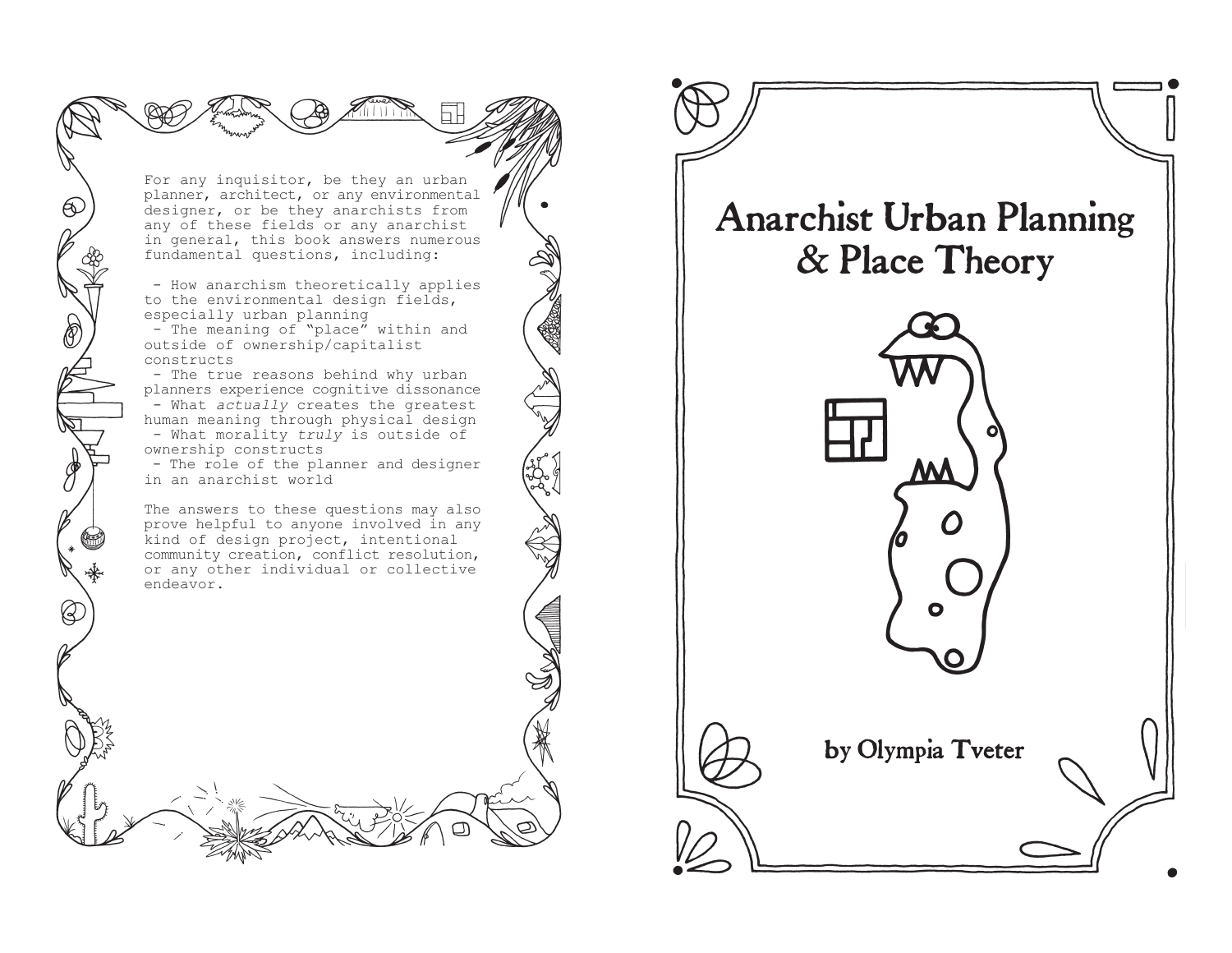Anti-copyright 2009 by

This work was originally copyrighted, but its author has changed it to anti-copyright status. Copy this work and distribute it widely, clip out whatever you want, use it for whatever you want with or without attribute, without limit.

Tuer's Cardboard is the font used on the front cover.

www.anarchistplanner.org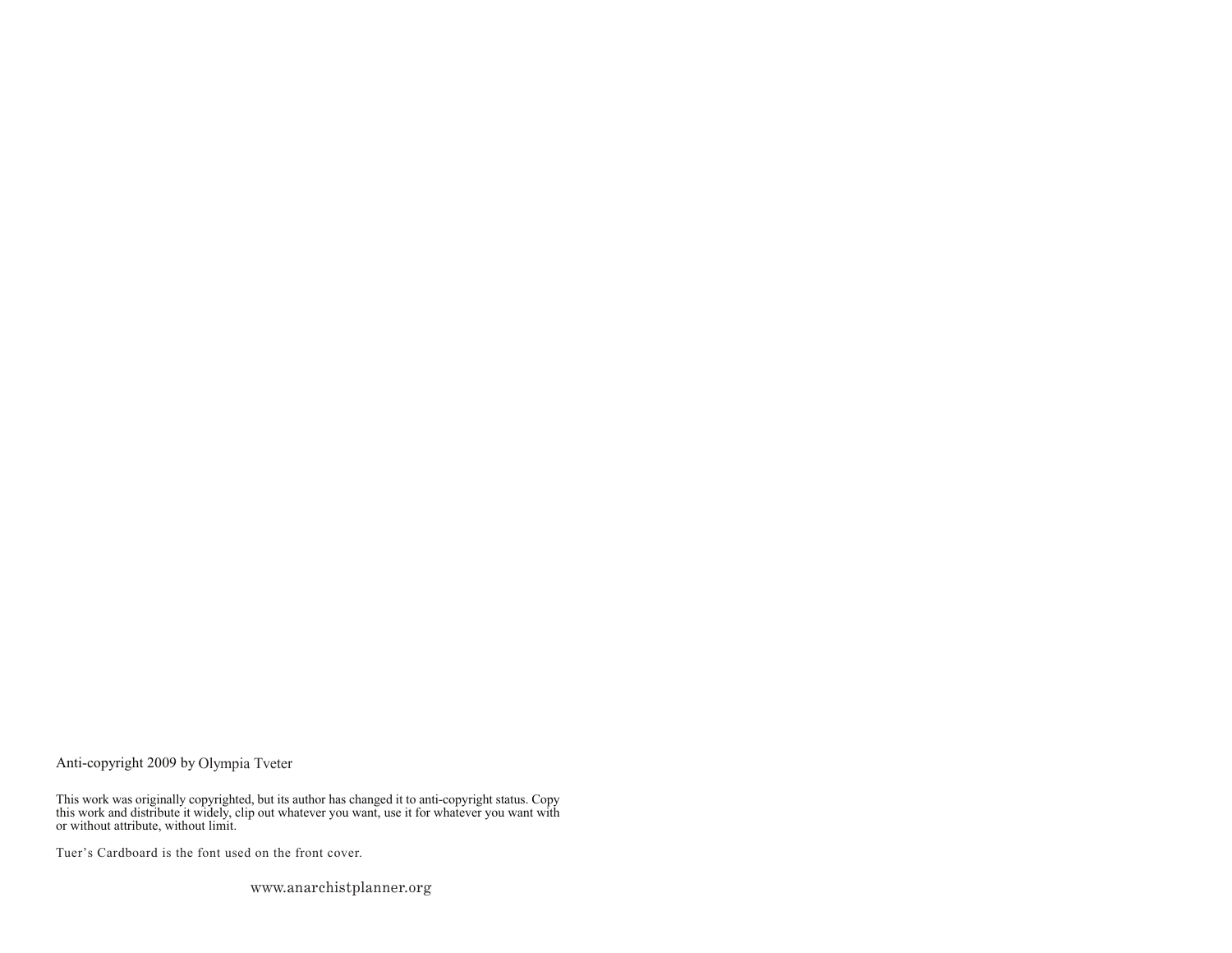Sitte, Camillo. 1965. *City Planning According to Artistic Principles*. New York: Random House.

- Skeggs, Bev. 2005. The Making of Class and Gender through Visualizing Moral Subject Formation. *Sociology*. 39,5:965-982.
- Soja, Ed. 1997. "Planning in/for Postmodernity." In *Space and Social Theory: Interpreting Modernity and Post Modernity*, ed. Georges Benko and Ulf Strohmayer. Malden, Mass.: Blackwell.
- Stein, Stanley M. and Thomas L. Harper. 1995. "Out of the postmodern abyss: Preserving the rationale for liberal planning. *Journal of Planning Education and Research*. 14:233-44.
- Stein, Stanley M. and Thomas L. Harper. 2003. "Power, Trust, and Planning." Journal of Planning *Education and Research*. 23:125.
- Sternberg, Robert J. 1997 *Pathways to Psychology*. Fort Worth: Harcourt Brace College Publishers.
- Strathern, Marilyn. 1985. "Kinship and Economy: Constitutive Orders of a Provisional Kind." *American Ethnologist*. 12,2:191-209.
- Tagliaventi, Gabriele. 2006. "The European Transect: An Organic Way for Architecture to Develop Towns, Cities, and Metropolises. *Places*. 18,1:46-52.
- Taylor, Nigel. 1998. *Urban Planning Theory Since 1945*. London: Sage Publications.
- Wekerle, Gerda R. and Carolyn Whitzman. 1995. *Safe Cities: Guidelines for Planning Design and Management*. New York: Van Nostrand Reinhold.
- Ward, Colin. 1990. *Talking Houses*. London: Freedom Press.
- Whyte, William H. 1980. *The Social Life of Small Urban Spaces*. Washington, D.C.: The Conservation Foundation.
- Yiftachel, Oren. 1999. "Planning Theory at a Crossroad: The Third Oxford Conference." Journal *of Planning Education and Research*. 18:267-270.
- *You Cant Blow Up a Social Relationship: The Anarchist Case Against Terrorism*. [1998]. Tucson: See Sharp Press.

## PREFACE

Originally written as an academic text, I compiled this work in a zine form here for easy and inexpensive distribution within the anarchist community. I wrote the text to address and help solve many core theoretical problems within the field of specifically urban planning, but for any anarchist in general who might be reading this text, I believe that the concepts herein also provide a groundwork of theory that could be brought into literally *any* anarchist project, be it intentional community creation, conflict resolution, design projects, or any kind of advocacy endeavor. Working individually or as a collective, the concepts herein concerning morality and meaning creation may help you more fully realize your common values and increase your effectiveness.

Also, as this work is so very field specific in nature, be aware that one may come across terms or concepts which may be foreign to the general reader. And though extensive definitions and explanations are included within the text, I can only imagine that there will still be instances when a field concept here or there might be outside the reader's scope of understanding. In this edition, I include no glossary of any type, nor an index. If a further explanation is needed, I would encourage you to go online, look in a dictionary, or explore a public library.

The project of this text began during my first year of college. I by happenstance found the book *A Pattern Language* (Alexander, et al 1977) on a coffee table in a public building. Of everyone I asked, no one claimed it, so I took it home and it, very literally, sparked the driving force within me to seek to understand what creates the greatest meaning for human beings through physical design. As I read it, I was captivated by the possibility of creating the most "wonderful," "amazing," and "meaningful" places imaginable, but reading that book also lead me to feel like there was something missing from their analysis. So my search continued. It has gone on for nearly twelve years now and this text is the culmination of that search.

The journey toward the completed realization of this written work has been one of personal self-realization, too, as I found my own life to be a reflection of the larger society. In this journey, while concepts of religion, gender, capitalism, and morality itself in my personal life fell into critical dissection and analysis, simultaneously I could see the core constituents of these subjects to also be alive and well in the fields of planning and architecture of which I had so much passion and care for. I can only hope that as others read this, it will awaken in them selfrealizations and inner liberations also.

The theories within this text are by no means complete, but perhaps hold some of the keys to a revolution in the fields of urban planning and design. These theories may help planners and designers understand the soup of discontent that they are currently in and to understand how, in theory, to get out. This text is primarily not about application, but about theory. I also hope that as academics and practitioners read, they will understand the path that they must take in our human evolution locally and as a global society, and then make moves to educate others and eventually eliminate the system — for the total liberation of this planet and its people.

Furthermore, a word of warning to the reader, in this work I use only gender neutral pronouns, which many people may not be accustomed to. As gender tends to be very much an oppressive construct, to move toward that world of complete liberation — no male nor female pronouns are used herein. Admittedly,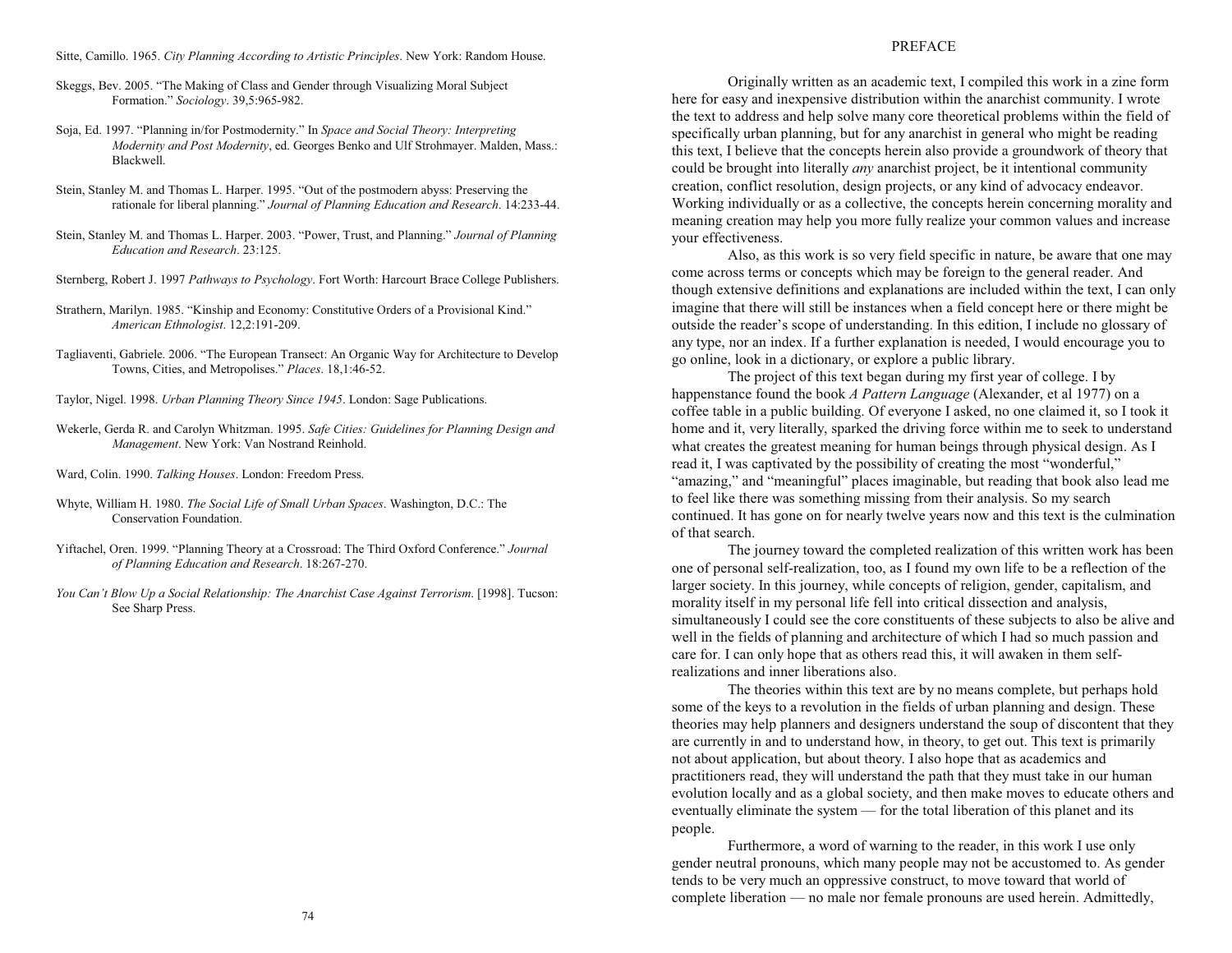this aspect of the text may be difficult to read at first, but every step we can consciously take toward liberation, we very much need to.

As well, as this text takes an anarchist perspective not often used by urban planners and design professionals, this too may greatly challenge how some readers think about the world. Some may think this is an "unrealistic perspective." Unto you I would say to please consider the value of being collectively exhaustive in your search for truth.

Urban and regional planning, as well as architecture, are often perceived as very much altruistic undertakings. May this work help take that altruism to a new dimension of ultimate meaningfulness, liberty, and equality for all people.

Olympia Tveter December 2009

Green and Marc Scholes, 71-83. London: Karnac.

- Marshall, Peter. 1992. *Demanding the Impossible: A History of Anarchism*, 551-53. London: Fontana Press. Quoted in *Guy Debord and the Situationists*, 2007. Electronic document, http://catless.ncl.ac.uk/Obituary/debord.html, accessed March 5, 2007.
- Marx, Karl, and Friedrich Engels. 1972. *The Marx-Engels Reader*, 2nd ed. Tucker, Robert C., ed. New York: W. W. Norton & Co.
- Merriam-Webster Inc. 1991. *Webster's Ninth New Collegiate Dictionary*. Springfield, Mass.: Merriam-Webster Inc.
- Meyers, William. 2000. *Nonviolence and Its Violent Consequences*. Gualala, Calif.: III Publishing.
- Morefus, A. 2006. "Deconstructing All Relationships: Beyond Just Fucking and Fighting as Revolutionary Agendas. *Green Anarchy*. 23:8-11.
- Moudon, Anne Vernez, ed. 1987. *Public Streets for Public Use*. New York: Van Nostrand Reinhold.
- Moudon, Anne Vernez. 2000. "Proof of Goodness: A Substantive Basis for New Urbanism?" *Places*. 13,2:38-43.
- Nabhan, Gary Paul and Stephen Trimble. 1994. *The Geography of Childhood: Why Children Need Wild Places*. Boston: Beacon Press.
- Norberg-Schulz, Christian. 2003. The Phenomenon of Place. In *Designing Cities: Critical Readings in Urban Design*, ed. Alexander R. Cuthbert, 23-27. Malden, Mass.: Blackwell.
- OToole, Randal. 1999. Dense Thinkers. *Reason*. 30,8:44-52.
- Parkes, Colin Murray and Joan Stevenson-Hinde, ed. 1982. *The Place of Attachment in Human Behavior*. New York: Basic Books.
- Platt, Rutherford H. 1996. *Land Use and Society: Geography, Law, and Public Policy*. Washington: Island Press.

Prieur, Ran. 2005. "Seven Lies About Civilization." Green Anarchy. 21:16-17,21.

Quinn, Arthur. 1982. *Figures of speech: 60 ways to turn a phrase*. Salt Lake City: Gibbs M. Smith, Inc.

RedWolfReturns. 2004. "'Now What?': A Primitivist Strategy Proposal." Green Anarchy. 18:72

Reeves, Una Gilbert. 1962. *Writing Verse as a Hobby*. Boston: Christopher Publishing House.

Rooum, Donald, ed. 1992. *What is Anarchism? An Introduction*. London: Freedom Press.

- Rose, Gillian. 1993. *Feminism and Geography: The Limits of Geographical Knowledge*. Cambridge: Polity. Quoted in Cresswell, Tim. 2004. *Place: A Short Introduction*, 25. Malden, Mass.: Blackwell.
- Saarikoski, Heli. 2002. "Naturalized Epistemology and Dilemmas of Planning Practice." Journal of *Planning Education and Research*. 22:3-14.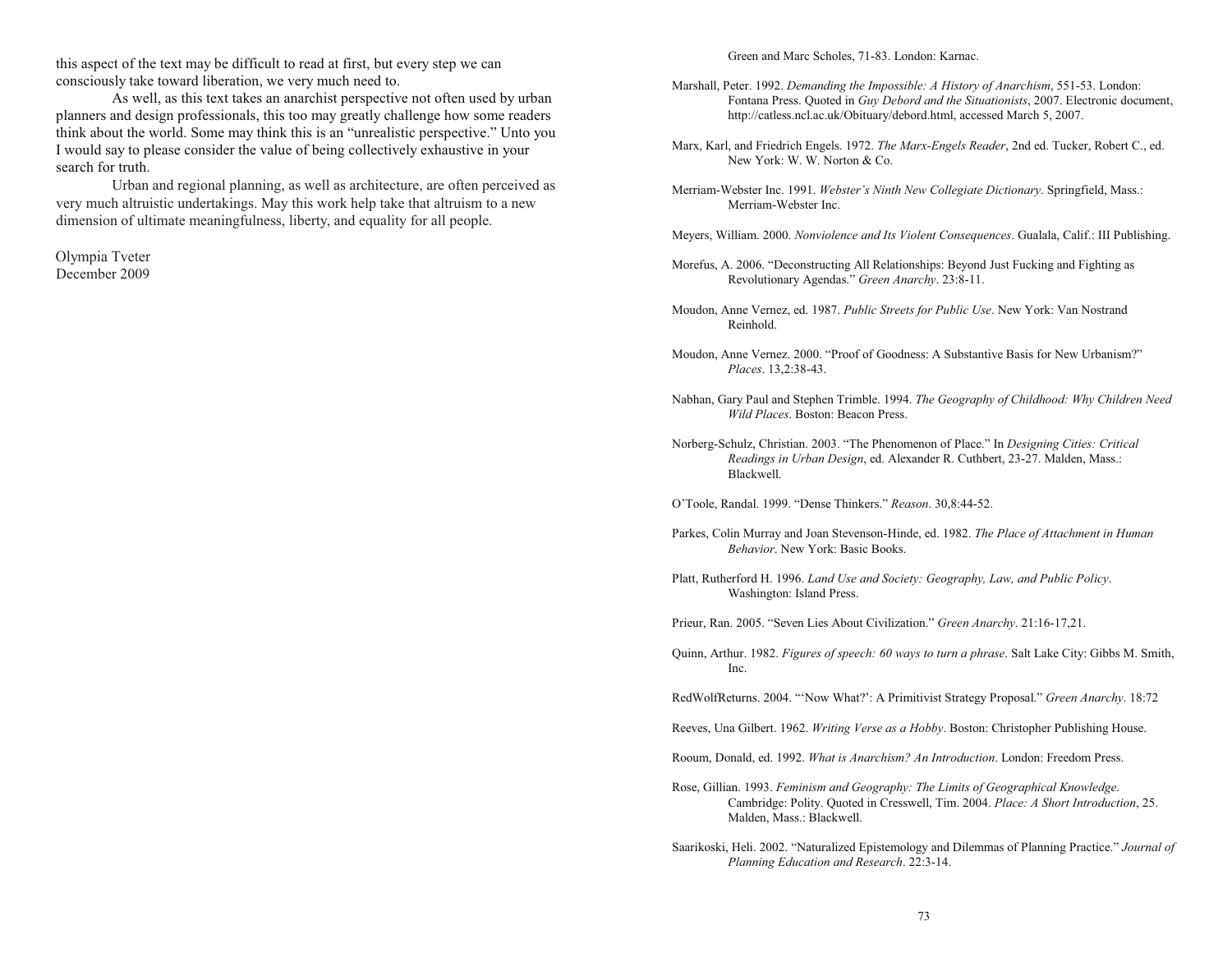- Innes de Neufville, Judith. 1983. Planning Theory and Practice: Bridging the Gap. *Journal of Planning Education and Research*. 3,1:35-45.
- Jabareen, Yosef Rafeq. 2006. "Sustainable Urban Forms: Their Typologies, Models, and Concepts. *Journal of Planning Education and Research*. 26:38-52.
- Jacobs, Allan B. 1993. *Great Streets*. Cambridge: MIT Press.
- Jacobs, Allan and Donald Appleyard. 1987. Toward a new urban design manifesto. *Journal of the American Planning Association*. 53,1:112-120
- Jacobs, Jane M. 1972. *The Death and Life of Great American Cities*. New York: Random House.
- Kalish, Richard A. 1966. *The Psychology of Human Behavior*. Belmont, CA: Wadsworth Publishing.
- Koehnlein, Bill. 2007. "40th Anniversary Society of the Spectacle: 1967 Text by Guy DeBord Still Defines Capitalist Society. *Fifth Estate*. 42,1:23-24.
- Kunstler, James Howard. 1994. *The Geography of Nowhere*. New York: Simon & Schuster.
- Landstreicher, Wolfi. 2004. We Were Born Into a World Where. *Green Anarchy*. 15:36.
- Landstreicher, Wolfi. 2007. "A Balanced Account of the World: A Critical Look at the Scientific Worldview. *Anarchy: A Journal of Desire Armed*. 24,2:33-39.
- Lim, Gill-Chin. 1986. Toward a Synthesis of Contemporary Planning Theories. *Journal of Planning Education and Research*. 5:75.
- Lynch, Kevin. 1960. *The Image of the City*. Cambridge, Mass.: The MIT Press.
- Lyndon, Donlyn. 2006. "Caring for Places: Imagining Difference." Places. 18,1:3.
- Manek, Hira Ratan. 2007. *Solar Living Center: The Official Site of Hira Ratan Manek*. Electronic document, http://www.solarhealing.com/, accessed July 22.
- Mann, Doug. 2007. *Jean Baudrillard: A Very Short Introduction*. Electronic document, http://publish.uwo.ca/~dmann/baudrillard1.htm, accessed January 14.
- Marcus, Clare Cooper and Wendy Sarkissian. 1990. *Housing as if People Mattered: Site Design Guidelines for Medium Density Family Housing*. Berkeley: University of California Press.
- Marcus, Clare Cooper. 1995. *House as a Mirror of Self: Exploring the Deeper Meaning of Home*. Berkeley: Conari Press.
- Marcus, Clare Cooper and Carolyn Francis. 1997. *People Places: Design Guidelines for Urban Open Space*. New York: John Wiley & Sons.
- Marris, Peter. 1982. "Attachment and Society." The Place of Attachment in Human Behavior, ed. Colin Murray Parkes and Joan Stevenson-Hinde, 185-201. New York: Basic Books.
- Marris, Peter. 2001. "On Rationality and Democracy." International Planning Studies. 6,3:279-284.
- Marris, Peter. 2004. "Attachment and Social Policy." Attachment and Human Survival, ed. Marci

#### CHAPTER I

## **INTRODUCTION**

We Were Born Into a World Where: Dreams and desires have been locked within the cages of psychotherapeutic interpretations; Revolt has been bound with the fetters of moribund leftist ideologies; Creativity has been enslaved to the sadistic masters, art and literature; The marvelous has been handcuffed to the cops of mysticism and mythology; Reality has lost the ability of laugh at itself and its foibles and so suppresses a truly playful spirit; Thought has become a rigidly armored fortress protecting its ideological foundations from every criticism; Revolution has had its passion organized out of existence leaving only structural rigor mortis where once insurgence breathed and danced. The world has ceased to bring forth amazing monsters; It is no longer a conduit for the marvelous; It has lost touch with the convulsive beauty of love and lust; It can no longer give birth to babes with wings; It has ceased growing and begun to rot; It has suppressed surreality wherever this marvelous flower has bloomed. Wolfi Landstreicher (2004)

In the present turmoil of theory, the purpose of this book, is to begin a new dialogue about the theoretical construction of "place"  $-$  to suggest the possibility of new design theory to guide the fields of urban planning and architecture, particularly from a contemporary anarchist perspective. The central concept of these possible new theories is that the perception of unique differentiation is the *only* factor that determines meaning in the lives of human beings. This text also draws conclusions about how the concept of morality itself occurs as a function of personal orientation in the world. Herein are deduced these possibilities primarily through an analysis and interpretation of the theories within the book *The Image of the City*, by Kevin Lynch (1960).

In the past several hundred years, the promise of creating the most meaningful environments for people has been a greatly debated topic. From Sitte and Burnham to Kunstler and Calthorp  $-$  social scientists to environmental designers influenced by capitalism, Marxism, and the Enlightenment have sought to pick apart what precisely provides people meaning and fulfillment, and what does not. Some of these theorists often focus only on one specific aspect, such as what exactly makes a location inviting to sit at, or what kinds of environmental factors lead people to feel unsafe in a location. Beyond this, some have suggested sweeping theory to explain how people may find meaning virtually everywhere—if perhaps a certain format of design is followed. In this work, I present the latter, a broad theory.

I have mentioned a few authors thus far. When reading their works and that of many others, it occurred to me that very few of them were coming to any solid agreement about the creation of meaning, particularly "positive" meaning (which many of them gauge as environments absent of fear, easily accessible, welcoming and nurturing to all people, etc.). Often they seemed to dance together around like problems (crowded, banal urban cores, and "placeless" suburban sprawl, to name the dominant ones) and to point fingers in similar directions at possible solutions, yet, disparate, they have remained in turmoil with one another. Usually they have seemed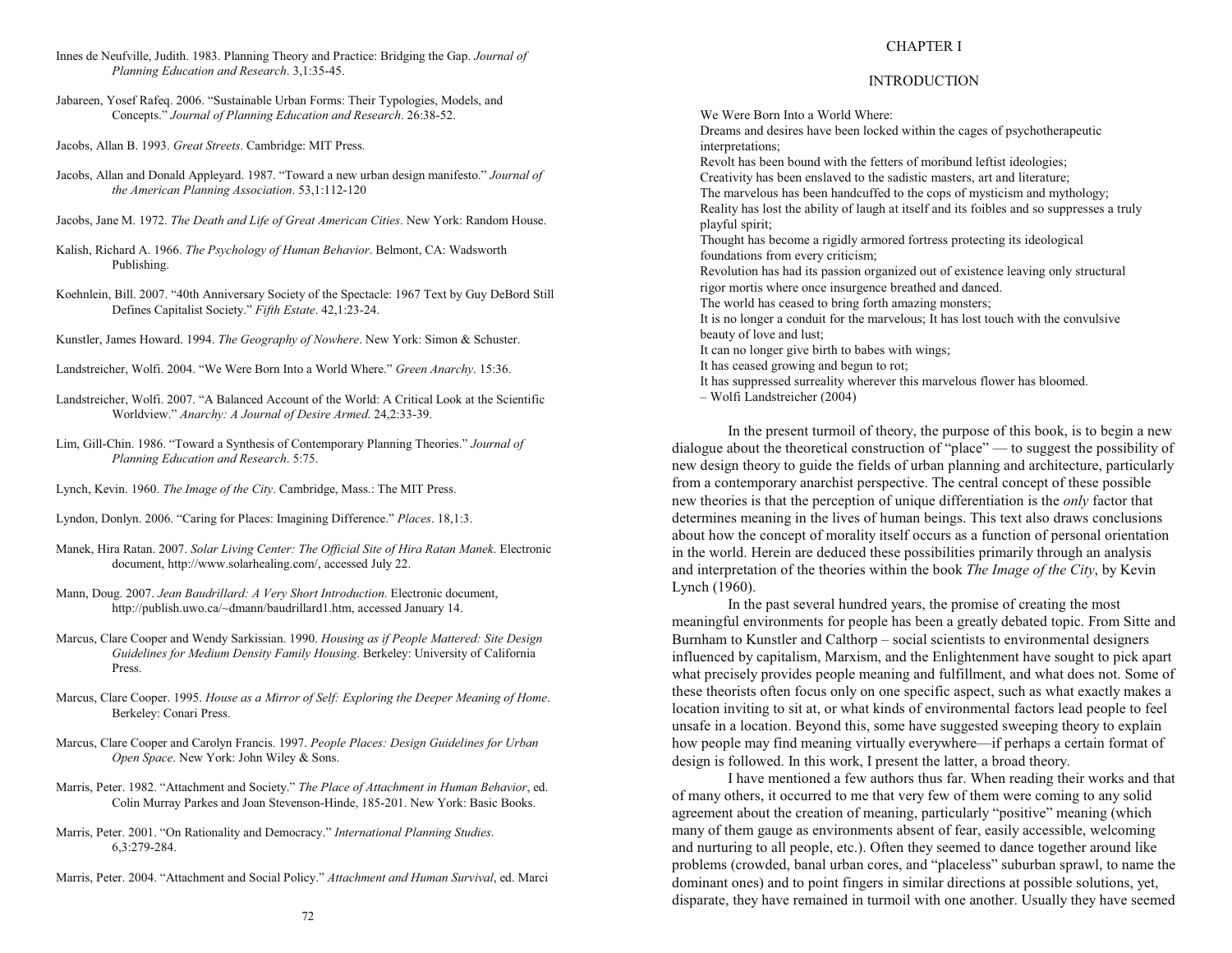very sure of themselves – of what they *do not* like and the environmental typologies that they and others *do* like. Unfortunately, caught up in the visions of their wonderment at what they favor and of what they see that others favor, they have failed to look into the common roots of their typologies, and to see the influence of capitalism upon these, their ideals. I chose to use *The Image of the City* as my central text in this theoretical discussion as Lynch's ideas seem to reach into that fundamental ground more than others.

In the end, after breathing in and mentally processing the literature of theory from these design fields, I began looking into fields outside of planning and architecture only to find that much of what I had concluded from our own literature, others outside had also deduced, though they had not necessarily applied or studied it in relation to "place" design. One of the primary conclusion of this text, that meaning is derived from the perception of unique differentiation, has been postulated and researched for approximately the past thirty years by attachment theorists in the field of psychology.

As mentioned in the Preface and at the start of this introduction, this work takes a considerably anti-capitalist, anarchist perspective. Many, if not nearly all planning theorists work solely within the realms of seeking to mitigate against capitalism while helping to perpetuate it. Some though do believe that planners can and should function in a world without ownership. Capitalism and its related authoritarian powers are based on ownership, and oppositely anarchism is based on the absence of ownership. This text seeks to conceptualize and present from these perspectives, as if the world were in this state of utopian anarchy or moving toward it. Understandably, this is an unusual stance to take since so many others look through the lens of capitalism regarding urban planning and design theory, but, to understand the situation in new, hopefully more clear ways, one must sometimes keep stepping back from the existing paradigms, and in this case, til finding oneself looking from outside the authoritarian/capitalist bubble. Arguably, the results of this perspective provide new insights about how "place" functions.

For the presentation of this analysis, this text begins with a review of the current literature, followed by the central chapter of analysis and interpretation of *The Image of the City*, ending with sections postulating applications and future research, and then concludes with a brief chapter touching on hopes and possibilities for the future.

So as to more clearly understand current planning and design theory, in the literature review are introduced some basic ideas about how both ownership and anarchist systems may function. In the context of that overview, is next a review of the current fiery debates about postmodern planning theory, followed by a review of the current most-common conceptions about the definition of the word "place" and out of this is sought the birth of a reasonably clear definition of "place" to work with throughout the remainder of this book. Then the reader is walked through a survey of planning theory from the Industrial Revolution to the present. This gives a hopefully clearer understanding of the crisis in planning and design theory today, so as to present a reasonable rationale for using the writings of Lynch as a foundation for deducing new possible base theory for planning and architecture. To conclude the chapter is a review of some basic concepts of Attachment Theory from the field of Psychology and how they apply to planning and design, so as to better understand the Lynchian design theories presented in the chapter to follow it. To summarize the

Flyvbjerg, Bent. 1996. "The Dark Side of Planning: Rationality and 'Realrationalitat." In *Explorations in Planning Theory*, edited by S. Mandelbaum, L. Mazza, and R. Burchell. New Brunswick, NJ: Center for Urban Policy Research, Rutgers University.

- Flyvbjerg, Bent. 1998. *Rationality and Power: Democracy in Practice*. Chicago: University of Chicago Press.
- Flyvbjerg, Bent. 2001. "Beyond the Limits of Planning Theory: Response to My Critics." *International Planning Studies*. 6,3:285-292.
- Frankfort-Nachmias, Chava and Anna Leon-Guerrero. 2002. *Social Statistics for a Diverse Society*. 3rd ed. Thousand Oaks: Pine Forge Press.
- Friedmann, John. 1982. "Urban Communes, Self Management, and The Reconstruction of the Local State." Journal of Planning Education and Research. 2:37-53.
- Gil, David G. 1992. *Unravelling Social Policy: Theory, Analysis, and Political Action Towards Social Equality*, 5th ed. Rochester, Vermont: Schenkman Books.
- Goodchild, Barry. 1990. Planning and the Modern/Postmodern debate. *TPR*. 61,2:119-137.
- Gordon, Peter and Harry W. Richardson. 1997. "Are Compact Cities a Desirable Planning Goal?" *Journal of the American Planning Association*. 63,1:95-106.
- Green, Marci and Marc Scholes, ed. 2004. *Attachment and Human Survival*. London: Karnac.
- Gunder, Michael. 2004. "Shaping the Planner's Ego-Ideal: A Lacanian Interpretation of Planning Education. *Journal of Planning Education and Research*. 23:299-311.
- Gunder, Michael. 2006. "Sustainability: Planning's Saving Grace or Road to Perdition?" Journal of *Planning Education and Research*. 26:208-221.
- Habraken, N. J. 1998. *The Structure of the Ordinary: Form and Control in the Built Environment*. Cambridge: MIT Press.
- Handy, Susan L. 1992. "Regional Verses Local Accessibility: Neo-Traditional Development and its Implications for Non-work Travel. *Built Environment*. 18,4: 253-267.
- Harlan, Calvin. 1986. *Vision & Invention, An Introduction to Art Fundamentals*. Englewood Cliffs, NJ: Prentice-Hall. Quoted in *Gestalt*, 2007. Electronic document, http://www.noteaccess.com/RELATIONSHIPS/Gestalt.htm, accessed March 5.
- Hayden, Dolores. 1995. *The Power of Place: Urban Landscapes as Public History*. Cambridge, Mass: The MIT Press.
- Healey, Patsy. 1992. "A Planner's Day: Knowledge and Action in Communicative Practice." *Journal of the American Planning Association*, 58,1:9-20.
- Hedman, Richard. 1984. *Fundamentals of Urban Design*. Washington, D.C.: Planners Press.
- Hillier, Jean. 1995. "The Unwritten Law of Planning Theory: Common Sense." Journal of *Planning Education and Research*. 14:292-296.
- Hoch, Charles. 2006. "Planning to Keep the Doors Open for Moral Communities." *Planning Theory*. 5:127-145.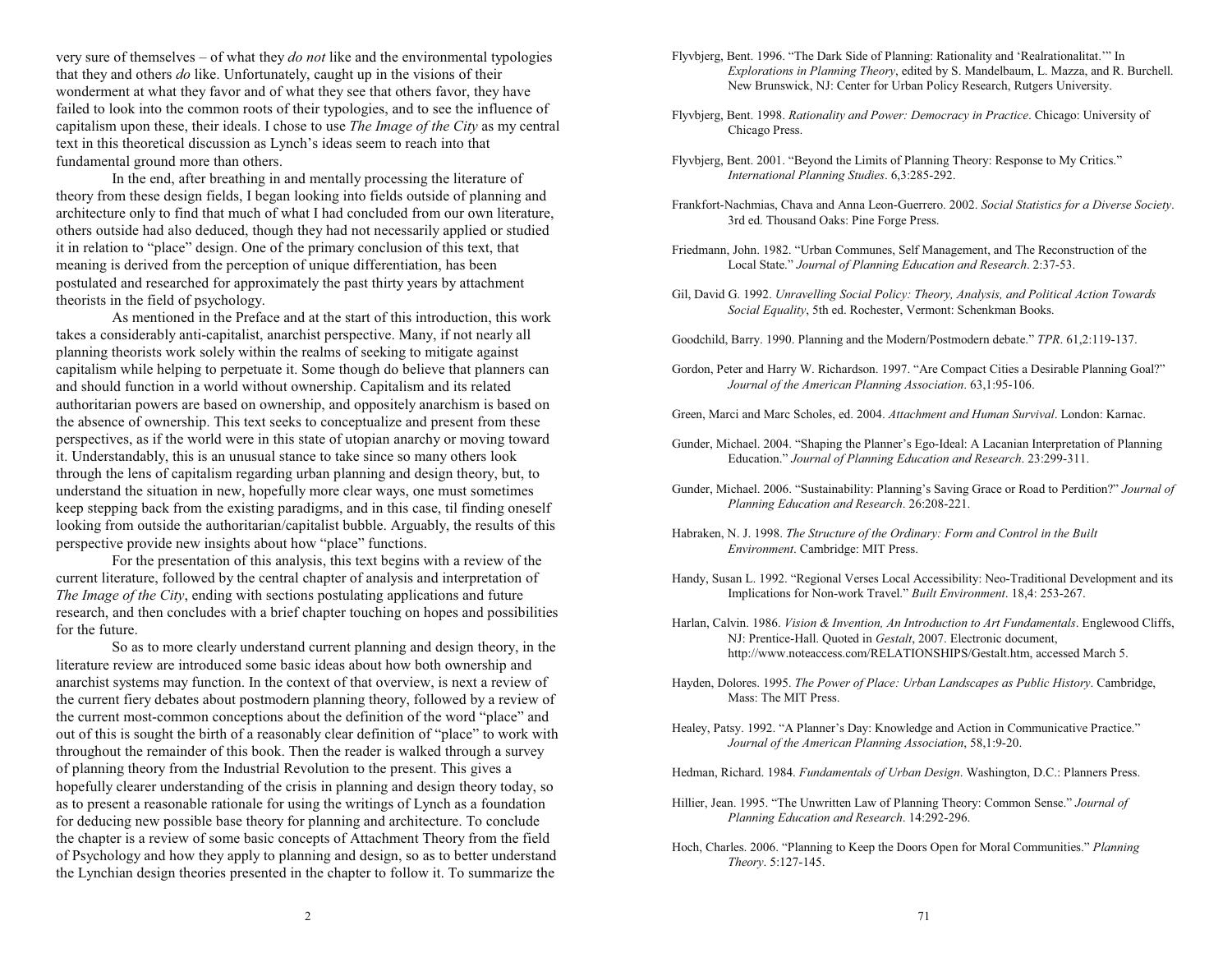#### Publications.

- Bowlby, John. 1980. *Attachment and Loss, Volume 3: Loss: Sadness and Depression*. London: Hogarth Press.
- Campbell, Heather. 2006. "Just Planning: The Art of Situated Ethical Judgment." *Journal of Planning Education and Research*. 26:92-106.
- Castells, Manuel. 1982. Planning and Social Change. *Journal of Planning Education and Research*. 2,1: 3-4.
- Castells, Manuel. 2003. "The Process of Urban Social Change." In *Designing Cities: Critical Readings in Urban Design*, ed. Alexander R. Cuthbert, 23-27. Malden, MA: Blackwell.
- Calvino, Italo, trans. by William Weaver. 1974. *Invisible Cities*. New York: Harcourt Brace Jovanovich.
- Chakravorty, Sanjoy. 1999. "Liberalism, Neoliberalism, and Capability Generation: Toward a Normative Basis for Planning in Developing Nations. *Journal of Planning Education and Research*. 19:77-85.
- Chambers, Clare. 2005. Masculine Domination, Radical Feminism and Change. *Feminist Theory*. 6,3:325-346.
- Chomsky, Noam. 1995. *Anarchism, Marxism, and Hope for the Future*. Interview by Red and Black Revolution. Montreal: Kersplebedeb.
- Correa, Jaime. 2006. Counterpoint: Transect Transgressions. *Places* 8,1:24-25.
- Cortina, Jenny Ann. 2006. Interview by author, Fall, Pomona, Calif.
- Covey, Stephen R., A. Roger Merrill, Rebecca R. Merrill. 1999. *First Things First*. Excerpts read by author. Simon & Schuster. 31556-0. Compact disk, track 6.
- Cresswell, Tim. 2004. *Place: A Short Introduction*. Malden, Mass.:Blackwell.
- Cross-Nickerson, Jesse. 2007. "On the Neutrality of Technology." Green Anarchy. 24:28-30.
- Debord, Guy. 1973. *The Society of the Spectacle (film soundtrack)*, trans. by Ken Knabb, In 2007. Electronic document, http://www.bopsecrets.org/SI/debord.films/spectacle.htm, accessed March 5.
- Dekker, Karel. 1998. "Open Building Systems: a case study." Building Research & Information. 26,5:311-318.
- Duany, Andres, Elizabeth Plater-Zyberk and Jeff Speck. 2000. *Suburban Nation: The Rise of Sprawl and the Decline of the American Dream*. New York: North Point Press.
- Dunham-Jones, Ellen. "Suburban Retrofits, Demographics, and Sustainability." Places. 17,2:8-19.
- Ewing, Reid. 1997. "Is Los Angeles-Style Sprawl Desirable?" *Journal of the American Planning Association*. 61,1:107-126.
- Feral Forager. *Feral Forager: A Guide to Living off Nature's Bounty in Urban, Rural and Wilderness Areas*. Asheville, No. Carolina: Wild Roots.

main points made in this literature review: It is argued that ownership causes the social inequalities which planners try to mitigate against. Ownership constructs though are so insidiously pervasive in the realms of planning and design theory that it blinds the environmental design fields from comprehending any sort of theory beyond its confines. The result is an experience of cognitive dissonance among professionals and thus an unending thirst for new explanatory theory to guide them.

The next chapter presents the primary analysis and conclusions. What is presented is a detailed examination of the concepts within *The Image of the City*, an analysis of their foundations in logic and reason, and using this and other existing theory – how these might be utilized to extrapolate new theory for the field. Also in this chapter, additional references are occasionally brought in to help clarify why these extrapolations might be correct. As well, there are deliberations concerning what applications and research might be next in the fields of environmental design to help verify the suggestions of theory herein. Lastly, in the brief concluding chapter are, if found true by others, what such theory might mean to these fields of design, and the hope it may offer for the future. To summarize the main points of the analysis and the concluding chapter: Fundamentally, as deduced from an analysis of *The Image of the City*, outside of ownership constructs, meaning for human beings is found only in the perception of unique difference and the orientation which such differences provide them in this universe. Morality is found only in whether a perception of difference challenges or affirms one's existing orientation. And finally, in an anarchist world, these theories may help planners and designers to maximize the experience of meaningfulness in physical design.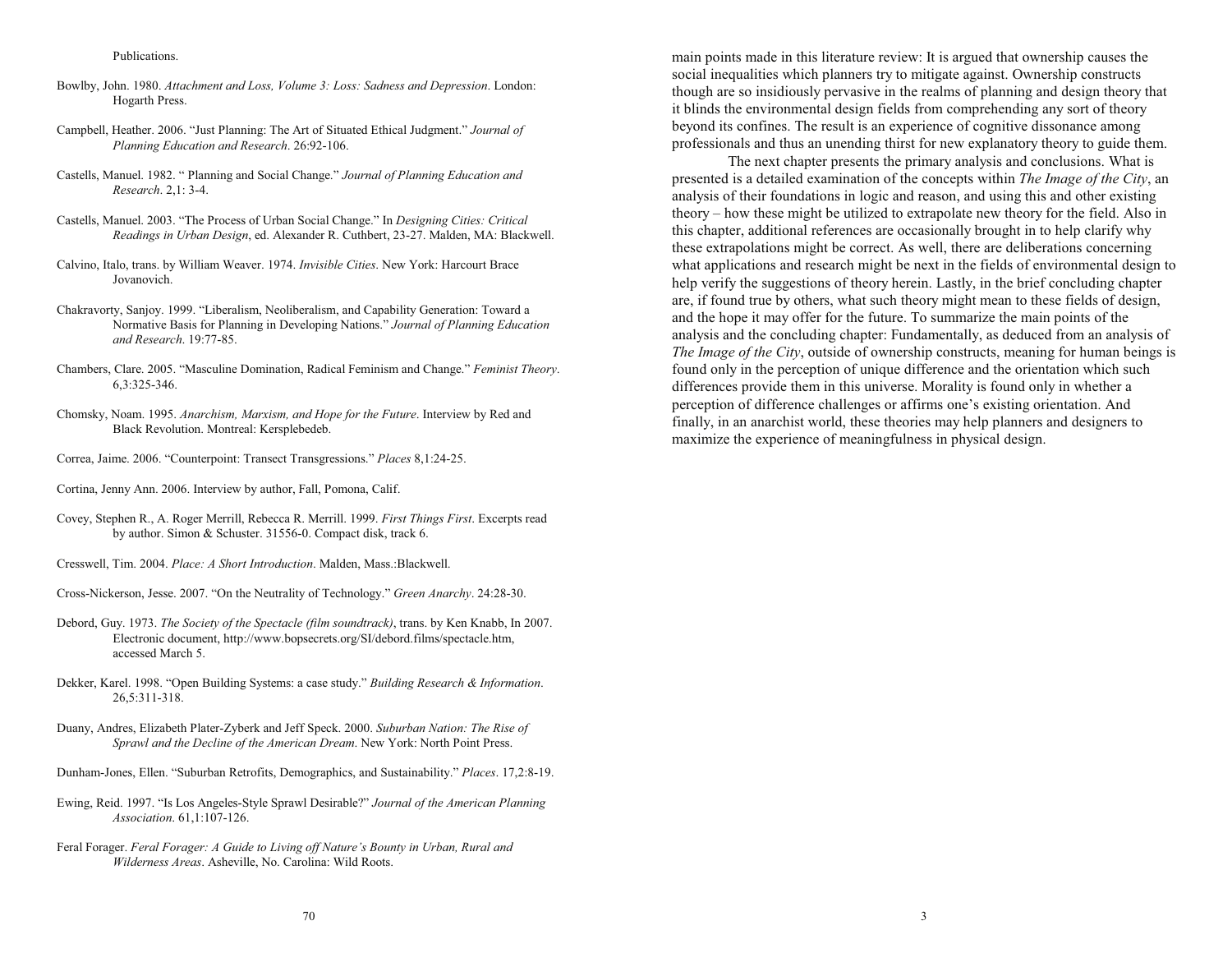## CHAPTER II

## HISTORICAL AND CONTEMPORARY THEORY

As one considers formulating new theory for the fields of environmental design, one sees many dialogues occurring. But in which realm would theory development have the greatest benefit to all and what might such new theory look like? In this literature review I examine these many dialogues, and seek to understand precisely what and why people are taking these positions, and where one might go based on those stances to formulate new theory. This examination is made in the context of the belief that an anarchist existence, free of ownership, is the best hope for a world of the greatest fulfillment and meaning, and the truest morality and equality of people in which planning can and should occur.

Understanding the idea of how "ownership" functions may help one to understand planning and design theory much more fully. In this book, *ownership* is defined as the claiming of the right to exclusively control a person, place, or thing; *capitalism* is the systematic application of the ownership construct; and *authority* is the forced application of ownership. This work also takes the position that  $-$  as ownership forms the basis of all authoritarian power, it deeply affects almost every realm of planning theory. Thus, I begin with two sections introducing how ownership functions, what its general affects are, and how an anarchist world without any ownership might function. These explanations are followed by sections revealing how ownership affects postmodern theory, place-design theory, and normative land-use planning theory. The chapter ends by suggesting that new planning theories need to be formulated which will function outside of the construct of ownership and that some of Kevin Lynch's theories may provide us with some useful stepping stones into such new realms of thought.

#### **An Introduction to Ownership**

From my examination of planning and design theory literature at present, almost all of the literature appears to revolve around the nature of ownership and its moralities. To more clearly understand what is occurring, it seems essential to present a basic overview of Marxist and anarchist conceptualizations of how power and morality occur due to ownership.

One way to perhaps conceptualize current planning and design theories is to think of them politically in a circuitous manner. See figure 1, the circle of ownership and anarchy. At the top of the diagram is the political center. As one travels to the right, private ownership and individual rights increase, while to the left, public/government ownership and authority precipitously increase. When they meet at the bottom, they cancel out each other's ownership and the system of ownership, capitalism, ceases, and at this bottom point of anarchy is the realm in which, without any ownership, postmodernism might fully exist and where normative theory transforms into a proliferation of endless diverse differentiations. I base this diagram in part on the explanations of anarchists Donald Rooum (1992, 10) and Noam Chomsky (1995).

Upon closer examination of this sphere of beginnings, endings, and fusions, the concept of ownership is fundamental and, as will be explained, most

### REFERENCE LIST

A!. 2004. "What is Left?: Nihilism vs. Socialism." Green Anarchy. 17:50-51,53.

- Alexander, Christopher, Sara Ishikawa, Murray Silverstein, Max Jacobson, Ingrid Fiksdahl-King, and Shlomo Angel. 1977. *A Pattern Language: Towns, Buildings, Construction*. New York: Oxford University Press.
- Allmendinger, Philip. 2001. *Planning in Postmodern Times*. London: Routledge.
- An Anonymous Nihilist. 2004. What I Wish I Had Said September 12, 2001. *Green Anarchy*. 16:5.
- Anglin, Gary J., Hossein Vaez, and Kathryn L. Cunningham. 2007. *Visual Representation and Learning: The Role of Static and Animated Graphics*. Electronic document, http://www.aect.org/edtech/33.pdf, accessed March 5

*Anti-Mass: Methods of Organization for Collectives*. Montreal: Kersplebedeb.

- Appleyard, Donald. 1981. *Livable Streets*. Berkeley: University of California Press.
- Arnheim, Rudolf. 1954. *Art and Visual Perception: A Psychology of the Creative Eye*. Berkeley: University of California Press.
- Arnheim, Rudolf. 1969. *Visual Thinking*. Berkeley: University of California Press.
- Arnheim, Rudolf. 1982. *The Power of the Center: A Study of Composition in the Visual Arts*. Berkeley: University of California Press.
- Baudrillard, Jean, trans. by Sheila Faria Glaser. 1995. *Simulacra and Simulation*. Ann Arbor: University of Michigan Press.
- Baudrillard, Jean, trans. by Chris Turner. 1998. *The Consumer Society: Myths and Structures*. Thousand Oaks: Sage Publications.
- Bernard, H. Russell. 2000. *Social Research Methods: Qualitative and Quantitative Approaches*. Thousand Oaks: Sage Publications.
- Black, Bob. 2004. Theses on Anarchism After Post-Modernism. *Green Anarchy*. 16:6-7.
- Bohl, Charles C. and Elizabeth Plater-Zyberk. 2006. "Building Community across the Rural-to-Urban Transect. *Places* 18,1:4-17.
- Bonanno, Alfredo M. 1977. *Armed Joy*. Fortitude Valley, Australia: Beating Heart Press.
- Bookchin, Murray. 1995. *Social Anarchism or Lifestyle Anarchism: An Unbridgeable Chas m*. Edinburgh: AK Press.
- Bornstein, Kate. 2006. *Hello Cruel World: 101 Alternatives to Suicide for Teens, Freaks, and Other Outlaws*. New York: Seven Stories Press.

Boulding, Kenneth E. 1956. *The Image*. Ann Arbor: The University of Michigan.

Bowlby, John. 1969. *Attachment and Loss, Volume 1: Attachment*. London: Hogarth Press.

Bowlby, John. 1973. Attachment and Loss, Volume 2: Separation: Anxiety and Anger. London: Hogarth Press.

Bowlby, John. 1979. *Making and Breaking of Affectionate Bonds*. London: Travistock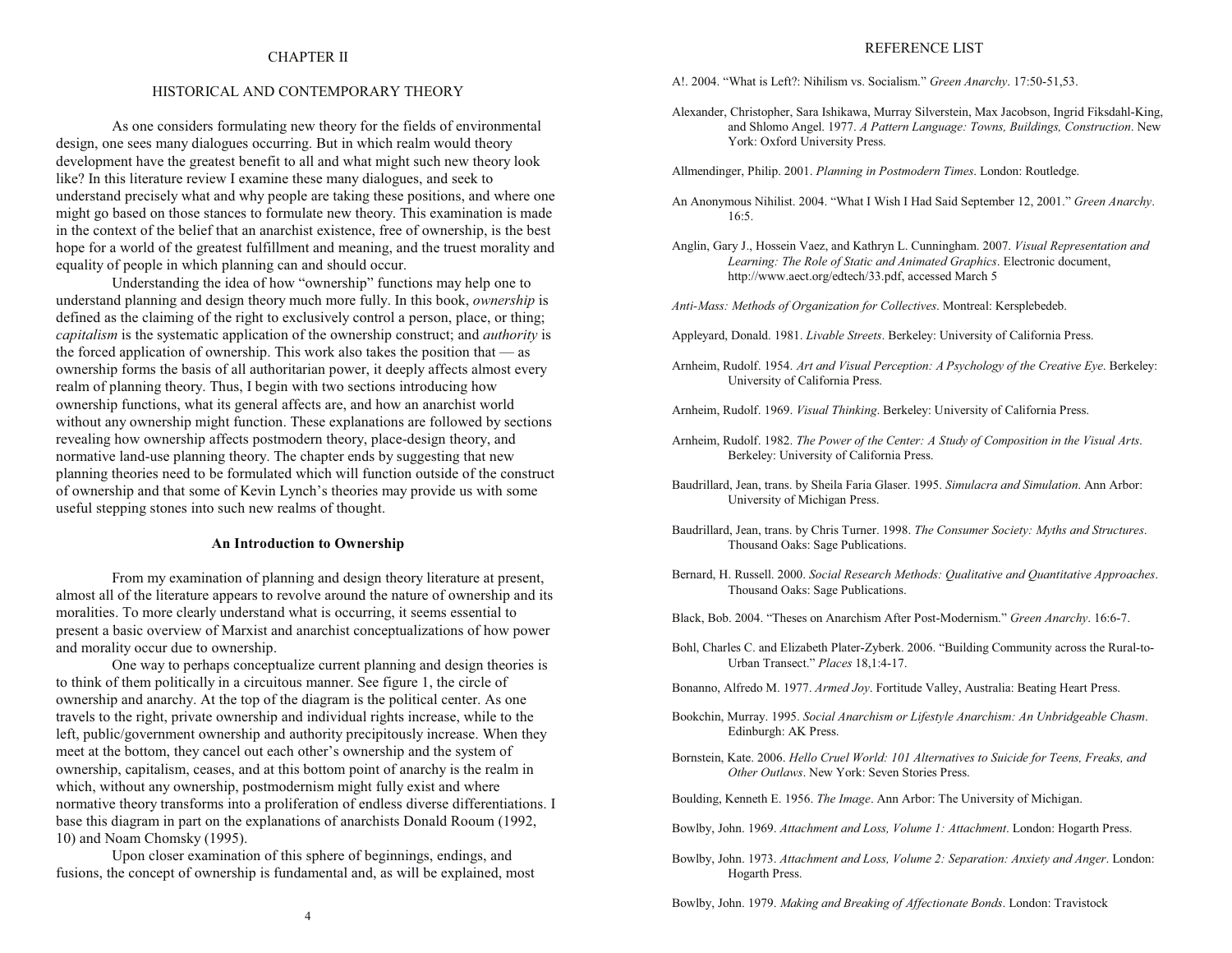# CHAPTER IV

## **CONCLUSION**

At first glance, the ideas of Lynch prompt one to try to make cities more visually legible — to enhance way finding and meaning. Clearly a great many other deductions and postulations based on theoretical analysis are possible. This may be just the beginning.

Generally we find some relatively simple concepts in *The Image of the City*, but as one pulls those concepts apart and considers their applications and theoretical reasoning, individually and as a whole, the implications are radically vast.

The theories I postulate herein perhaps take us to a new precipice of understanding how "place" and its accompanying meanings function for all human beings, not only within capitalist realms, but far beyond them as well.

In this analysis we find that perception of image-difference, in whatever its form, is the key to all meaning creation. And in that single unique value rests all of our orientation and morality.

Following these postulations to their logical conclusion would mean the end of environmental design, and especially ownership-based urban planning as we know it. It would mean planning not for oppression in any form, but for a world with the ultimate in social and personal liberation; for the ultimate experience of personal and collective meaning; it would mean to see the world with new eyes—eyes that create difference for orientation's sake, to fearlessly know and find one's way in life, because that is the only value which matters.

In this thesis I take the unconventional approach of looking at environmental design from an anarchist perspective. I went to great lengths to convey from the literature how and why I might take this perspective. Others contemporarily who engage in writing may stay with conventional ownership-based perspectives which rest heavy in shared social assumptions. As this thesis aims at definition and clarity, I can only hope that this endeavor will aid in future research in the fields of planning and design to help provide an added voice of challenge to conventional assumptions and their ambiguity, that such a challenge to their morals would help them to find a stronger, more grounded orientation.

When I think of the horizon in the distance, the city of total liberation-of monstrous surreal dreams and living free of any forms of ownership and slavery, I see a new life for the planner and the designer, I see their motion and movement rushing to be more real and true to their moral selves than ever before. Gone will be the days of ownership-driven arbitrary and capricious planning to mitigate, and risen from the slain beast of oppression will be the living arbitrary of one's own soul  $$ the sole desire to know, without definitions, just to know difference, and to know it without limits, to know life without limits.



Fig. 1. The circle of ownership and anarchy

current field theories are based on the tension between the right and the left, and also the tension between the anarchist and non-anarchist realms. In relation to this diagram, the debates in postmodern planning theory, place/community design theory, and in normative planning and design theory are deeply affected.

Examining this breadth of debates surprisingly appears to reveal a spectrum of immense theoretical desperation in the fields of planning and design theory, primarily due to the social construction of ownership. Contemporary planning itself fits in this diagram in that, while planners are in an ownership capacity themselves, and driven by visions of a non-ownership based world of complete equality of people, they act to try to mitigate against the exploitation, alienation, and dehumanization which ownership causes, particularly that which private capitalism causes.

Manual Castells has written, "The planning idea, in its modern expression, came out from the movement of social reform aimed at mitigating the human cost of capitalist industrialization" (1982, 3). This quote reveals perhaps a great truth that planners may not always understand, that their job is about mitigating capitalism but they may also not understand what the "human cost" of capitalism is, nor how it is caused. And not revealed by Castells here is that like the private capitalists, they too (planners), as authoritarian owners, are participating in the "human cost." In the same article, Castells describes generally some of the human divisions and destabilizing influences of capitalism and said of the field, "Planning ... could be a truly innovative field in our epoch of crisis" (4). These are strong words, "epoch of crisis," and, as will be argued, this *crisis* is caused by ownership.

This is imperative to understand as the job of a planner today as set forth in Village of Euclid v. Ambler Realty Company (1926) 71 L.Ed. 303 is to uphold the "health, safety, morals, and general welfare" of the people  $-$  that is, while simultaneously preserving and enhancing capital investments. So, the planner acts as a mitigator against the ills of dehumanization, exploitation and societal divisions that capitalism brings, while simultaneously helping to facilitate the spreading and strengthening of that capitalist exploitation. This is a cause of much grief and cognitive dissonance for the planner, that they are trying to do several contradictory things at once, mitigate exploitation while allowing it to occur, and in this way and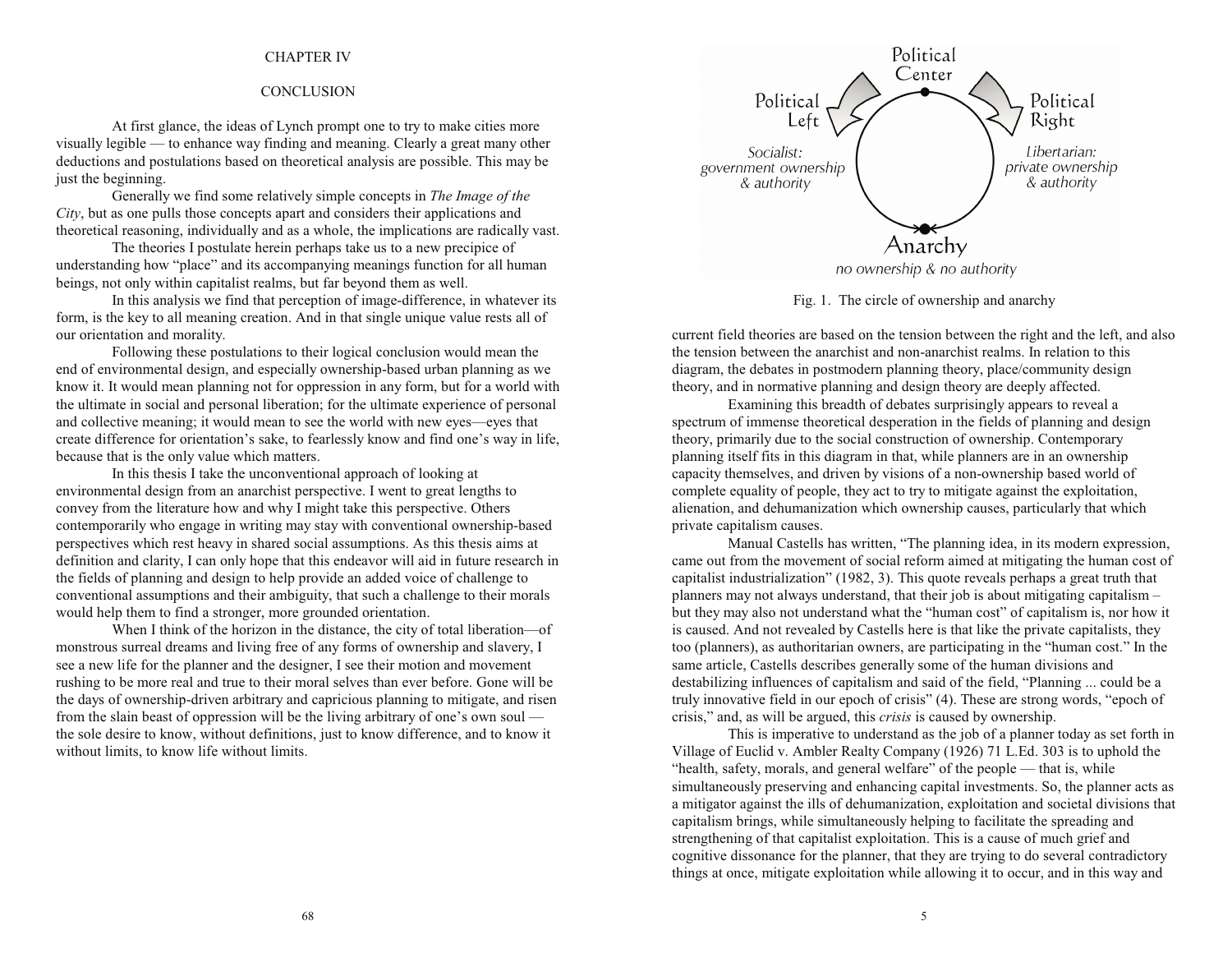other ways they are participating in and perpetuating the exploitation and social inequalities themselves. Much current planning literature discusses this very thin line that the practicing planner walks (Innes de Neufville 1983, Lim 1986, Healey 1992, Hillier 1995, Campbell 2006, Hoch 2006), but very few appear to debate, discuss, or bring into question ownership itself, nor its children, capitalism and government (Ward 1990). Among postmodern planning theorists has appeared discussion concerning the ills of capitalism and government, but no discussion is present of how we might move toward their abandonment even toward anarchy, what that day might look like, and what theory might guide us then. This will be discussed in more detail later, but some do appear to see postmodernism as a door leading to this anarchy, but few, if any, speak of crossing that threshold. Such is a symptom of being in an ocean of ownership, drowning beneath the waves, and failing to recognize that one should swim, and even fly free.

So, where instincts are failing, to help aid in filling this great void with dialogue, and to help understand how this circle of ownership versus anarchy functions, the theories of Karl Marx and Friedrich Engels during the nineteenth century and Marxist thinkers to present may additionally help one to understand planning and design theory today and the "crisis" of our times. Capitalism itself systematically allows things to be *owned* as private property. Marxist theory reveals how human exploitation and societal divisions occur as a function of capitalism, as a function of implemented ownership.

In Capitalism, everything, including human beings, is owned and thus everything carries an exchange value. These constructs of *ownership* and its facilitator, *quantified exchange*, create a shockwave affecting nearly every part of how people behave in and how they think about themselves and the world. Ownership also resultantly affects us by dividing society, alienating us into unequal economic classes, genders, ethnicities, and religions. Of these unequal divisions, planners and other environmental designers are given the task of mitigating against them. Below is explained *how* ownership causes these inequalities.

In the following quote, Marx and Engels speak of how human beings are de-humanized by boiling their existence down to a cold, heartless exchange value.

[Capitalism] has drowned the most heavenly ecstasies [of life] ... in the icy water of egotistical calculation. It has resolved personal worth into exchange value, and in place of the numberless indefensible chartered freedoms, has set up that single, unconscionable freedom—Free Trade. In one word, for exploitation, veiled by religious and political illusions, it has substituted naked shameless, direct, brutal exploitation. (Marx and Engels 1972, 475)

In capitalism, human beings become exchangeable commodities. They are bought and sold and exploited as "wage slaves" unto those who own (205). Their lives are stretched thin, working long hours for little pay, and when they return to their dwellings, they must pay other owners to dwell.

Thus, in this world of exchange, society becomes divided into classes of owners and non-owners, who, caught up in the divisive, unequal quantification of their lives, develop other perspectives on their existence which further divide them:

As well, as it is a universal principle that all meaning is a function of unique differentiation, this single idea has the potential to transcend these fields of environmental design, and be applicable to all forms of living. Its interdisciplinary nature may have far reaching effects that as planners and designers, we ought to be aware of. Certainly if one understands how meaning is created for people, one can logically draw inferences into creating multitudes of meaningful possibilities in other realms of application too.

Remarkably, there are so many ways of increasing the uniqueness of a location or anything to increase its perceptual meaning. Surely one could come up with endless combinations of unique perceptions  $\frac{d}{dt}$  all heightening meaning all the more. 

*The Image of the City* proposes many ideas, I believe this analysis sheds a fresh light on the vista of planning and Lynchian place theory. It helps expand the constituents of Lynch's image to a new level, to understand it as being applicable to postmodernism, anarchy, attachment theory, and to current planning practices, but most cumulatively it brings clarification to how orientation occurs and how the value of human meaning morally springs out of that orientation.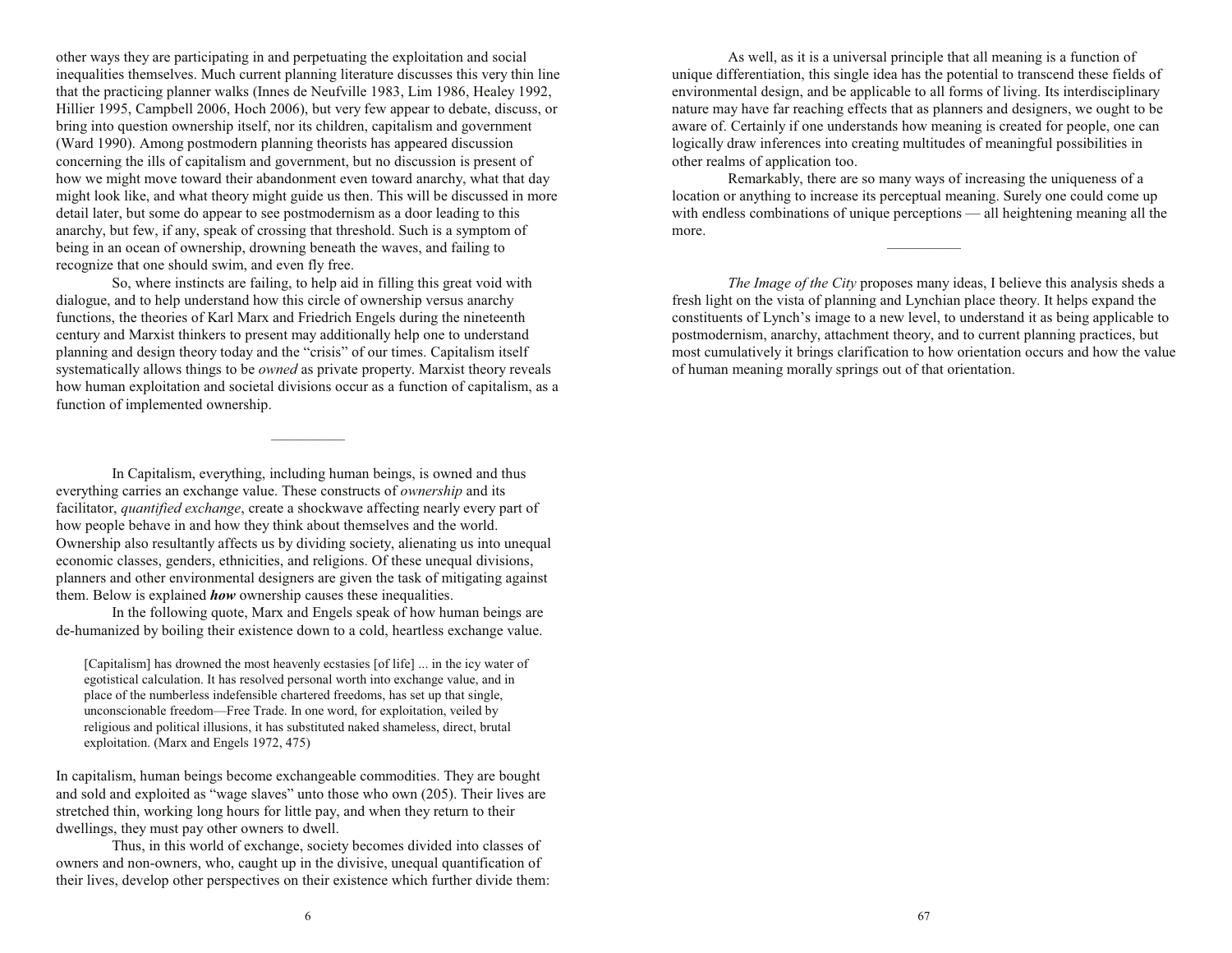working in the contemporary ownership-based world, to help eliminate the system from within, they might try developing new codes and guidelines for cities which frown on sameness and prompt greater diversity, and more especially which would move people toward the abandonment of ownership, government, and authority. In this cause, to aid in the transformation and help fill the city with greater meaning, planners might create templates of use and/or design, each one being very *different* than the next—creating a very diverse array of designs and uses throughout a single city. Some have tried something similar to this with the Transect model but not only does it focus predominantly on the regional scale, it more especially seeks to perpetuate the exchangeable known (Bohl and Plater-Zyberk 2006, Tagliaventi 2006). As planners and designers, we must see beyond that limited vista to encourage the creation of a far more extreme diversity of spaces, forms, and uses.

From another angle, city codes might somehow be rewritten to advocate common/anarchist spaces for all. Perhaps subtle regulations or programs might be developed to facilitate and/or encourage squatting of land and buildings, deliberate construction of aberrant built forms, spaces and land-uses, and an understanding of their immense social value. To both educate people and dissolve the system, planners have many tools at their disposal.

In advocacy/mediation work in which especially the planner must bridge the gap between capitalist exploitation and mercy unto human beings and the larger environment—at those times may often come opportunities to teach people where real meaning, fulfillment, and benefit are truly found and to facilitate all parties in their movement toward that end.

Again, such actions absolutely act toward dismantling the quantified capitalist world while helping to allow individual extremes to enter the picture. Logically, from a regulatory standpoint, the theories of this work of course point toward an eventual entire rethinking and reformulation of land-use planning and design as we know it. How does one plan cities in an anarchist world? Will we even call them cities? Certainly more theory needs to be explored, developed, and experimentation conducted which may more solidly bear out these concepts, though experimentation is a difficult postmodern thought in itself in that so often it is burdened by conceptualizations of ownership and the bias of unique personal perception (Landstreicher 2007, Stein and Harper 2003). More concepts though of universality of application such as the theories herein need to be developed and challenged.

Planners and designers somehow must also eventually make a mental shift from being enforcers, regulators, and imposers of plans to being playful suggestors of ideas. Inherent in the concept of play is the freedom to try different things, all in the absence of any fear. A major aspect of anarchist liberation is a life of limitless play, in which the capitalist division between work and "free time" is dissolved (Bonanno 1977, 17, 23). This division is similar to the aforementioned false division between life and living alluded to by Lynch (1960, 95, 125). As the world moves toward anarchy, and when it fully exists in anarchy, the planner and designer might suggest, in an act of play, various surreal plans for a collective to talk about and possibly work toward. This also logically carries into planners and designers helping people, collectives and individuals, to become planners and designers themselves. To dream and create. To tear down or build up. To release the monsters within. To run and play.

The possessing class and the proletariat represent one and the same human selfalienation. But the former feels satisfied and affirmed in this self-alienation, experiences the alienation as a sign *of its own power*, and possesses in it the *appearance* of a human existence. The latter, however, feels destroyed in this alienation, seeing in it its own impotence and the reality of an inhuman existence. To use Hegel's expression, this class is, within depravity, an indignation against this depravity, an indignation necessarily in this class by the contradiction between its human nature and its life situation, which is a blatant, outright and all-embracing denial of that very nature. (Marx and Engels 1972, 133)

This paragraph reveals how through the social construction of private property, the owner class and non-owner class function as opposites. The owner class certainly wants to preserve its position of owning, for it gives them a feeling of personal power, of empowerment, a feeling of really living a "human existence," as ownership lends itself to not only having control over one's own life, but being *benevolent* to the 'have nots'. Thus their *humanity*, their level of *humanness*, their morality, is based on their levels of control and their charity to non-owners. One can also very well carry this logically into the religious sphere too, of God being the owner of one's soul, and, in benevolence, having mercy on the depraved human race. The structure of owner/non-owner is everywhere.

In our current society in which Marxist and anarchist ideas are not widely studied by the population or promoted by the mass media, identifying these inequalities as ownership-based can sometimes be difficult. The non-owners (of which there are many types  $-$  to be discussed later), transfixed by the swirling, permeating ocean of media around them, appear to be largely pacified into accepting capitalism and ownership as just the way life is, and they may not be as fiercely angry about their situation these days as Marx exhibits they were in hir time. Still, hir points here continue to be applicable in that even if the non-owning masses have generally been pacified, whether or not they are consciously aware of it, or of how that quantification and exploitation specifically function matters not, the exploitation and dehumanization they experience is still real and still plays upon their psyche.

So except for their ownership of their own labor-power, in relation to the quote above, the alienation of being a non-propertied person can create an unconscious cognitive dissonance. For without owned property, a very real inequality exists between having capital/ownership on the one side, and being a nonowning wage-slave unto those with ownership-control. It is a form of slavery, a wage-based slavery. As a slave, being on unequal ground with the owners, logically one could feel that they are in a state that denies their validity as human lives and their equality. This is a "depravity," a gross perversion of equality of people  $(133)$ . When we very briefly now relate this all to the circle of ownership and anarchy (see figure 1), we see some other varieties of inequality occuring—government ownership.

In the diagram, the government is an owner of how property is used and how people behave. Government, politicians, planners, etc. are owners by way of the police power, the power of the sword  $-\text{but they are also touched as having}$ benevolence unto the have nots. Simultaneously, on the other side of the diagram are the private property owners holding their guns to defend their property, but also having mercy and charity unto the have nots. In this case, charity itself could not occur unless ownership first occurs. The "good" occurs because of the unequal evil.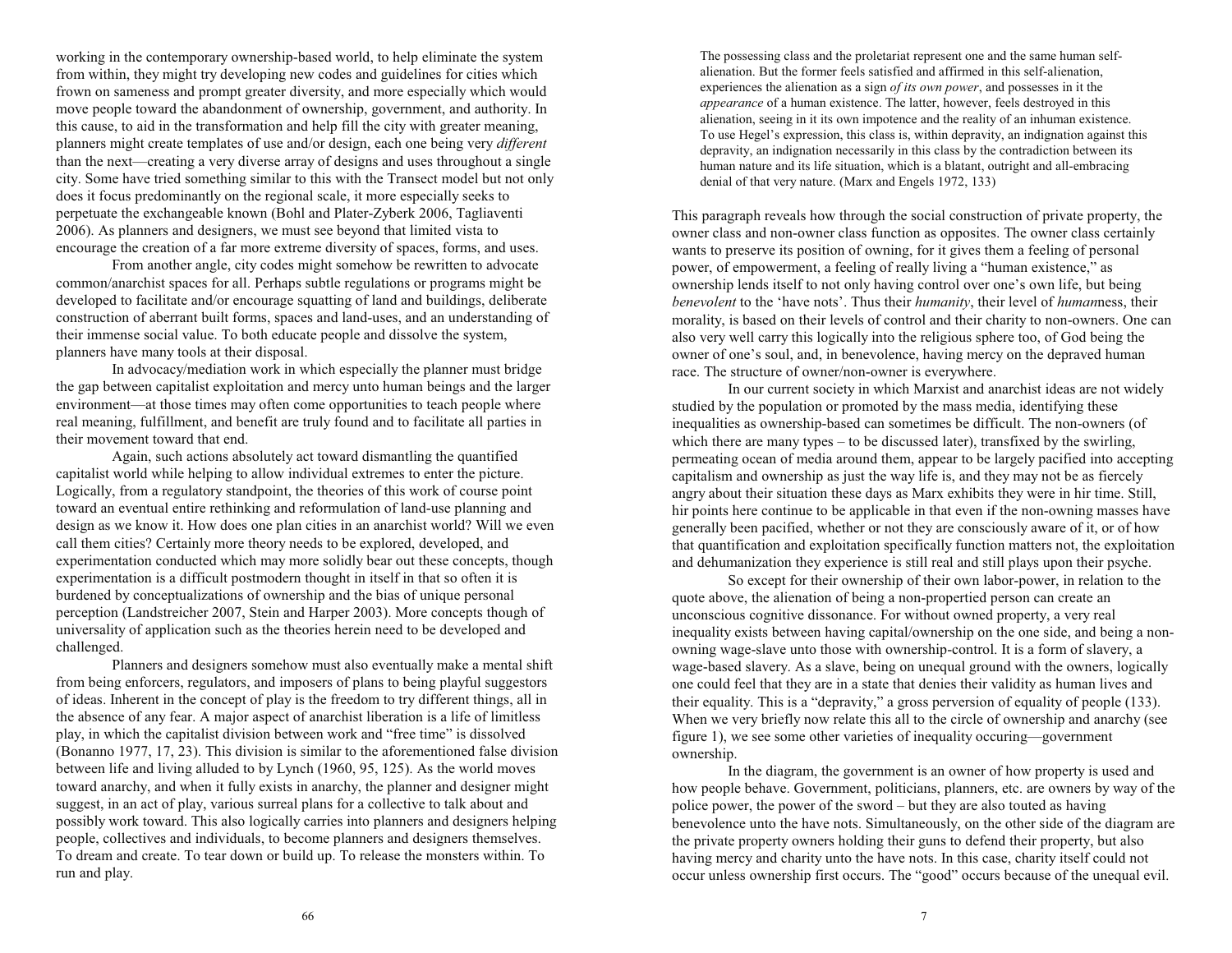Other inequalities as well, based on "love" and "charity," sprout from the construct of ownership. Such ownership-based ideals have wrought approaches, reactions, and cures that further divide society, especially in the fields of planning and design. To better explain these resulting, additional inequalities, the attachment theorist Peter Marris (notably also a planning policy analyst, but apparently not an anti-capitalist or anarchist (2001, 2004, 81-83)) has spoken of this:

We have ... created a society that is embarrassed and uncomprehending of grief and doubtful of bonds of love; neither grief nor love are compatible with the mechanism of its science or the utilitarianism of its policy. Yet at the same time this rationalism provokes in reaction an idealization of love and mothering that endows them with almost sacred qualities. ... [Thus] bourgeois industrial society idealized and romanticized the home as a world apart, where women gave unbounded love to their children and their men, redeeming the emptiness of making money." (1982, 185-6,188)

Here seen, there are certain experiences of human beings that seemingly cannot occur within the capitalist realm (as they function without expectation of exchange), and so they are exalted in the embodiments of religious beliefs, gender roles, and ideals of community and home. We see this in planning and design in the form of the crazed, holy veneration of a "sense of place" or a "sense of community" idealizations about home, family, and community, all being places of "unbounded" love" (Cresswell 2004, Rose 1993, 55). In contrast to these feminine ideals, the masculine has come to represent all that is capitalism: *ownership*, authority, cold hearted exchange, domination, and exploitation. Thus by way of capitalism is created the idealized conceptions of the gender binary (Strathern 1985, 194-195, Chambers 2005, 333, 336, Skeggs 2005, 969). In the circle of ownership and anarchy, when one enters anarchy there is no more authority of the sword and no ownership of things to benevolently give, because nothing is owned. Everything just is. And the holiness of place and community are even used as a justification for continued exploitation (Marris 1982, 186) — to do or preserve this great good, we must continue to engage in just a little bad. Politically on the right, we must uphold the sanctity of women, of home and family, of mother-love as they epitomize everything that capitalism is not  $\equiv$  and we will not allow anything else but this holy gender binary and family structure (186). And on the political left, we must uphold the embrace of place, the feeling of womb-like community, and by the power of the sword we will destroy and displace existing places and communities and regulate ad finitum to help bring about this great, unbounded good. When ownership and its companion charity enter the picture, they leave a torrent of displacement and alienation in their wake. Capitalist constructions have many other repercussions too.

Competitive capitalism promotes an ideal of minimal commitment. (Marris 2004, 78) There are many contemporary tales of cities competing for a large company to move into their jurisdiction. They make every concession possible by waiving all sorts of restrictive laws, and even condemning land and giving it to a company almost for free to draw them in (78-79). People too. Disposable and easily exchangeable, they are at the mercy of the capitalists, the owners. This kind of environment can be rather high stress, because levels of commitment are so low, and thus uncertainty so high. There is little if any security or stability because such low commitment levels facilitate easier exchange of owned things (79-80). And so as

*Streets* (Jacobs 1995), *The Structure of the Ordinary* (Habraken 1998), and *A Pattern Language* (Alexander et al. 1977) are full of diverse ideas. Italo Calvino's *Invisible Cities* (1974) is overflowing with diverse tales of cities to fill the imagination. Any trip to a local art museum or gallery will certainly flood the mind with a multitude of design conceptions about colors, textures, shapes, thoughts and abstract ideas to help one mold a greater diversity into every location. The world awaits unique creations, and full of unique ideas and designs already, these may help stir the creative imagination.

Given the above, and with veritably no limits to the imagination, one may, as well, choose not to build upon the past and on what exists, but let the mind run free, to create differentiations reaching into the frighteningly surreal, which may at first fill the self and others with terror, but, based on that challenge to orientation, the self and others may likely find from it extremely positive meanings in their lives. Such a path means leaving behind every bit of fear of one's personal thoughts and embracing the reality of the visions and dreams within. Acknowledgment and then action to live and do and be. Reciprocally it means abandoning fear of others and other ways of being and doing. And overarchingly, it also means abandoning social constructs which are oppressive to the self and others, to thus allow that unspeakably surreal to exist and flourish.

The above are some simple existing ideas to possibly draw from. Generally, an anarchist planner and designer has a wealth of options before them to help proliferate the world with greater meaning. Lynch's ideas are a starting point, the symbols within the self and society take one the further to enhance one's orientation, rhythms of life/nature, and new creative ideas of the mind—bridging one into even more undiscovered country, and the surreal beyond the gates of imaginations opens to a world of the most profound, unspeakable meanings possible. Another question is, in the application of these theories, how does one best directly challenge the current capitalist world in which we live?

# *Future research while challenging the system*

One of the major problems some may have with these theories is that they run counter to the moralities of most planning and design practices of today. Presently many theorists and practitioners are held captive by ownership's deeply penetrating gaze. So caught up in its vision, they are blinded to other possibilities. Given this situation though, as the heightening of orientation and the absence of ownership may be the only positive possible moralities, how does one best advocate such outcomes in contemporary capitalist circles?

An anarchist planner and designer may absolutely find solutions in the advocacy approaches of other contemporary anarchists. Certainly though, new approaches specifically oriented around planning and design ought to be developed to not only spread diverse design but approaches which would work to dissolve the system of oppression and inequality of which ownership is the core, and thus would allow these theories to thrive.

Future research must include how to best challenge the norms of sameness. Jane Jacobs once said, "Shall we zone to require conformity in appearance or to prohibit sameness? (1972, 226) Any movement toward creating unexchangeable or less exchangeable diversity helps to thwart the system. An anarchist planners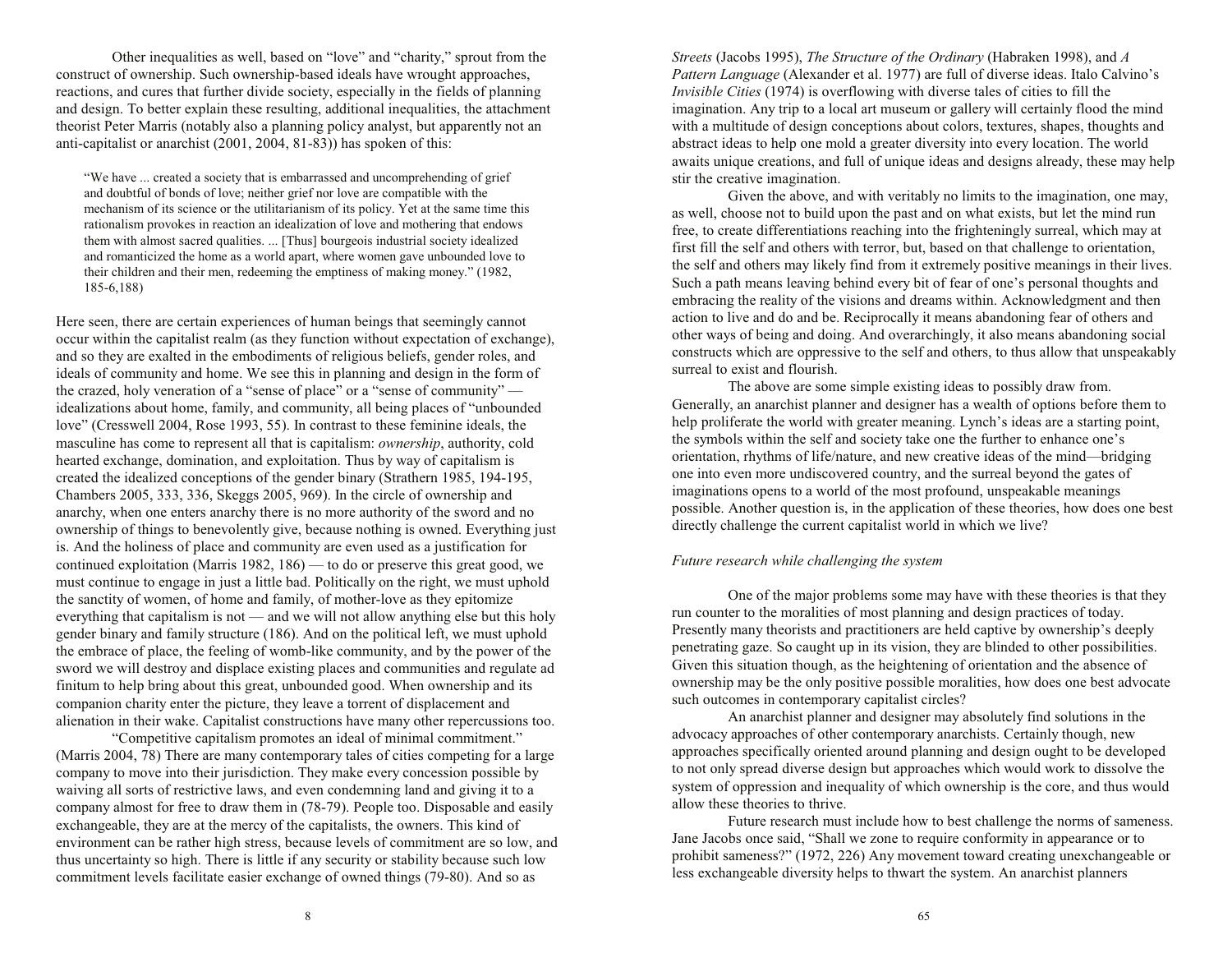to value the image of that knowledge all the more. How might one apply that to a location? – perhaps attach the acquisition of some specific, perhaps quite unique, knowledge to a very unique physical building or classroom. Just like specific events are easier to attach mentally to a location when the location is very unique, so too, it may be likely with information or knowledge itself – contrived or otherwise.

If one did decide to focus on need fulfillment (over simply orientation), certainly that is a possible direction. Lynch said that "an environment should be geared ... to satisfy the varying demands of the individuals who inhabit it" (Lynch, 90). One may want to ask themselves what they desire, then seek to fulfill that desire though physical design, but do so in as unique a way as possible—building on the existing orientation and helping to proliferate unique design, thus strengthening orientation.

In a different turn, one might also expand their unique creativity in designing unique places by looking to their imagination, and to nature. Natural, wild land can be full of inspirationally unique examples to take back to one's own drawing board and put one's own distinctive twist on. The first things that come to my mind are some of the landforms of the Great Basin of the United States, particularly in Utah where I lived for a time, but certainly one might draw inspiration from virtually anywhere in nature.

The Great Basin and Southwest, generally, are marked prominently with unique landforms from water and wind eroding the sandstone over millennia. One might use an oddly shaped slot canyon in the San Rafael Swell as an inspiration for a unique street design, for a balcony upon one's roof, for a small garden path between two buildings with a bench built into one of the walls, or inspiration for a curving hallway in one's house, or the mantle of a fireplace, or the molding around a ceiling (see figure 13). The possible applications are diverse and at so many scales.





Fig. 13. Canyon view 1 Fig. 14. Canyon view 2

The shape of the canyon may inspire one to make some hallway walls not only curved, but also perhaps not at right angles to the ground, or to run a sky light from one end of a hallway to the other (see figure 14). In every way, every norm ought to be challenged.

One might also look to other creative works for ideas. Books such as *Great*

capitalism's uncertainty permeates society, it leads people to seek that which they can perceive as stable: Idealizations about home, family, gender, femininity, motherlove, spirituality  $-$  all slyly based on capitalism (80-81, 1982). Deceptively driven to these by the lack of commitment elsewhere, they act as a body of values that oppositely carries *the ultimate* in commitment; and thus their embodiments are glorified (Rose 1993, 55). To experience long-term commitment, many may choose to not only affiliate strongly with these idealized embodiments of gender and home/work divisions, but also with other things that seem stable, a socio-economic class, an ethnic group, a religious order, or other social body. This further divides society. (Marris 2004, 80)

And so we see in this brief summary of how ownership functions, how capitalism (the systematic application of ownership) has divided society and how it generally affects certain aspects of planning and design theory. In quantifying *everything* to make it all exchangeable, human beings are boiled down to a cold dollar value. This divides society the further: Owners, slaves unto them. Human, inhuman. Righteous, depraved. Sacred, exchangeable. Irrational, rational. And thus the idealization of home, of community, of femininity, becomes a righteous justification for "shameless ... exploitation" (Marx and Engels 1972, 475). Commitment and stability vs. capitalist uncertainty  $-$  driving in feminine, masculine, black, white, Muslim, Christian, American, North Korean, righteous, perverse. One can see how capitalism not only divides, but drives an ever deepening cycle of division.

The implications of these divisions are vast. As this chapter progresses, it will be explained in much more detail how various aspects of planning and design theories are connected to this understanding of ownership and oppression and then how we might escape it.

## **Anarchy**

Before entering a discussion of postmodern theory, to more fully understand a realm where postmodernism might exist, I believe it would be helpful to convey a greater understanding of what anarchy is as talked about in the circular spectrum of ownership and anarchy, and to speak briefly, as well, about the current approaches toward creating that anarchist world and then to round into how postmodernism may be reflected in that pursuit.

# *Understanding anarchy*

As mentioned, when one enters this point on the circle, in this realm of anarchy there is no ownership and no authority (Rooum 1992, Chomsky 1995). Thus, anarchy as defined in this book is not about a lack of order, but about a lack of authority. Anarchy is the absence of ownership. Authority is the forced application of ownership. Some might define anarchy as an absence of authority and thus a condition of "every man for themselves," a lawless world in which the gun or sword of every person rules. Clearly in this definition there is still a form of ruling/ownership, individuals ruling over other individuals by the power of the sword, killing anyone who would stand in their way toward their personal liberation. This may seem closer to capitalist libertarianism than anarchy, but this may be how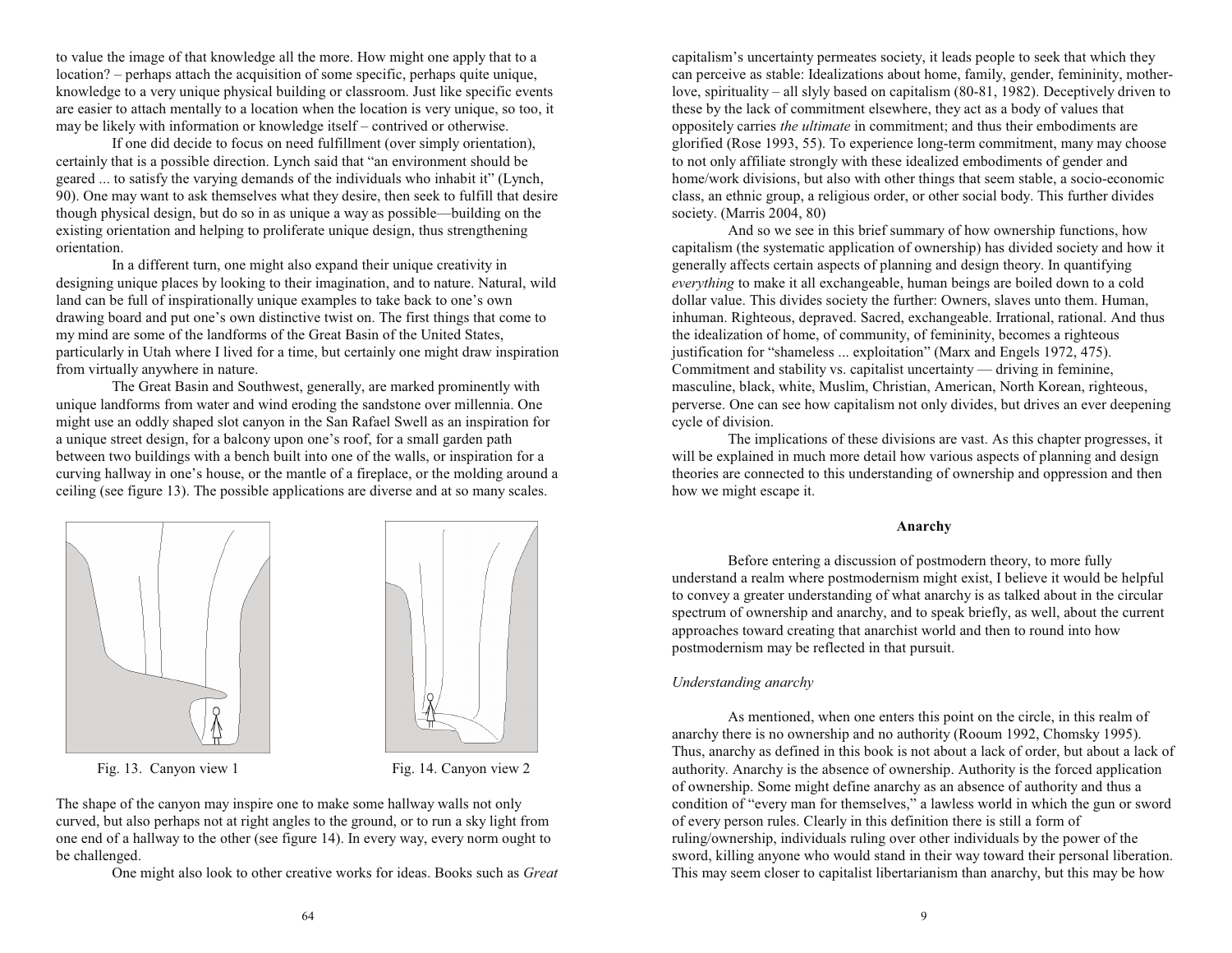some define it and approach it (Merriam-Webster 1991, 83). This text though defines anarchy simply as there being no owners, rulers, or other authorities, individually or in governmental forms; a stateless society, ruled neither by individuals nor by a group (Black 2004, 6). As well, in this anarchy, there may be "authorities," of a sort, who possess great knowledge of a certain topic, such as about how to design a structure so that it will not fall down in an earthquake, but there are no authorities who, in acts of ownership, will fine you or send you to jail for not building a structure a certain way. There are no authorities to heap guilt or shame upon you or to limit your thinking, because even if someone bears a lot of knowledge, there is no one to say for sure that they are right. People are empowered to listen and interpret the world however they will. Authority based on ownership, whether that ownership is claimed by the power of the sword or brainwashing words that manipulate with non-physical guilt and fear, it is the same.

For the planner in a position of authority, they may speak of right and wrong, but in anarchy their words may only be taken as knowledgeable possibilities. And without ownership, there would be no capitalism to mitigate against, only infinite possibilities. But why is authority so important to some then? It keeps certain people in power. The government authorities and the capitalists with the police and military, at their disposal, they are the kings. They own and rule their ownership by the power of the sword. If there were no ownership or authority, a great many people might be most happy with this. And one may absolutely have peace, order and cooperation in an anarchist world. But, some might say, would not violence break forth, would not the buildings fall down, and the streets, they might not end up being straight?!

In an anarchist world, if someone behaves "badly," is that so wrong? No one can actually say that they are "bad" or "ill-of-mind" as no one is an authority. As well, the idea of any sort of designations of gender or race or whatever would be absent except perhaps if you told people what your self-defined designation is, and even then if they call you something different, you really cannot get mad at them, because you do not own them (have no authority over them) nor do they over you.

Well, what if someone steals *your* food, pollutes *your* river, or brings harm to *your* child? The following examples exhibit how no thing is owned. They actually cannot steal or do harm to your things because you do not really own them. They do not really belong to you. They just are. They just exist.

In this world without ownership, you might live in a house or in a community. Say some stranger to you walks into the house, sits down and takes a nap on the couch. Perhaps later they wake up and go to the kitchen and consume some food. Perhaps you tend a large garden in the yard. This stranger goes into the backyard and plucks some carrots out of the ground and consumes them. You do not own the carrots, the food in the kitchen, couch, or the house. You are no authority and they are not either. Nobody is. You have the freedom to settle in one spot, or to live like the bird.

In such a setting, naturally one would think that some would want to take advantage of the "system." If one were to suddenly pick up a sword, literally or in manipulatory words of guilt or shame, then the anarchy ceases to be. Is such a world possible? Will it come in our lifetimes? Maybe, but maybe not. This work argues that, very much, it is possible, and even necessary to be pursued. This next example gives one a good picture of how anarchy is both libertarian in the right to live and be

particular cross. Now, for me, in my mind, that shape symbolizes the parish and the many people I know there. In the flat where I live, to remind me of my many dear friends at the parish, but also my movement away from traditional beliefs there, I have hung the unadorned shape of the parish cross painted merely in a dark color. Hanging that cross (a single physical differentiation) in my dwelling represents to me a very specific physical location, my own movement of faith away from traditional beliefs of that church, a multitude of non-physical relationships and events associated with that place, and a valuing of my continued participation and friendships there. Again, this is an example of symbolism in things, but also the use of existing differentiations to build out from to create new differentiations and thus to realize new meanings, new or expanded orientations.

Symbolic value can be found in nearly everything as the physical world drips more and more heavy with the story of our lives. Differentiations become connected to and even inextricably intertwined with other differentiations and together they aid us in orienting ourselves in this existence, and they aid us in having a conversation with ourselves about our orientation in this existence (Marcus 1995), thus helping us to better get our bearings. Yes, one may desire to create the surreal beyond imagination, but one may also desire to be more aware of both personal and societal symbolic values which are used to find one's way, then to play off these differentiations, as in the example above, by layering or contrasting one's individual designs with them to create new differentiations to increase the meaning essentially taking existing way-finding differentiations, and building out from those differentiations to create the new. This may allow people to more easily find their way into new differentiations without necessarily being dramatically disoriented. Many others, such as semioticians, have theorized and researched symbols to a great extent, what they mean and how they function (Baudrillard 1995, 1998, Mann 2007, Debord 1973, Marshall 1992, Koehnlein 2007).

Much related to this, Lynch says also that citizens should inform the physical environment with meanings and connections and be involved with the development processes (92). Here, additional value is derived from one's attached unique personal interaction, layering their minds with stories of the sites unto which they have interacted. This would also be enhanced in an anarchist existence in that people may become directly involved in the local creation and alteration of their shared environment.

This next point is made also by attachments theorists—as interconnections (of any form) multiply, the rigidity of image increases too (Lynch, 89, Marris 2004). Related to the second aspect of the three parts of image, people identify how one unique location relates to the peerless other locations around it, and as unique interconnections may be made, the location carries increasingly unique spacial relationships. And when relational characteristics change or when people perceive additional reference points for their minds, it increases their perception of locational difference. This may not always be true though, one might also increase the meaningfulness of a location by differentiating through having uniquely *limited* connections with other locations, being introverted (Lynch, 77-78). Perhaps there is a religious temple that only has a single entrance. Such non-connectiveness of image may also occur in non-physical realms, and even in an ownership way. For instance, in a non-physical social construct in which certain knowledge is held by only a few, the non-connectiveness and *unique exclusivity* of that knowledge might cause them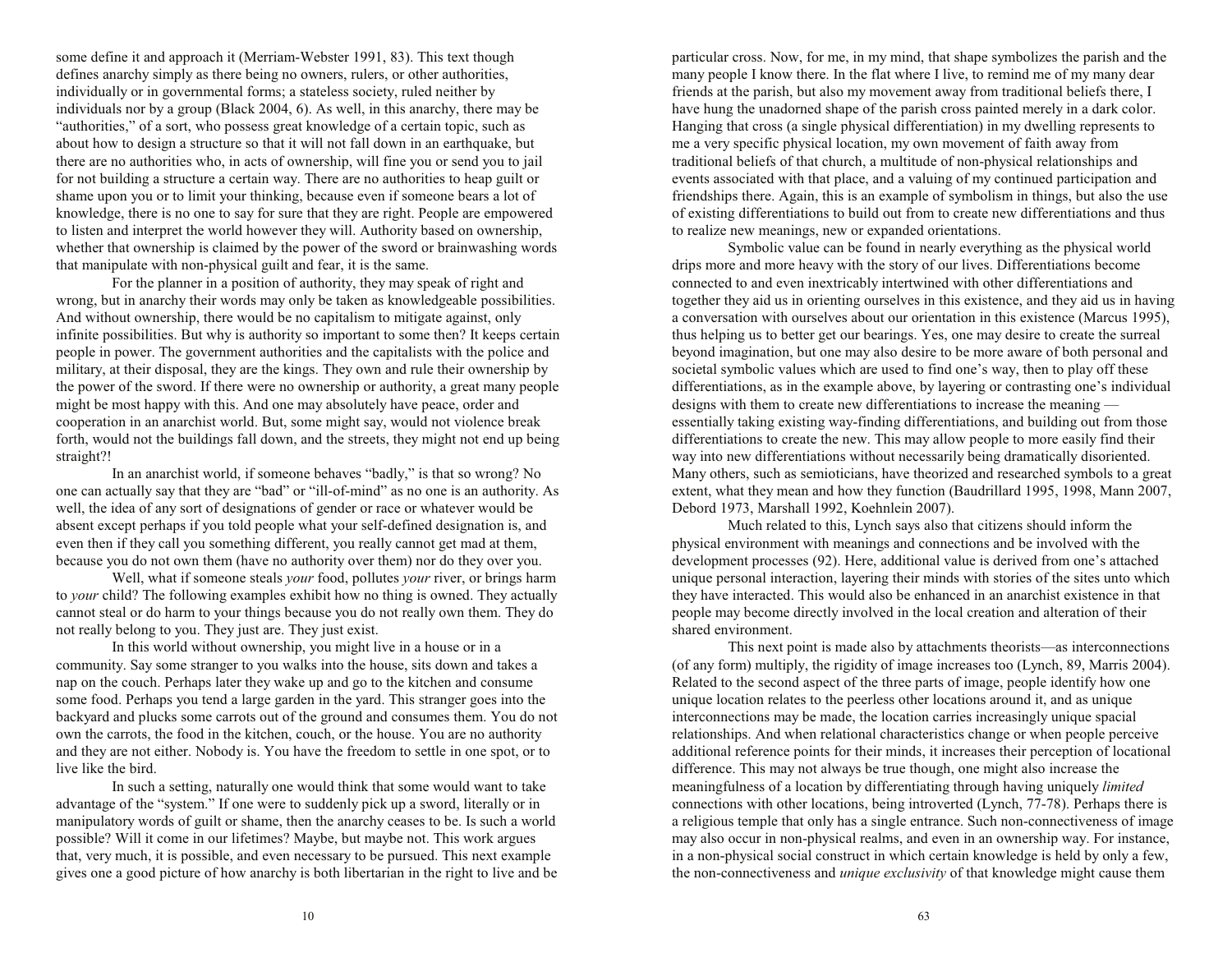environmental differentiation. Lynch was writing through a modernist lense and postmodern thought had not entered the stage of dialogue in hir day. Thus the poetry ze spoke of was more likely the highly structured variety and not the postmodern freeform so predominant today. Poetry in Lynch's time was largely about placing words in particular ways to make it easier to read and remember. Using the natural rhythm of syllable emphasis and de-emphasis, the words were arraigned so as to repeat a given number of patterns of emphasis and de-emphasis throughout the lines. In such a context, typically each line is structured to have the same number of a repeated segment of rhythm. Repeated rhymes are also often but not always incorporated. These rules are not hard and fast, but are rather standard. When rules of rhythm or rhyme are broken, it often is to deliberately make a point or to generally add twists of variety to the highly structured poem – adding differentiation. In this style, one might also add variety by breaking grammatical rules in order to conform to the set rhythm (Quinn 1982). The effect of these techniques is that they speak a particular dialogue, message, or story in a unique rhythmic and sometimes rhyming way (Reeves 1962).

If one were to take this to the realm of physical design, on any scale, one might seek to incorporate a specific, repeated, unique characteristic to distinguish that location. And to take an additional lesson from the poetry, one may want to break the rules occasionally to add variety, meaning, at all scales of differentiation. One might also seek to incorporate some non-physical rhythmic poetry into a location, perhaps in the form of street names or predominant land-use throughout an area, though non-fixed physical characteristics can rhythmically manifest themselves without one even trying  $-\text{as}$  in the type of people or animals drawn to a particular location. Perhaps every house on the block has cats. Rhythm of a location may also occur in the movements of people directionally, socially, daily, and seasonally. These are all usually very much a part of nearly every location (Lynch, 86) and a designer might want to be aware of them so as to uniquely play off of them through design. As unique characteristics overlap in a location, it makes that site all the more valued.

Among other non-concrete characteristics, a location may be flooded with symbolism or religious/spiritual/magical value  $(138)$ . As one may recall, "value," as associated with morality and meaning, is the degree to which a differentiation reinforces or challenges orientation. If an environmental differentiation has a symbolic value, it represents some other differentiation(s) (physical or non-physical). The symbolism may be very simple, or if something is inundated with symbolism, a specific differentiation may represent a multitude of or a great complex array of other differentiations, which either reinforce or challenge one's orientation. Site enhancement through incorporating symbols may be done as one understands the symbols and values of the self, of the larger society, and of the subcultures within the larger society. To give a personal example of this, for some time I have attended an Episcopal church near my home. A dominant image there hanging above the alter is a handmade (by one the parishioners) replica of the San Damiano Crucifix Cross of St. Francis of Assisi. The cross represents a larger ecumenical belief in the purported sacrifice of Jesus. In my parish, the cross does carry that meaning to many, but it is also a differentiation which is rather unique to that particular parish. As my faith has evolved over time, the image of the person of Jesus painted in detail on the cross there carries less meaning to me than the *very distinctive shape* of this

however one feels, yet also how it is an endeavor of thinking people who collectively choose to live without ownership of anything, including other human beings.

Suppose you live along a river that you get water from to drink and water crops. Suppose someone dumps a pollutant in that river that poisons you and others who live along it. If the river was poisoned deliberately, one person is claiming ownership over the lives of every person and many other life-forms along the water's course, and in such a case they have broken the anarchy. In the path toward an anarchist world, one would certainly want to stop such pollution, but through exercising the least amount of ownership possible or no ownership at all. In anarchy, if the act was not deliberate but merely someone not understanding this larger infringement on others' right to live, then people would work collectively to solve the problem, and upon finding the polluter when learning of the devastation which they are causing that person or group, they would immediately and consciously cease that behavior and find an alternative which would not endanger the lives of others. Clearly seen here are the libertarian and socialist sides of an anarchist world in action. The next example is more personal concerning ownership over your tribe or collective and the alienation occurring out of such behavior.

Say that there is a child who you have birthed and/or reared. In defense of that child who, let us suppose, is being verbally or physically abused by an adult, as soon as you raise a hand or pick up a weapon to bring injury to that abuser, you are claiming ownership over both that person and your child. You own the venerated body of your child (as you have exalted hir), and you obviously own the life of the one you kill for verbally or physically assaulting or molesting that child. Reciprocally, the abuser claims ownership of, and exploits, the mind and/or body of that child. I do not advocate exploitation of any kind, but with every step taken into capitalism  $-$  the world of ownership  $-$  the more you alienate your child from you through your authoritarian exaltation and sanctification of hir, and the more you alienate yourself from all other beings through your *righteous* ownership of them by the power of the sword.

Stealing would not exist in anarchy because no one owns anything, except perhaps themselves. Abuse would not exist in anarchy because it is a form of a person having authority over another through their ownership and exploitation of that person. In our current authoritarian world  $-$  on the path to anarchy, if someone were to poison a river or abuse a child, of course one would immediately want to end this particular instance of authority (the poisoner, or the abuser) and help them understand what they have done, but do so by using the very least amount of authority possible or none at all (Meyers 2000, 15). The more that people feed the beast of authority and control, the more it persists.

Community and cooperation take on completely new meanings in anarchy. In the ownership society, tending to take on meanings *opposite* of capitalism, "community" embodies a world of giving what is owned without expectation of return. In anarchy, everything just is. You are merely passing something to another, it is nothing that you own. And regarding cooperation, no one is obligated to do anything, but you *can* agree with others to accomplish tasks, and especially without the fear of chastisement or punishment if you fail (*Anti-Mass: Methods of Organization for Collectives*, Meyers 2000).

Would everyone steal in an anarchist society? It would no longer be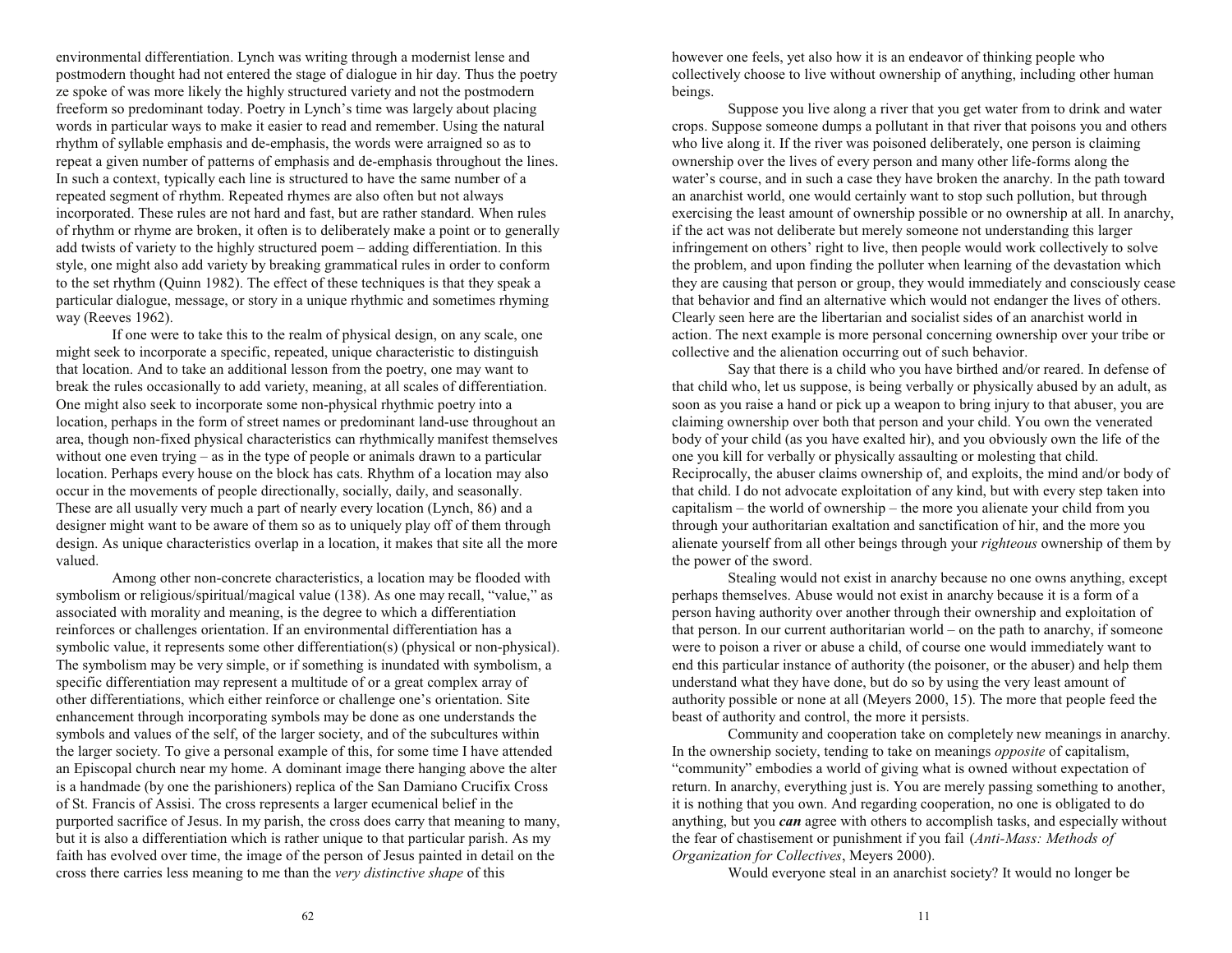stealing. And the people would reciprocally want to mold the physical world, its buildings and landscape to be as easy and giving of sustenance as possible. As nothing is owned, knowledge is not either. Would organizations cease? Certainly not. We can agree to keep them going, but if we see that the organization is unproductive or unchanging to our needs and wants, then we have the freedom to leave it and do something else, form something else. As there is not money, nor ownership and authority, there is nothing to bind us economically. We are free. When we are a part of something, it is because we feel it important to be, or that it is a productive and fulfilling aspect of our lives.

In this anarchy, the only way that the anarchy can continue in peace is if there is consensus regarding the anarchy. If ownership and resultantly capitalism step into the picture in the least, it ceases to be. Certainly we can be sedentary caretakers, but we can also live like the bird. Anarchy requires a major shift in how people think about and conceive of the world. Yes, some may argue that it is just too big a shift for human beings to make. Capitalism is a construction that humans have created. I do not believe it is too huge, and as huge as it may be, that does not mean I nor anyone else cannot work to try to conceptualize what that day might be like and work for it to happen. And thus this text.

Some anarchists do believe that visceral violence may have to be taken to overthrow the systems of authority that exist (Bonanno 1977). Yes, once one has killed all of the owners, a form of anarchy may be, but if people have not learned how ownership functions to oppress and destroy them  $-$  they may be likely to quickly revert to that old system of which they are so familiar (*You Cant Blow Up a Social Relationship: The Anarchist Case Against Terrorism* 1998). Unbounded knowledge and thinking frees human beings. And as might be concluded, *not* having authority, ownership and thus capitalism, such are rules that a civilization might agree to have. The anarchy has "rules," but they are rules that are not based on fear or the forced controlling of and oppression of others, but on agreeing to have lives of real, true equality and freedom for all.

## *Personal approaches to anarchy*

To create this world, as one might conclude from the circle, there have evolved two predominant bodies of anarchists: individualist/lifestyle anarchists and social anarchists (Bookchin 1995). This is not to say that there are other varieties of anarchists or those that choose not to be labeled at all (Black 2004), but these two groups are the most primary. Both of these groups could be discussed extensively, but to summarize their perspectives, both base their views on the ownership system being the core of all human inequalities and of many human psychological dysfunctions.

The first group, lifestyle anarchists, focus on the libertarian side of anarchist thought. Most often they critique how people are disconnected from the means of production and they respond through libertarian acts of independence to subvert that system. Their critique actively expresses that people live their lives in capitalism not seeing how and where owned, material goods are coming from, nor do people immediately, if ever, see the consequences of their purchase locally and globally, all while living a life where their desire for most things is artificially created to prompt their continued purchasing to own and use those created goods. In

The three parts of image, the ten ways to apply the three parts of image, the five elements, the circle of chaos and order, and the moral spectrum construct. There are also many physical and non-physical ways related to these.

In one passage mentioned earlier, Lynch says that something found nowhere else reinforces the already existing specialness of a site (135). So, if a location is already quite special (perceptually unique), one might make it even more so by adding a singularly unique feature. On the same page, ze also calls attention to the idea that "a landscape may be so fantastically differentiated so as to compel attention"  $(135)$ . Lynch gives the example of the bank of a certain river which had a profound variety of different shaped and colored river stones. Thus, could one not only make a location different from those around it, but one could do so by creating such great differentiation within that location (in this case a river bank) that, simply, the contrast within increases the larger *structural* differentiations. In a similar vein, one may invert this idea to create a location near unto devoid of details, like a sea, or a salt flat, though from a designing standpoint these may be unrealistically titanic in size. Still, on smaller scales, a location devoid or nearly devoid of details absolutely can provide a contrasting perception of unique differentiation from the locations around it, or from any other locations anywhere. Thus, differentiation in *structure* is very much enhanced. Many non-physical means may certainly also increase the perception of unique differentiation.

Once a history, a sign, or a meaning attaches to an object, its value as a landmark rises." (81) Like adding more details to an already complex equation, again, coupling diverse things together increases a thing's perceived uniqueness and value (in this instance a non-physical thing to a physical).

Relatedly, names may add value. This was also mentioned as part of the ten ways to apply the three parts of image, but the implications are worth reiterating and expanding on below. Lynch declares that places with the greatest meaning have many named details and that "the very naming and distinguishing of the environment... adds to the depth and poetry of the human experience" (139, 126). Naming is a form of interaction that attaches a unique specific memory to a physical location. Naming is also a way of formally recognizing a unique location or thing. One may name any types of images, physical and non-physical, defined with tangible and intangible definitions and meanings. "Frog," and "deer," are general names for specific types of mobile things. "Michael," a dear friend, is a specific mobile location/person. Another friend named their treasured automobile "Zeus." "The Griffith Observatory" is a fixed, specific, unique location. "The L.A. County Fair" is a notable event and location. "My shopping list" or "quadratic equations" are non-physical thoughts/images that could take a physical form. The unique naming designates uniqueness, and through association may evoke even greater perceived value to already unique features, people, larger locations and ideas.

Actually, the statement above about "the depth and poetry of the human experience" is quite vast a statement; I have already touched on this "human" experience," but Lynch does not categorically delve into hir metaphorical use of the word "poetry."

Ze also uses it elsewhere to say that people should create "new groupings, new meanings, and new poetry" in the environment (139). This is certainly an advocacy of increased environmental differentiation, but I believe that to understand what written poetry is may help in understanding how to create greater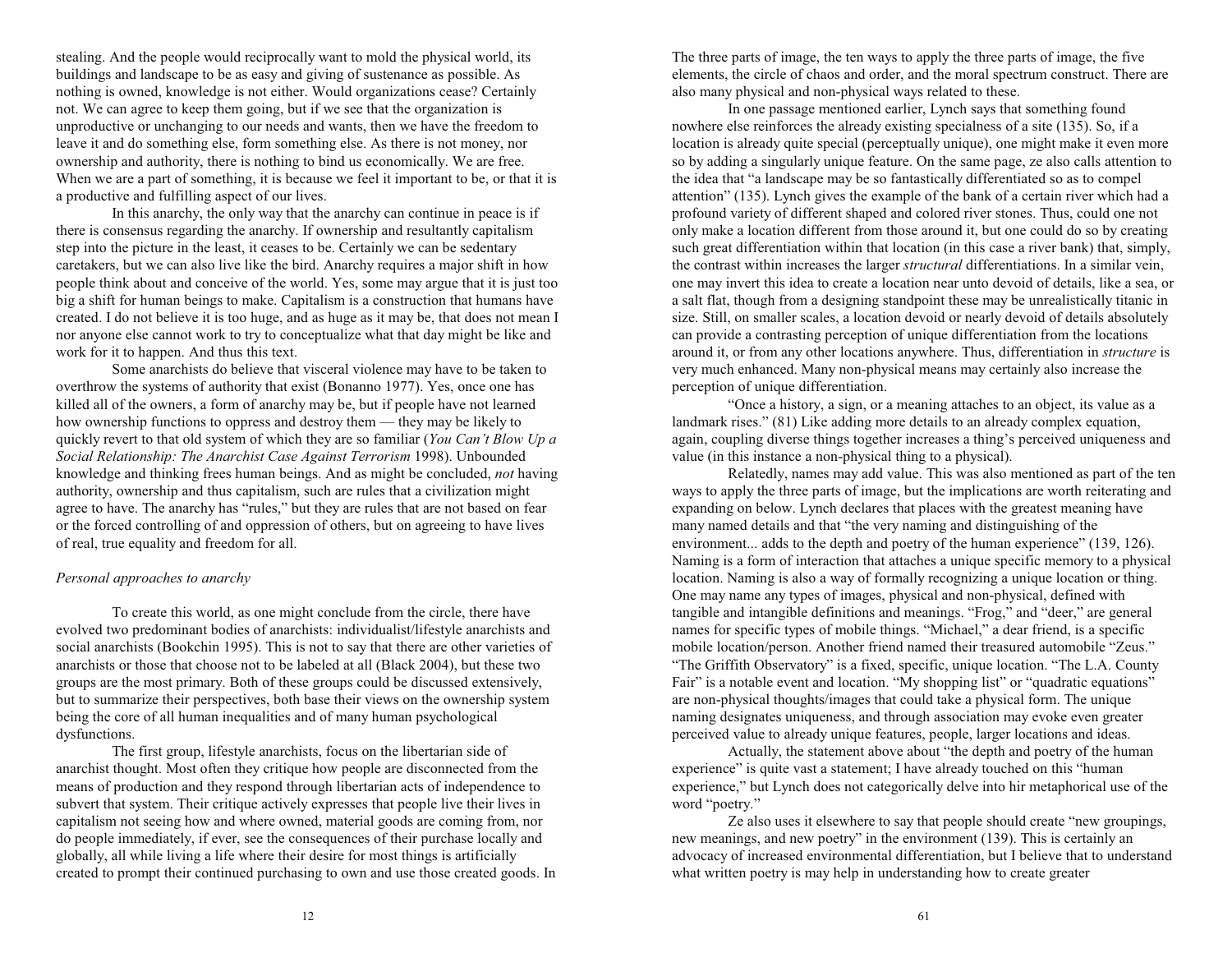interpreting and constructing our environment – using hir five elements. In relation to this, such systems of design may help us recognize various differentiations and resultantly often provide for some certain desires to be satisfied in some degree though clearly, not *always*.

As well, from an anarchist perspective, it is not actually possible to create cities for everyone in an ownership society as the *limited quality* of thequantification-of-all-things cannot satisfy everyone. Moreover, given all of the above, for the anarchist planner and designer:

...standards and values are best understood  $-$  that is they are most *useful*  $-$  as approximations, shortcuts, conveniences. They may summarize a certain practical wisdom won by social experience. Then again, they may be the self-serving dictates of authority, or once-useful formulations which, in changed circumstances, no longer serve any anarchist purpose or any good purpose. (Black 2004, 6)

Thus, standards ought to perhaps be valued as knowledge to draw from when formulating new designs, but not necessarily essential to the outcome of anything. Holding to them tightly can breed a maze of undifferentiated repetition, unbound from them can unleash differentiation and meaning untold, even though, considerably, physical design may have little to no impact on the enhancement of meaningfulness.

## *Approaches to design Increasing the meaning*

Based on what has been presented in the last sections, if physical design may not matter at all because in the end it all comes down to personal perception, and given that meaning and the morality of meaning are thus relative to the individual, what should an anarchist planner and designer use if nothing really matters? Well, if *meaning at its core is a perception of unique difference*, then at the least, to *help* create the most meaningful sites and experiences possible, logically, one would seek to create locations and things that are perceptually very unique in relation to the things around it and even to anything anywhere, or produce locations that will induce or prompt such perceptions and greater orientation. Because physical design does matter *sometimes*, just not all the time, it might be good to simply make the best of it and at least enhance the *possibility* of increased meaning. This appears to be the only thing that one can do. One might also delve deeply into morality below, but like standards which so much vary from person to person, I do not sense it to be very productive at this point. In any case though, being aware of how morality functions can help one to work within one's self and with others to help understand one's present dominant reference points and build out differentiations from there. This appears the only thing that one can do. So may the hopeful enhancement begin. Below I will reiterate, expand, and also share more of what Lynch has to say about these matters.

If the perception of uniqueness increases the power or meaning, then, reasonably, if one applies various techniques to increase these unique physicalperceptions, meaning may also likely increase.

I have already touched on several theoretical constructs of Lynch and derivatives of them which one might use to increase the levels of unique perception:

mind numbing amounts, massive numbers of the exact same thing are produced to quench these created needs. Lifestyle anarchists oftentimes also critique technology itself as helping to fuel that mass purchasing of goods, the resultant psychological disconnections for people, and even the destruction of the planet. (Cross-Nickerson 2007, Prieur 2005, Debord 1973) Some anarchists involved in the critique of technology even consider themselves primitivists, and seek to promote and live their lives as hunter and gatherers (RedWolfReturns 2004, Feral Forager). For the lifestyle anarchist generally, with the world around them being so industrially repetitious and distantly controlled and produced by titanically larger capitalist forces, amid these immense personal disconnections, it can be very disconcerting to people to the point of driving many to want to break from it through an embrace of a more libertarian, independent life, in which one's personal self-reliance and self-determined uniqueness is most valued. And thus the unique individuality and independence of personal expression often associated with lifestyle anarchism. Among this group, as well, there are some who have sought perspectives of postmodernism in which immense diversity is celebrated, thus seeking to break apart and destroy the repeated standardizations, idealizations, compounded personal disconnections, and even the oppressive technologies associated with the ownership system. Some, experiencing a sense of powerlessness in the face of the ownership machine, embrace nihilism, in which they conclude that anything they do is useless, except perhaps taking up arms and to sabotage the deranged capitalist machine (A! 2004, An Anonymous Nihilist 2004, Bookchin 1995, Bonanno 1977). All of these perspectives, related predominantly to discontent over such large scale disconnection, encompass the libertarian side of anarchy.

The second group, social anarchists, often most value a critique of how inequalities occur among people due to capitalism. Many of these critiques were discussed in the preceding section so they will not be expounded on much further here, but the social anarchist's personal response to that critique in the form of action, many times unlike the lifestyle anarchist, comes as an effort to educate and organize people, forming labor unions, intentional communities, and other forms of  $\alpha$  collectives of people  $-\alpha$  to the point of eventually collectively abandoning or destroying that system of inequality which ownership causes (Bookchin 1995). Collectives of people agreeing to work together in consensus toward common goals aids in dissolving the system by helping to create environments where people are politically equal in their power and where ownership scarcely or does not exist, only the values that people freely agree about. Other activities they engage in are to create other types of environments where ownership does not exist, such as creating and advocating permaculture (landscaping the environment so that all plants are edible, bear an edible fruit, or are useful in some other manner), using natural, local building materials in construction (such as cob or strawbales), encouraging the use of open source software, contributing to or advocating non-commercial radio, pirate radio, or other independent media, feeding the homeless, or simply leaving things one does not need on the street for others to freely take. Many, if not all of these acts are also lifestyle anarchist endeavors as such actions help destroy global exploitation and power structures by connecting people with local means of production. Some social anarchists may also be very active in the political left, simply as a way to help spread knowledge and discontent among the democratic/socialist left. This is the socialist side of anarchism, to critique social inequalities and act to end them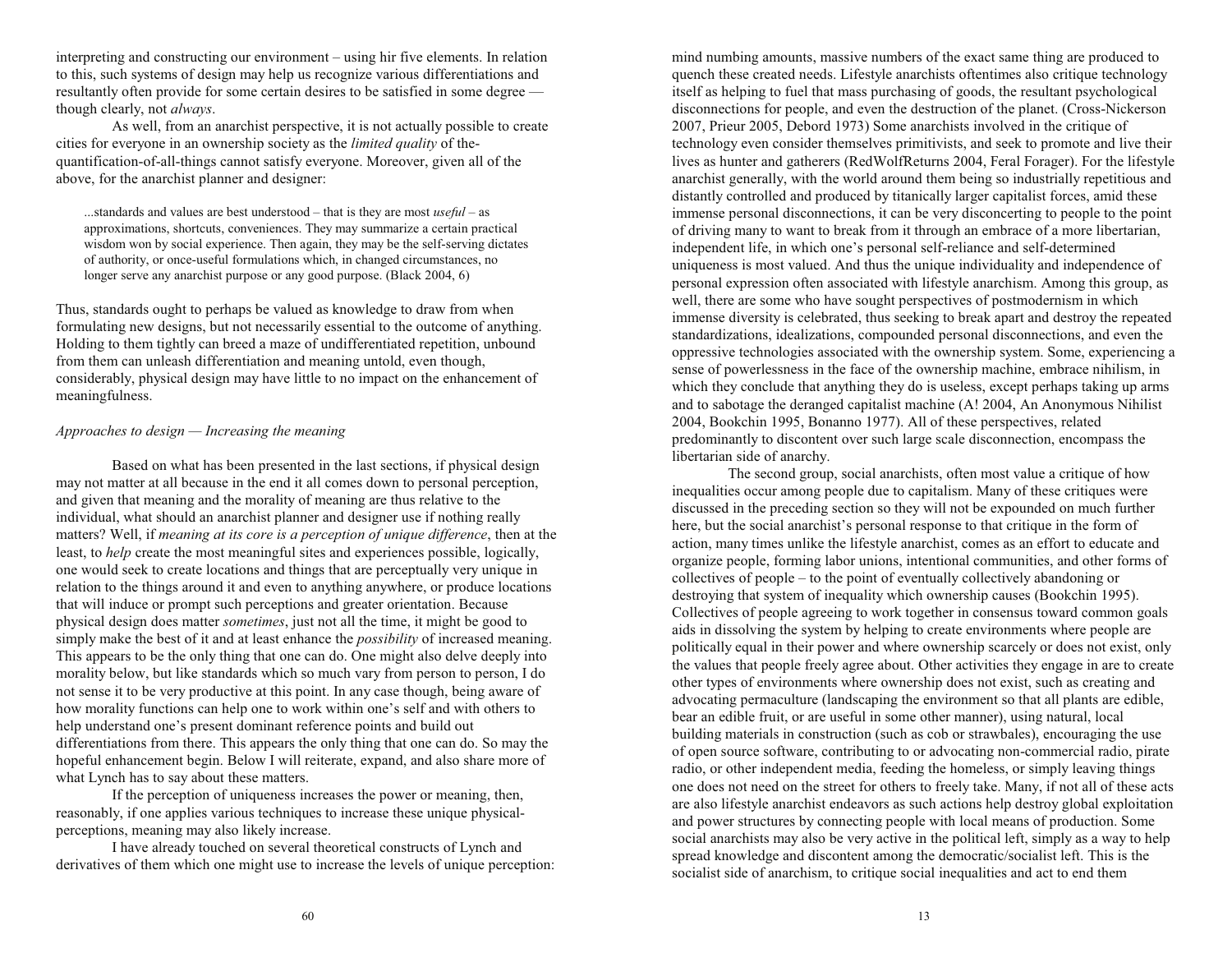primarily through collective action.

The dialogue above is not to say that collectives do not occur among lifestyle anarchists or that the critiques of lifestyle and social anarchists do not overlap. They absolutely do, but some people value one avenue of critique over the other. The current literature suggests that, most anarchists very much appear to carry philosophic characteristics of both, yet altogether carry the same goal, the destruction of the ownership state:

It doesn't matter if I, for instance, may have gotten more out of situationism than syndicalism, whereas another anarchist has gotten more out of feminism or Marxism or Islam. Where we have visited and even where we come from is less important than where we are and where ... we are going.... (Black 2004, 6)

From the quote above, situationism is an individualist anarchist perspective, syndicalism and Marxism dwell among social anarchist perspectives, feminism and Islam carry some aspects of both. The unity of anarchists toward a stateless society, owned and ruled neither by individuals nor by a group is the common goal.

With these understandings now of how ownership functions, how a world without ownership might function, and the philosophical avenues and advocacy that anarchists often take, this book will now examine the currently dominant theories in the fields of planning and environmental design and examine the forms of their severe theoretical desperation as they relate to ownership.

As one considers urban planners and designers, they are seen by some as seekers of anarchist consensus and equality, but while diametrically trying to find in that the balance between individual ownership and public ownership. The dialogues of postmodernism in the field appear to be sabotaging that precarious balance.

## **Postmodernism**

Postmodernism is a concept which has garnered much debate over the past two decades, especially, in this case, within the field of planning. Very simply, postmodernism as interpreted from the planning literature is an abandonment of the modernist idea that there is only one *ideal* way of perceiving or doing anything; the implications of this abandonment are reciprocally the questioning and abandonment of authority ordering forth those ideal ways; additionally, it is not only the embrace of the possibility that there is more than one way—it becomes even the celebration of diversity (Allmendinger 2001). Anarchy, like this postmodernism, in many ways also seeks to be inclusive of diversity, though anarchy is more of a political idea than an ontology. Anarchy itself embodies the abandonment of authority, of any one person or body ordering forth one right or *ideal* way (Rooum 1992). The overlap and the pursuit of postmodern philosophy by many anarchists clearly opens to view a destination in which postmodern planning and physical design might very well exist. A questionable side of postmodernism is that it can tend (depending on one's personal interpretation of what postmodernism is) to deconstruct *all* ideal ways, including anarchy itself, and as such, many anarchists have simply grabbed hold of that which is useful to anarchism (the questioning of authority) and let go of the interpretation of postmodernism's total disassembling aspect that can lead on to

Maslow's pyramid (Sternberg 1997) or in a different realm, Covey's four needs (1999). In the following example, for a moment cease to consider them in such structured ways, but merely as a broad spectrum of 'average' needs. An environmental designer might think that a variety of seating, a water feature, and a food vendor in an urban plaza are key to people entering and lingering in their plaza. Such a seating design is fulfilling an average need to sit and rest however one feels to repose; these may help fulfill desires for physical rest. Also, such design meets a need to find some elemental connection to nature – found in the sight, smell, sound, and touch of water (perhaps so missing in a quantified, disconnected, owned world). The food vendor supplies the need for physical nourishment and sensual pleasure to the pallet. Synergistically working together the three bring many people to gather in one location – fulfilling any number of social needs (Whyte 1980). Such approaches, as Whyte's which ask designers to fulfill some constructed list of variety, comfort, and connection needs, still do not reach into the theoretical core of desire fulfillment—unique physical designs to aid one in their orientations in this universe. In this example above of plaza design, the environment is used to fulfill more 'average' needs or desires. This example may be valid for some, but what about those who have the desire to be alone, to be away from crowds and noise. For them, this location is one that may not agree with what they personally desire. Lynch gives another example.

Designers often seek to fulfill a human desire for, in the following case, a specific variety of psychological comfort. Lynch states that familiarity is comforting (Lynch, 127). A designer may seek to mimic or echo the familiar, because it can be so very comforting — arguably, affirming orientation. The designer may try to weave in known images, stories, histories, names (127) to tap into nostalgia, often a patterned, ownership-driven nostalgia. But in spite of their efforts, different people still perceive the same city differently (87). Some people may like things to change, may like new things. They may like to see a location totally remade in a new way. Still, too much change all at once may bring resentment by some people  $-$  and may leave ghosts and scars in the mental image (45), throwing off their orientation. So many different perceptions! It leads one to possibly believe that there should be some degree of balance between environmental change and sustaining and perpetuating old patterns of design so that people do not lose their sense of orientation. Such a conclusion of seeking balance is off-balance though in that, theoretically, still, no one place can satisfy the desires of all.

How does one create, then, a city for all people? Lynch says that because there are so many ways that one might perceive the environment, we should seek to create environments which can easily be interpreted by and be satisfying to all (157). Still, no matter the location, human perception is flexible and adaptable humans find their way under the most chaotic circumstances (133), *and* people see different or use different elements to find their way depending on culture, socio-economic status, mobility, etc. (49). Theoretically satisfying all, in such a context, appears to not be possible; if people are all perceiving and interacting with the environment in a multitude of ways, then logically a designer cannot be completely sure of the effect of any design!

Similarly, some theorists, such as, for example, Modernists or contemporarily New Urbanists, believe that there is a certain design format that will be compatible with more people than not. Lynch suggests a format too, for both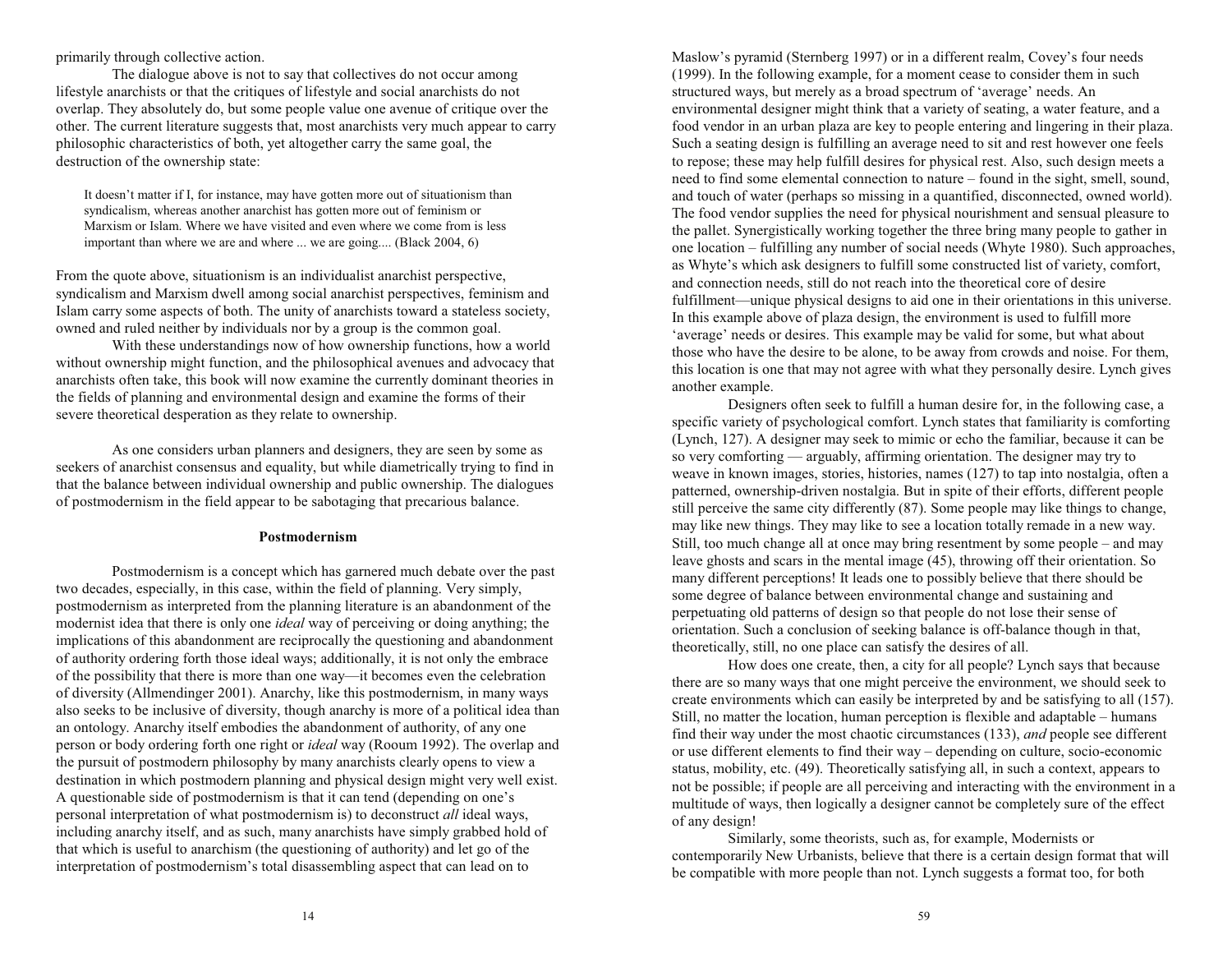transcends time and space.

Maybe there are particular ideas associated with a place. Perhaps too, on this beach, unusually, you had a conversation about the Pythagorean Theorem and for the first time realized that all the right angles everywhere were potentially made possible by that one discovery. That single realization is now also attached to that location, but thought may not always be even attached to the physical.

When one considers the mental formulation of theory, the act of solving a math problem in one's head, or the enjoyment of food, the experience of listening to a piece of music, or the experience of dreaming  $-$  all of these things might be experienced in connection with a physical location, but, like being caught up in the memory of the beach, for each of these, one might get so caught up mentally in the experience that one is perceptually no longer in that physical locale. For a time, the images one perceives are *only* thought.

So, because of this transcendent quality of image (the experience of the unique), because it can transcend time, distance, and physical existence because perception is rarely, if ever, a purely physically-imageable experience, *personal* perception of difference appears to be the only determinant of meaning/value.

## **Applications and Future Research**

To this point, I have explored and clarified Lynchian design theory and deduced numerous additional concepts based heavily upon it. In summary, unique differentiations create meaning/orientation and challenges to that orientation determine if that orientation is positive or negative. Such interpretations also strongly point to the uniqueness of personal perception and thus personal morality.

These conclusions lead one to the threshold of several trailheads. The first is that of design standards. Given that perception is so highly personal, should there be any sort of standards? The second path is, if there should not be any standards, then what approaches should an anarchist planner and designer take? And finally, given the conclusions thus far, what directions might be taken now regarding future research?

#### *Standards*

When considering design standards in the deduction of the universal, one cannot consider them because even they have the possibility of variation. "Well what about the things we do have in common?" or "What about at least minimal functional design standards?" In the possible journey to discover the universal  $-$  the lowest theoretical common denominator(s)  $\frac{1}{s}$  if something cannot be said to be *always* certain, then, arguably, perhaps it should be dropped from consideration.

Lynch acknowledges the diversity of people and perception. Ze advocates building cities for *all* types of people, to satisfy all (90, 157). In anarchy though, it is people building their world for themselves, not people living some life of sterilized environmental disconnection. Along this line of thinking, to design cities for all, so often designers want to create things and locations that satisfy the sundry perceptions and desires of all.

One of course might, as Lynch suggests, think of these desires in such simplicity as *to survive* and *to find meaning*, or we might take it to the length of

nihilism (Bornstein 2006), though some anarchists have appeared to have embraced a form of postmodern-nihilism (Black 2004, An Anonymous Nihilist 2004). In urban planning circles, many theorists also appear to see the empty meaninglessness of nihilism as the final result of a postmodern analysis of planning, and in their apparent dire paranoia of this, to better cope, they might glean some helpful hints from various anarchist perspectives and, likewise, take what they need and move on.

When we look at the planning practice on the circle of ownership and anarchy, it tends to dwell on the left, the planners being owners as they own how the city is to be designed. They may have many "egalitarian" ideals of equality that could only truly exist in an extreme libertarian-socialist world, but find themselves mired in the unbalanced soup of ownership. As postmodernism may in many ways be a path to an anarchy, and as they have not fully explored how cities might be designed in such anarchy, many find themselves in terror at the thought of planning being reconstructed in the light of postmodern thought. Many planning theorists veritably see it as the end of planning itself (Stein and Harper 1995, 2003, Saarikoski 2002, Campbell 2006) but there is the clear possibility, however frightened they might be, that it is not the end.

In the debate over postmodern planning theory, several camps of thought have established themselves. Oren Yiftachel (1999) has suggested that when planning theorists address postmodernism, they tend to break into two groups, the first ze says take "a critical approach" by deconstructing how planners obtain and use the *authority* they have (267). Yiftachel also explains that many of these theorists also have used the work of the French philosopher Michel Foucault as a basis for their arguments and that their critical examinations can and have had the effect of revealing the exploitive nature and injustices of current planning practices, sometimes referred to as its "darker side" (268, Flyvbjerg 1996) which is due to the social construction of ownership as already discussed. Particularly Flyvbjerg's book *Rationality and Power* (1998) has set off a firestorm of postmodern debate in planning theory circles. Still, very strangely, not even the most provocative postmodern planning theorists such as Flyvbjerg or Yiftachel have dared suggest anarchy, but strangely have only suggested that the field needs major capitalist-based reforms (Flyvbjerg 2001, Yiftachel 1999). Understanding the circle of ownership and anarchy, one can see how planning in a world of ownership can never truly be moral in an equality-based way. The other camp Yiftachel speaks of, focuses not so much on understanding planning power, but instead on how to use it in a "moral" way, how to best use the kind benevolence associated with authoritative ownership. Ze calls their tack a "communicative-pragmatist approach"  $(267)$ . This group will often use seemingly feel-good concepts such as "egalitarianism" and "sustainability," which like concepts of "place" and "community" among design theorists are thrown around as high-minded words but without precise definitions. Such vague terms help them justify their exploitive yet benevolent, ownership-based professions (Gunder 2006, 212). This second group, as well, appears to be somewhat split in two: those who are generally in a crisis mode, terrified of the possibility that postmodern theory is a threat to the entire planning profession as it exposes the injustice of their contribution to the ownership-based world (Stein and Harper 1995, 2003, Saarikoski 2002, Campbell 2006) and those who merely brush postmodernism off as rather inconsequential, and instead they tragically advocate traditional, ownership-based reforms (Chakravorty 1999, Marris 2004, Gunder 2004,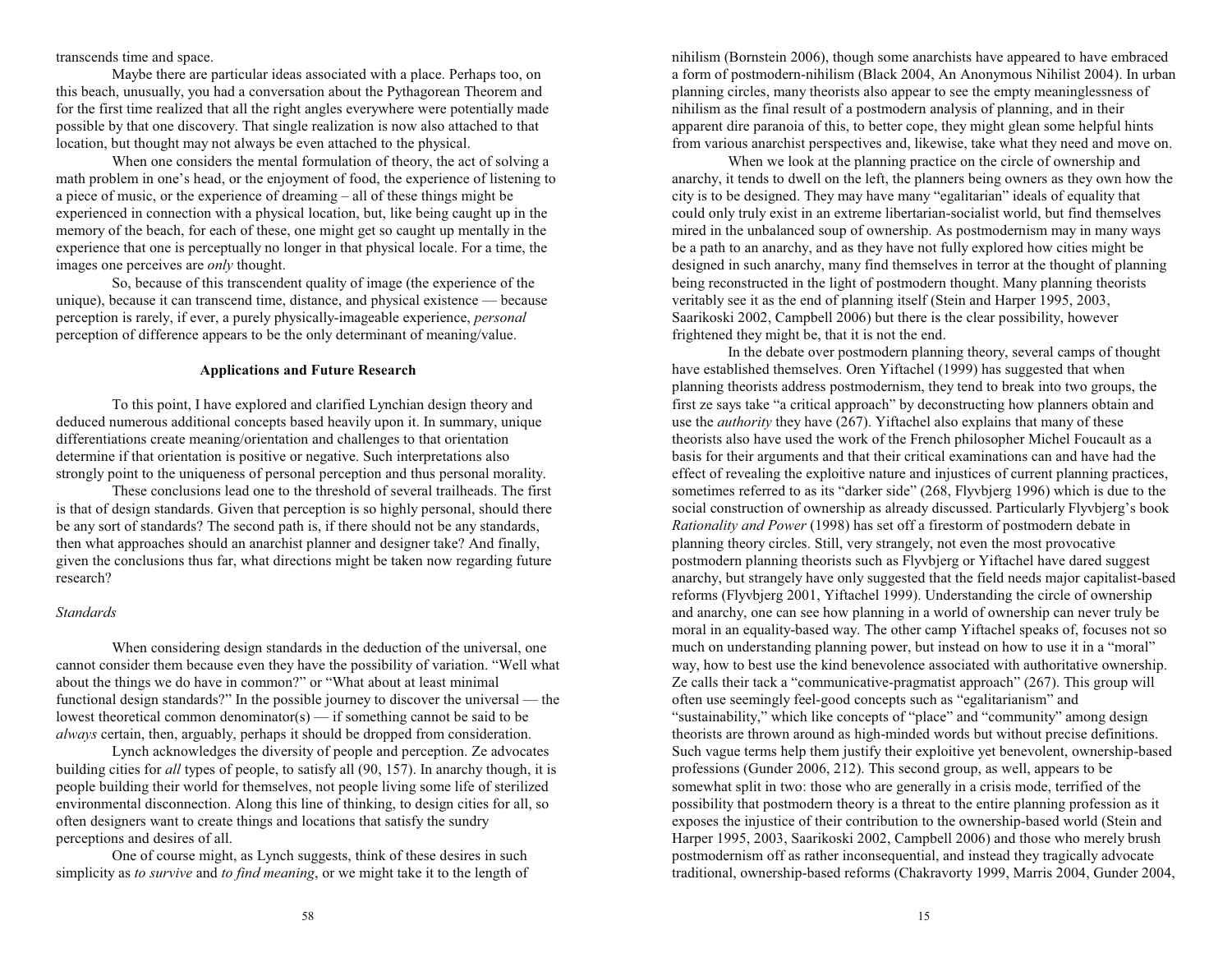2006). Among all of these theorists though, those taking "a critical approach" and those assuming a "communicative-pragmatist approach," neither appear to see the postmodern critique as being not just about *their* power but about *all* power, and they fail to see that that power rests singularly in the concept of ownership. They see it as a personal attack, when it is not. It is an attack on all forms of power.

Many who take the "communicative-pragmatist approach" become enormously defensive at the sight of a postmodern critique. "Planning should not be dismissed" says Gunder (2004, 309). "[Postmodernism] threatens to paralyze liberal and emancipatory planning efforts" worries Saarikoski (2002, 12). "[In postmodernism,] we cannot make any distinctions; we cannot make any judgments; we cannot make any plans; in fact, we cannot say or do anything. .... [This] seems totally inconsistent with the goals of planning—regardless of how planning is defined!" (Stein and Thomas 2003, 132). In their circle of perceptions, or lack thereof, the idea of losing their positions of authority, of ownership is quite an uncomfortable thought for them.

And of those in this, evidently, panic mode, amid their alarm at the possibility of losing their forms of ownership, they are resorting to a fervent call for benevolent morality and honesty among planners.

A theoretical privileging of the vocabulary of power could blind us to other realities, by reinterpreting everything within a reductionistic metanarrative of power and power structures. A practical focus on power could breed despair and suspicion, undermining trust. We will argue that equal attention should be given to the vocabulary of trust, which is more useful for legitimate conflict resolution and consensus building in public planning. (Stein and Thomas 2003, 126)

Such words as "could breed despair" and "undermine trust" reflect a call to steer clear of questioning how planners get and use their power and what its cruel consequences are. But in spite of their efforts to foster "trust" this will not eliminate ownership, but be just a superficial band-aid to hide the cancer within. Clearly their "conflict resolution and consensus" are to help falsely mitigate against the pernicious capitalism, not to leap free of it. Also, it is clear from the statement that if postmodernism deconstructs their field, they are assuming it would *not* deconstruct ownership elsewhere. This is simply not true. As soon as power/ownership is questioned in one place, it must be questioned everywhere.

In another article by Stein and Thomas, they more poignantly reveal their dire lack of core understanding of how the postmodern deconstruction is about understanding ownership power (be it public *or* private):

Life in an industrial or postindustrial society does often seem to lack a center. But the separation, alienation, and isolation experienced is seen, not as the result of any philosophical thesis (like the liberal conception of the autonomous self), but of certain distortions in our society (e.g., the modernist emphasis on technology, scientific objectivization of people, overspecialization of labor, reification of market value). There is no conceptual reason for a lack of center, it is not entailed in giving up foundationalism. The last thing we need is a postmodernist theory which needlessly exacerbates this alienation. (1995, 240-241)

They appear to think that any critique of power would only make the exploitive,

mind. For in the mind is the image, and those images are more than the physical features and objects. Returning to the definition of image, the image or place is the perception of the *highly unique*, which is *very easy to recognize*, and each of those unique perceptions carry with them the three parts of image  $-$  they carry a unique quality, they have an association with other perceptions, and they carry some degree of meaning – of weighted moral value, which either challenges or reinforces existing orientation. Lynch was applying image mostly to physical features, but image perception clearly goes beyond the physical. And though very often connected to physical locations, so many images are not grounded to solid physical design.

People are images and part of larger images. "Remarkable and unmistakable" locations  $(92)$  are like the friend that you instantly recognize by their face, their gestures, the ideas they tend to speak of, the sound of their voice, and even the personal cadence of their walk from a distance. Because of their unique qualities, they are unmistakable to you. They are a clear sure *image*, a typically quite mobile one, but often highly unique, very easy to recognize.

Events are images, usually associated with physical locations, but the meaning of a location may be linked to the event and have very little to do with the physical design of that location. To reference something more recent, Dolores Hayden in hir book *The Power of Place* (1995) speaks of this phenomenon as well. Ze shows that it does not matter how slight the difference in design, people appear to find meaning no matter what, and that such meaning is oftentimes highly personal. One example might be to imagine that there is a spot of beach where you made love to a life partner of your for the very first time. This spot of beach may not have been all that different from any other spot along that stretch of 200 miles of beach, but that particular location, off the main highway, upon the beach below, now holds an immense amount of meaning in your life. Regarding this location's physical design, how the location's spacial elements are arraigned probably plays very little into the meaningfulness of that location. You probably recognize the location by a small highway marker and a peculiar, twisted-looking clump of cypress trees at the trailhead leading down to the beach, but the predominant things in your memory are the activities of that day and conversations that transpired. Lynch spoke some to this, of how different unique attributes synergistically make a location even more unique and valued (Lynch, 135). It would be easy to conclude from this that when the physical design of a location is increasingly highly unique, it could have the synergistic effect of making memories of unique events all the unrivaled; from that one might infer that a highly unique location makes it much easier to attach unique memories to those particular locations, but in this instance of the beach, the physical differences were extremely slight, and the stronger meanings were in the unique events attached. Though, beaches generally are a unique landform that no doubt would be a stirring backdrop.

In the instance above, the event is part of that location, and your perception of that location is probably *very different* than the perceptions of others who have visited that beach. Also, with this event and the rather tragic stories of the churches *image* is a memory. Perhaps, you boldly asked a passerby on the beach to take a picture of you and your partner, naked together on the beach. Now that picture adorns a small secluded spot on the wall of your closet. When you see the picture, caught up in the memory, you are no longer standing in the closet, but for a few moments transported back to that distant time and place. In the memory, the *image*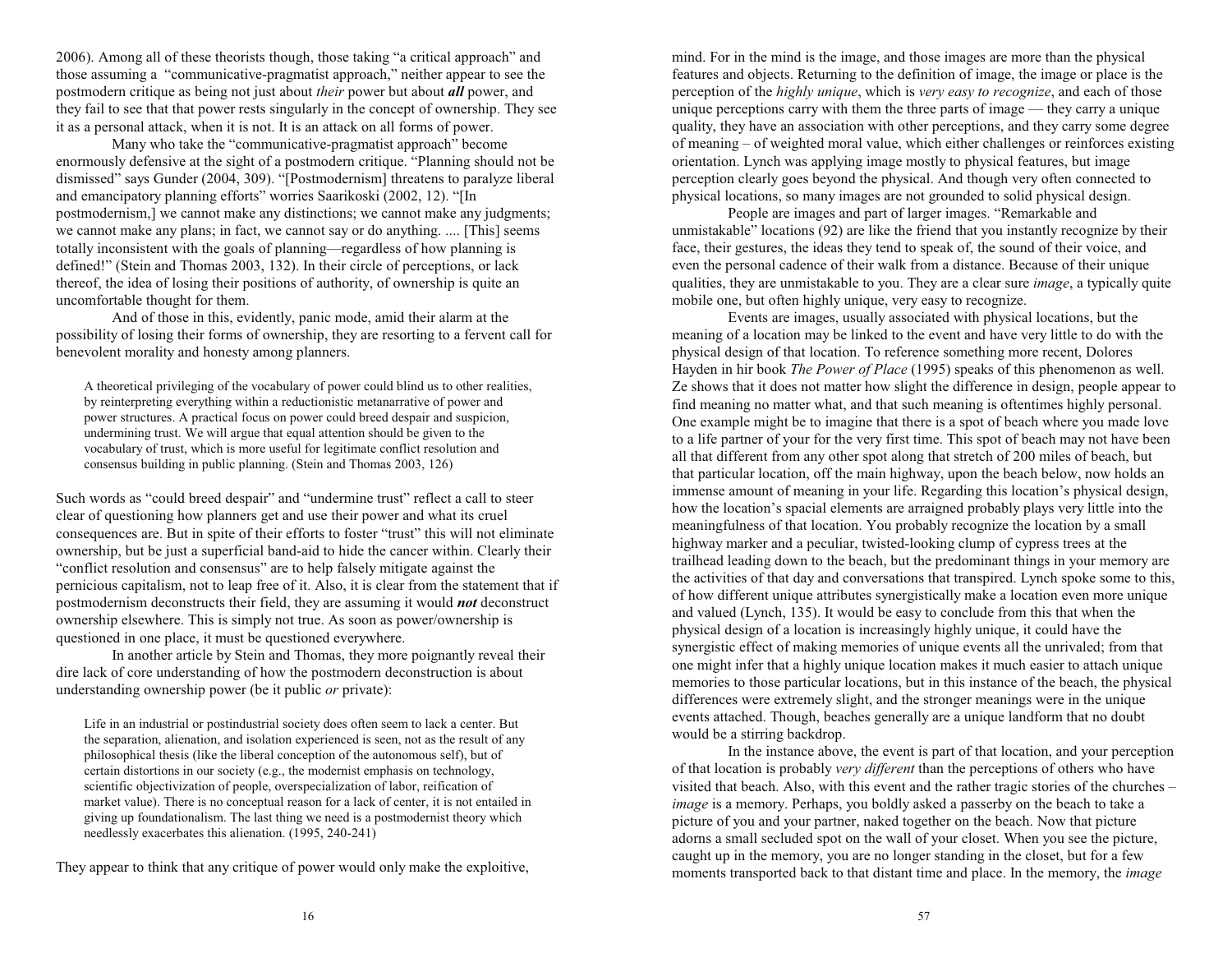# *Transcending physical design through time, events, and thought*

To reiterate, notwithstanding a designer's best efforts to create distinctive, meaningful locations, personal perception can of course still trump any actual physical design. Image may be very tied up in the physical design, but image may be both physical perception and thought, or simply thought alone. Lynch actually confessed such a reality in a statement about the third component of image, "So various are the individual meanings of a city, even while its form may be easily communicable, that it appears possible to separate meaning from form" (9). So according to Lynch, meaning is not necessarily married to any certain form. This section is to help reveal, beyond non-physical morals, that meaning is not always linked to physical design, but often related to people, events, thought, and passage of time.

Time is a variable of perception that transcends physical design. Time may have perceptual effects such as healing a negative perception of an image, be it of a person, location, thing, or idea. Time may also allow negative perceptions about an image to fester until they explode. As one interacts with a location or thing over time—in one's mind, the image may soon drip heavy with layers upon layers of meaning as the unique stories of interaction (the stories of one's life) become intertwined with their imaged surroundings. In the mind, regardless of "good" or "bad," the non-physical quality of time can affect one's perceived image.

Kevin Boulding (1956) spoke to this also of how time and the change in one's expectations alter the images of the world which we carry  $(4, 6, 18)$ . Interestingly, as already mentioned, attachment theorists in the field of psychology have also concluded this, that as time and events transpire and factors of our most unique relationships with people and places change and evolve, the value that we assign to that uniqueness is so great and many times that uniqueness acts as such a sterling point of orientation in our existence that when the qualities of that uniqueness change in our minds or otherwise, we experience loss, grief, and disorientation as an immense ballast of orientation in our lives has changed or is suddenly gone. In time, we are able to adjust, the old image evolves to carry an historical symbolic value, and we use that transformed value and as well reach out to draw more strongly upon other unique people, places and things to experience orientation in life once again (Marris 1982, 195). Thus, mental processing over time appears to affect the morality of perception. Perceptions of places can also vary according to the personal experience of movement, events, and accompanying thought perception.

Lynch reveals how ze had conducted several studies in which a variety of people each drew a map of a given location. Each valuing certain environmental elements over other elements, each map was different, emphasizing that each person had different mental perceptions of similar geographic areas. Of course there were overlapping commonalities, but their mental maps were each unique unto themselves.

As anyone negotiates the physical environment, the journey through it is rarely static. Boulding (1956) also spoke much of this that as a person moves, the perceived image is changing around them and, mentally, they are making new notes about the features, objects, people, events, memories, and ideas about which they perceive, all the while interpreting, processing, and re-placing these notes within the alienating system worse. For them, they seem to understand the alienation and dehumanization that capitalist private ownership causes, but they do not see themselves, as a public, governing body, as being owners themselves.

And so when the truth be told about the "dark side" of planning, not seeing the critique to include all other forms of ownership too, they shudder at the thought.

"Anything goes" only serves the interests of the already dominant, not the weak or the poor, and it is surely the needs of the latter that must be in the foreground of a just planning activity. (Campbell 2006, 103)

In response to the postmodern critique, Campbell, like Stein and Thomas, assumes that the critique is only concerning the planning profession and of government, that it is an attack on the generous intents of the profession to lift up the poor and the needy. There is no understanding presented that in a postmodern world, capitalist ownership would surely go as well. Campbell persists:

...planning is concerned both with liberty and with moral rights; the problem comes when a structure of libertarian rights and obligations is devised to deal with moral rights concerning goods and services (and vice versa). (96)

There is the perception here that planning surely cannot be a divisive and alienating force in the larger society, but that it is a morally stabilizing force, which keeps the rights of people from swinging out of control—particularly the right of ownership control.

 Others too seem to recognize a possible postmodern anarchy, but they do not seem to perceive it as a threat. Goodchild (1990) argued that anarchy itself as a method of implementing postmodern thought is far too counter to the rational, regulatory nature that planning often represents and thus it is not a real threat. Alexander Ernest openly dismissed the anarchist critique of government as being unimportant, arguing that planning can be "intrinsically value-free [and thus it] neutralizes all its ideological critics" (2004), which seems quite a flawed perspective in the light of Flyvbjerg's analysis of the "dark side" of planning (1996, 1998). It seems that, for whatever reason, they view a society without ownership as unrealistic or invalid.

And more generally too, the belief continues to persist that a climate of "egalitarian" inclusiveness should be sought through policies of mitigation against capitalist exploitation and divisiveness (Gil 1992, Chakravorty 1999). Truly such planners want to grant freedom from oppression, but appear to have difficulty taking their discussions to the lengths of Marxist and anarchist liberation.

And, in the literature, as both those taking "a critical approach" and those taking a "communicative-pragmatist approach" seem unable to abandon the idea of pursuing ownership-based reforms, clearly there is not just a crisis among some, but either a lack of courage or a lack of understanding capitalism itself among a great many. Planners and planning theorists may speak of a want to embrace postmodern openness, but not recognizing that the ownership system  $-$  capitalism, and modernism functioning together have been and continue to be of immense influence on them. And not recognizing these influences, but taking the critique as a personal threat, has also been one of their greatest theoretical setbacks to evolution.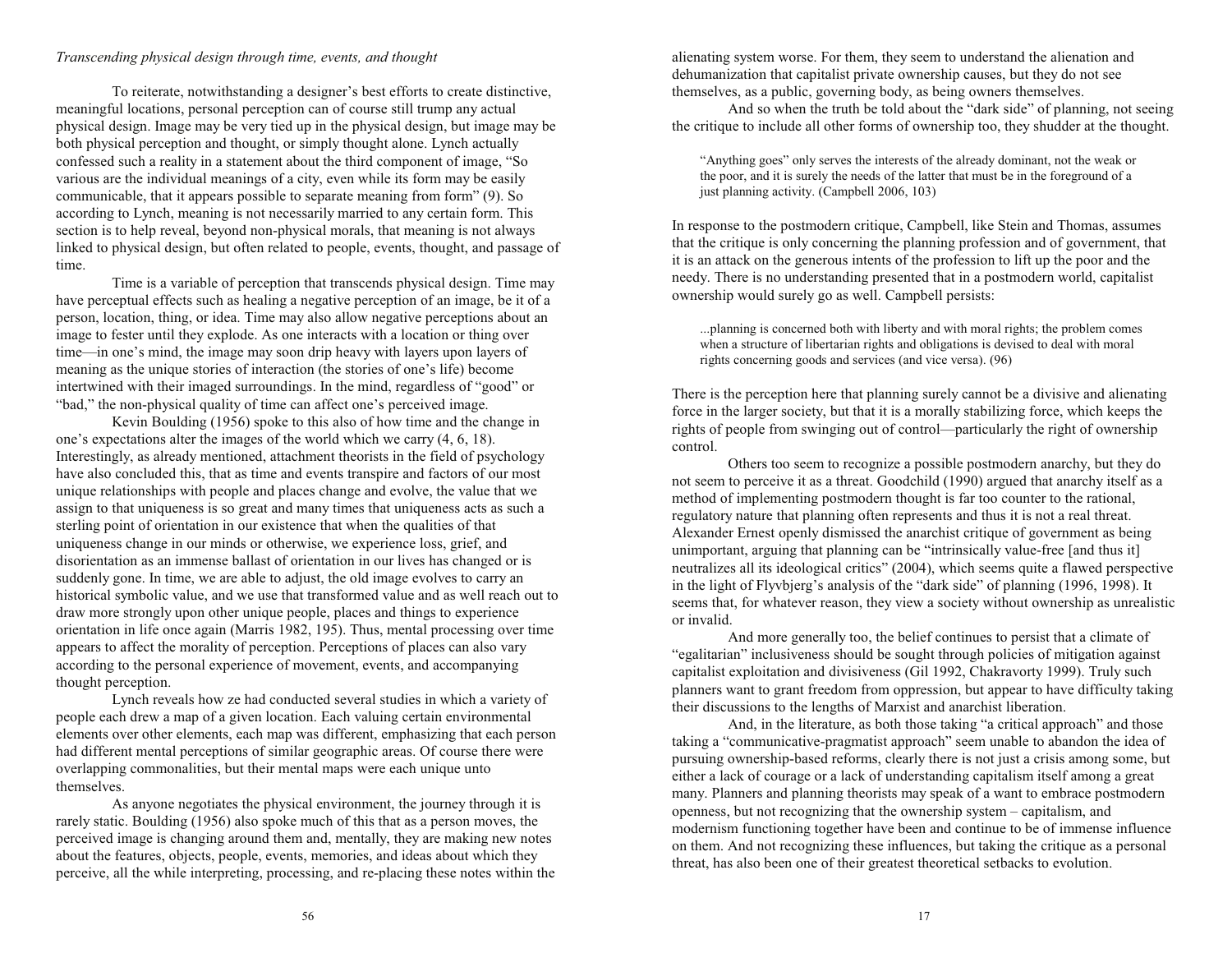# **Place/Community Design Theory**

Also at present, the fields of urban design and architecture have not gone unaffected by capitalism's domination. The romantic idealization of the words "community" and "place" are used incessantly in the fields of architecture, urban design, and planning. As was explained, the idealization of these buzzwords rests in the existence of an ownership society. Below I exhibit the current romanticized conception of "place" as related to the opening sections, but first suggest a definition of "place" to use throughout the rest of this book.

For this text, I define the word "place" simply as *the perception of one or more unique differentiations*. Below, I put forth a brief basis for this rather unadorned definition, based in part on the explanations of Tim Cresswell in hir book *Place: A Short Introduction* (2004). This definition is also based on the writings within *The Image of the City*, but as "place" is one of the key subjects of the main analysis chapter, and as Cresswell's text is a very good summary of the existing literature and theorists regarding "place" theory, I shall use Cresswell below.

In hir book, Cresswell, does not provide any clear definitions of "place," per se (few do), but ze does provide several contemporary conceptualizations of it. By looking at them, it can help one to understand "place" more clearly. These explanations are given primarily from out of the field of Geography, which, as Cresswell describes it, "is the study of places"  $(1)$ . Let us examine some of these conceptualizations from chapter 2 of hir book.

In this chapter, ze explains that there are four camps of understanding and research in the field of Geography. The first is that of regional geographers who seek to understand and describe the details of "discrete areas of land," including their boundaries, locations, meanings, practices and politics (50). Essentially they ask what is in a location? The next group are "structuration" theorists who also seek to understand the unique attributes of a location, but understand them as being part of larger processes, such as amid the flows of goods, people, and information (35). This group is related to the next group  $-$  radical geographers, who, as well, seek to understand the unique details of a location, but as they correlate to social structures of power, domination, and exploitation  $-$  as discussed earlier. (50) One can use these first three groups of geographers, to help deduce a definition of place. From them it seems logical to conclude that if Geography is the study of "place" and if what they study are the unique differentiations at a location and how that location relates to other locations, then Geography is in a very rudimentary way the study of environmental differentiations, and "place" is the perception of unique differentiation in a physical location. That is how you know that you are in a specific place, because you sense its defining, unique characteristics, whether those perceptions are physical or something else. Thus the definition I posit above. Cresswell continues by speaking of a group of geographers obsessed with the romantic idealizations which capitalism causes, though from a reading of Cresswell and others they appear unaware of the possibility that capitalism, or ownership, is the cause of their romantic obsessions.

This final group spoken of by Cresswell are called humanistic geographers. Some of the most notable are Yi-Fu Tuan, David Seamon, Anne Buttimer, Edward Relph, Martin Heidegger, and Gaston Bachelard (20-24). They seek specifically to understand, almost exclusively, locations in which people dwell and work, but

other locations ever. What they experienced was nothing positive or morally "good" in their memory. In fact, the perception of these places challenged their selforientation in the world. People may experience any number of negative feelings in a given location: terror, fear, jealousy, anger, hate - some based in ownership orientations (jealously, anger), others not. From the examples above, the rooms and buildings may not have been designed very differently than many other similar locations, but the primary meaning, significance, or prominence in memory came through their perception of great difference. They experienced something different there, more different than anywhere else they knew and so in memory attached that experience to their imaging of that location. From this one might moreover conclude that, regardless of physical design and regardless of moral judgement, the greater the perception of difference, the more imageable and prominent that location is in the memory. Moral self-orientation manifests in many other ways too.

Some people like challenges as they help them to perhaps feel more oriented, more knowing of unique differences, and so they do not see such challenges as all that bad. They may perilously climb sheer faced mountains, but then they *know* that mountain in a new way and *know* that they are capable of climbing it. Someone else might like to try new foods, but with the possibility of knowing what they do like and what they do not. Others may not like to try new foods, but enjoy partaking in what they do know, for it reinforces their perceptions of orientation. Somewhat relatedly, some challenges to orienting the self are so huge that the person does not want to even go near it. They see its ominous presence, threatening a massive life-disorientation, and so they steer clear (*Anti-Mass: Methods of Organization for Collectives*, 11). This might be a person choosing to drive very slowly down an icy road in a heavy snow storm or a woman choosing to not go down a street that is not well  $lit$  – avoiding the threat of disorienting bodily harm; or a religious parishioner who ardently chooses not to explore doctrines which would challenge hir lifelong beliefs; or a threat to orientation might even evoke violence such as when someone brutally beats a homosexual because that person is a grave threat to their position, their orientation of male dominance and ownership. Though these brief examples are quite diverse, each of these instances are about unique, interwoven perceptions of difference which allow orientation in the world, and each thus carries unique meanings. And terrible and disorienting as these experiences are, they have the effect of enhancing orientation. The car wreck on a snowy road home, the rape or beating on the dark street, the conversation at a park about religion — the traumatic events, moments of immense difference, are forever etched with the locations in which they occurred. These examples also very much help one to understand that meaning is morally variable, and depends upon your personal points of orientation.

 These examples may additionally help a designer to construct a personal morality. If meaning and its morality are so highly personal as it is clearly *not always* linked to physical design and as it is reinforced by perceptual additions and disorienting challenges to it, the only thing a designer has control over in the end is creating perceptible, *physical* uniqueness to create meaning or allow its circumstantial attachment. And so assuming a world in an anarchist, ownership-less state, if there is anything to guide the designer, difference creation is perhaps the only slightly possible morality.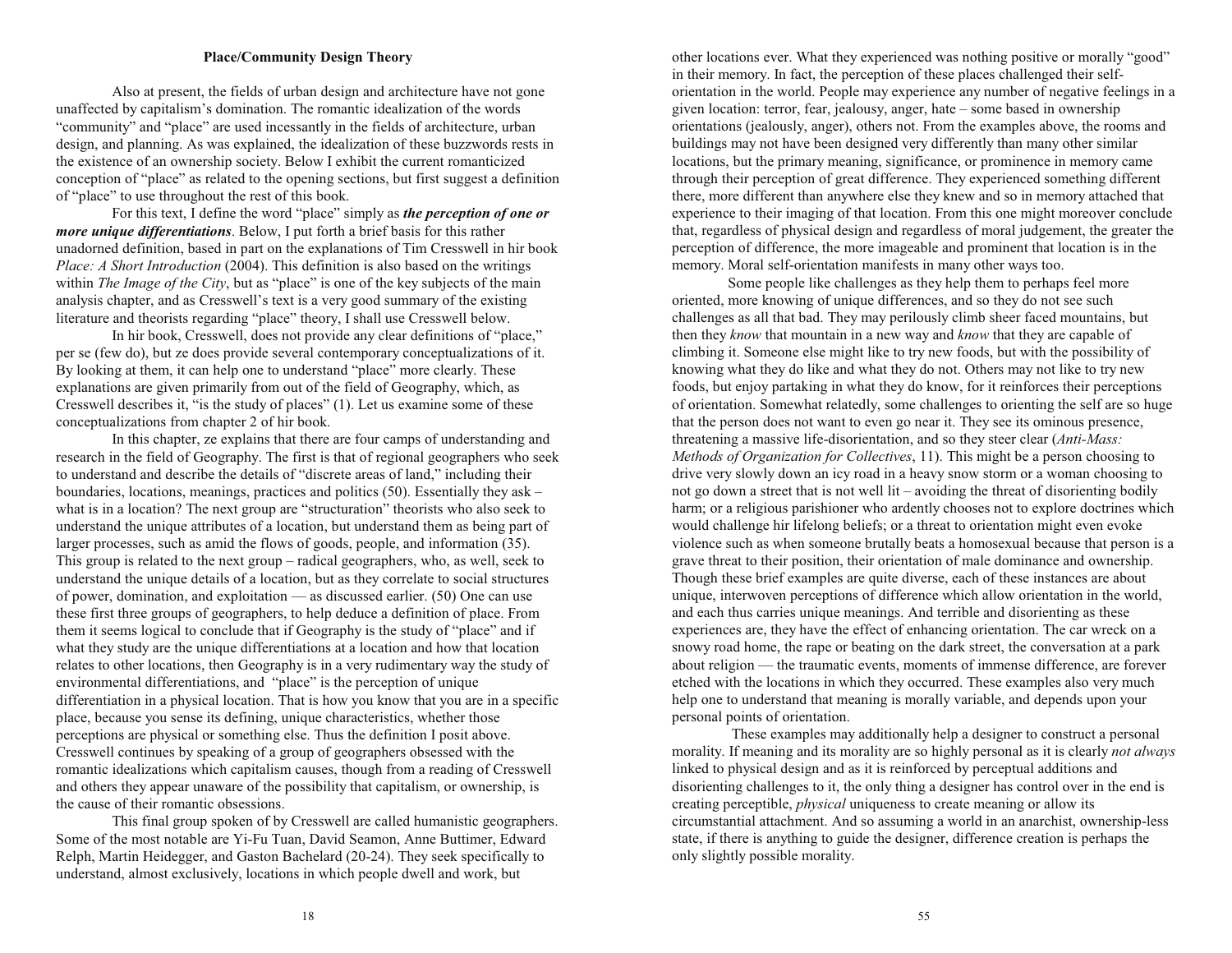# *Transcending morals*

A place can be very meaningful, but morally may not fulfill any needs (except as the ultimate need is orientation). When a point of orientation changes or is challenged and we then place a negative association with it, it not only carries increased meaning, but this also actually enhances our perceptions of orientation (See figure 11). Negative meanings, not fulfilling any desires we have, do enhance our perceptions — because they create unique difference. In one way they are disorienting us, but simultaneously they are all the more heightening our orientation. So much is placed on creating positive places, and with so little conversation about what positive and negative really are (only ownership-based romanticized conversations about "place"), it may be valuable to explore this more.

Critical theory is not bound by the dualism of morality, but instead looks to understand the complicated nature of all relationships. Dichotomies are merely oversimplifications, usually stemming from a theoretical framework that is agenda driven, rather than from one's true desire to comprehend our world and our relationship to it. (Morefus 2006, 9)

Morality is deeply personal and highly variable. The possibility of transcending morals, is important to understand, because theoretically, for a designer, drawing lines of right and wrong may be very tempting, but it cannot just enslave and denigrate the lives of others through acts of ownership, and such morality can also preclude them from understanding that tremendous meaningfulness can be associated with both non-physical characteristics and gross immorality. As well, understanding how morality both positively and negatively functions can help an anarchist planner and designer to see a situation with more understanding to thus create and aid others in creating greater positive meaning in people's lives through the environment.

Meaning is a moral judgement which can both challenge our orientation and enhance it. Below I share two anecdotal stories of non-physical orientational challenges; oddly, they both involve churches of people's childhood.

Some time ago, I haphazardly met someone who expressed that one of the most meaningful locations of their lifetime was somewhere which they absolutely despised. They said that at the church building they attended as a child they were instilled with such great guilt and fear which they now, as an adult, did not believe in, and yet, in spite of their dreadful memories, it has remained for them a location of great significance and one of the most meaningful locations of their lifetime.

The second story was told to me by a very dear friend, Jenny Ann Cortina (2006). Ze told me that as a young child at the church ze attended, that when hir parents would leave hir at the Sunday School while they attended the main services in the sanctuary upstairs, that, though this may have been quite irrational, as a child ze typically felt an immense amount of anxiety and fear in that room  $-$  that hir parents were leaving hir there *forever* and would *never* return. As irrational as this may have been, that location in the church and particularly that room, now far away in time and space, still holds a prominent place in hir childhood memory.

In both of these given instances, these people experienced some *perception* that was very different than at any other locations they had been, or perhaps any

especially dwell. This fixation on dwellings appears to be due to a central desire to discover how the core constituents of the *most meaningful* locations function as such. Mesmerized by a vision of certain romantic, caring, "feminine" qualities of "home" (as mentioned earlier, giving without expectation of exchange) they have come to believe that the qualities of "home" are the core factors in the determination of human meaning  $(50-51)$ . And so "home" being the pedestal holding the greatest human meaning, it is considered the "ultimate" place (Rose 1993, 55). It is "almost mystically venerated" by them  $(56)$ , but it is a false, dogmatic veneration that even Cresswell, a humanistic geographer hirself, says cannot stand up to "critical" reflection"  $(11)$ . But as with any religion, who am I to question one's personal mystical beliefs?  $\frac{1}{1}$  it is very important to, as many, deceived by the fog of capitalism, have fallen for this humanistic trap, or similar ones.

One can hopefully see clearly the influence of capitalism here. Completely missing the ruthless disease in society, some have reacted by embracing the "ultimate" idealized and romanticized embodiments of its, some might say, "moral  $opposite$ <sup> $\rightarrow$ </sup> the giving without expectation of exchange. As I will show in the next section, ownership and the idealization of community, femininity, home, and place have also been of exceptional influence in the field of normative planning theory.

## **Normative Land-use Planning and Design**

Beyond trying to understand planning and design theory from a Marxist and anarchist based perspective, most particularly postmodern theory and "place" design theory, capitalism as associated with the Industrial Revolution also seems as a reasonably influential, and contextually recent chronological lens from which to view how a great many people, contemporarily, design and create physical environments. This revolution was influenced by epistemological thinkers from Galileo through the Enlightenment who blossomed the idea that there could be a systematically provable, *ideal* way (a scientifically based way) to create and do anything. Galileo is credited with being the father of scientific methods and thinking, believing that people should rely on observing the world and then drawing conclusions, without the use of supernatural beliefs to explain things. He also ripened the practice of setting up experiments, observing the events and their results, and then making a record of those events and results. Later philosophers of the Enlightenment reasoned "the idea that science and reason could lead humanity toward perfection." (Bernard 2000, 14, Soja 1997, 239)

Movements in all realms of society have now evolved to try to capture that ideal; avenues such as business, politics, medicine, and city planning became "sciences". I put the word *sciences* into quotes because these fields and others may at times work within limited belief frameworks. They use experiment and observation, formulas and logic, but they are limited by the bounds of thought which they draw or perceive and these types and limits are drawn because of capitalism's desire to quantify everything down to an exchange value (Landstreicher 2007, 35). For instance, in the context of New Urbanism, a recently popular limited belief framework based on quantified, interchangeable units, its proponents believe in constructing the urban environment in a system which includes only certain design forms. An easy specific example of this is that a designer following the pattern of New Urbanism would likely not consider placing a monolithic, Modernist, sheer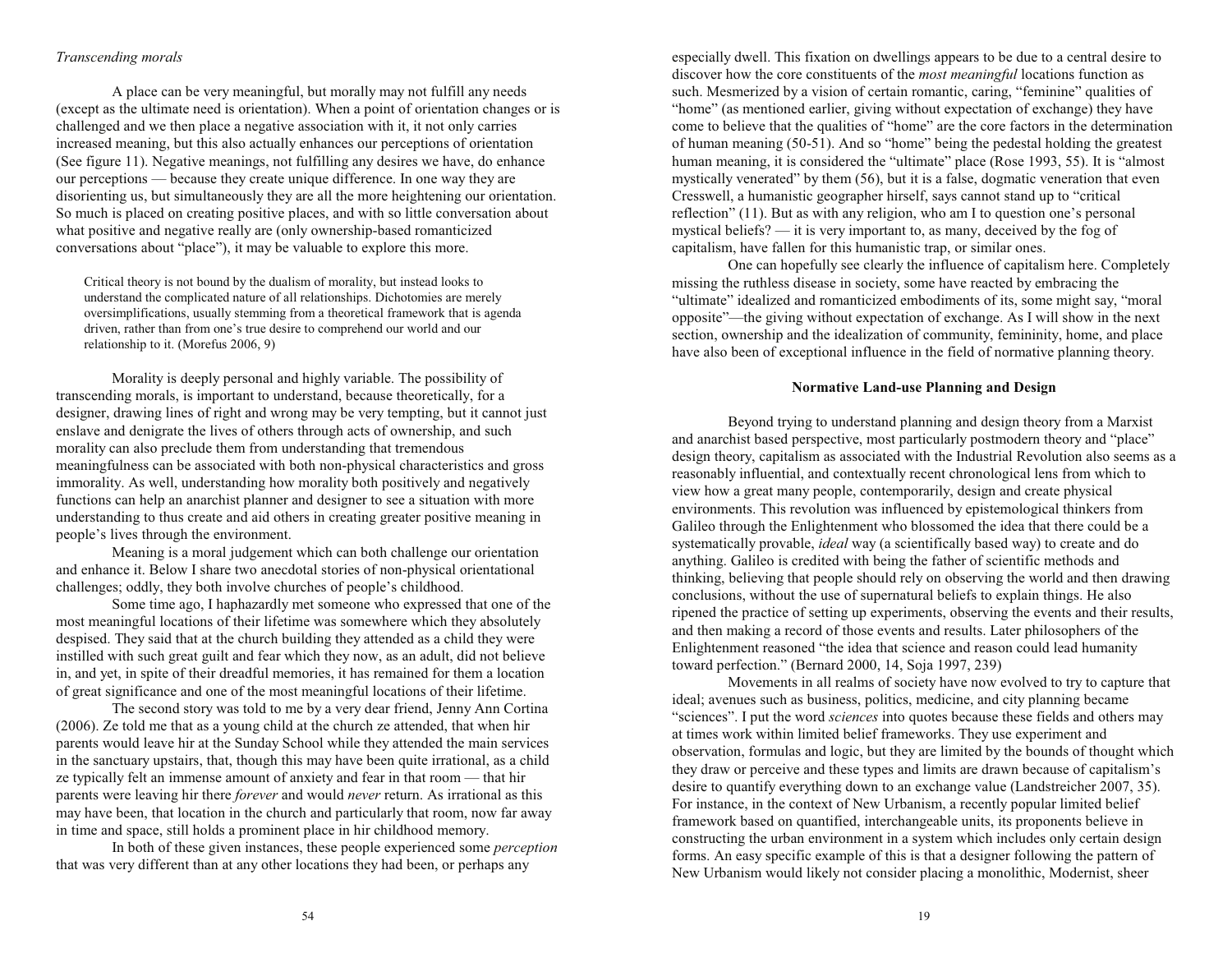faced, reflective glass building in their project. It is simply not in their paradigm. Likewise, city planners and consultants in the United States who write zoning codes for cities, would not likely allow portions of a city to be constructed like that of Venice, Italy. It is not within the limits of their thinking, nor within the limits of most of their standard legal frameworks (which are based on capitalism, the ownership system of exchange, though it is true that postmodern trends do appear to offer a hope of deconstruction and rethinking). The danger of working within such limits is that it can keep one from seeing possibilities and answers which lie outside. Nevertheless, within limited frameworks of finding ideal ways, "scientists" and analysts in many fields have also sought to cope with numerous simultaneous innovations elsewhere in society.

The Industrial Revolution itself, intrinsically capitalist driven, began with two key inventions, the steam engine by James Watt in 1769, and interchangeable parts. The stream engine allowed a great increase in the speed of transporting goods and people across great distances of land and water. It also gave industries a powerful force with which to speed the manufacture of goods. The idea of interchangeable parts coupled with mass production allowed the parts of virtually anything to easily and rather inexpensively be replaced. With these innovations, production rates flew up as costs plummeted down, and profits soared. With the possibility of making much greater profits in a mill or factory, people gave up their farming and cottage industries and flocked to cities. This flight to the cities, this boom of *urbanism*, often brought on overcrowding and deplorably unsanitary conditions — forms of exploitation and dehumanization. The sciences of urban planning and architecture sought both to address the *need* for livability and beauty, and also to make cities more efficient and productive in their capitalist endeavors.

Much emphasis was placed on increasing livability through ensuring sunlight, clean water, and waste disposal for all, wherever they happened to live in the city (Platt 1996, 155-170). In fact, the human need to have these very basic amenities is now so highly valued that they are often well met in industrialized nations of today. As we shall see later, such a simplified approach of meeting the desire to survive in a relatively clean, pleasant, and uncongested industrial/urban environment can lead environmental designers, planners, and theorists to neglect more complex, even enigmatic needs. Such limited, simplified, and quantified approaches lead to standardized measures such as nominalized building setbacks, street widths, and zoning codes – ensuring in a quantified, exchangeable way that some very specific and basic needs are met, but with severely shirking volumes of others, as such laws severely limit individual liberty.

Amid such neglect, the quest to create systematically the most "ideal" designs, often effectively meeting some needs, but not all, has been a catalyst of much debate (Taylor 1998). Some of the theorists examined below are architects, some are planners, some are a little of both  $-$  all of them are involved in endeavors in the theoretical and practical construction of the built environment. To determine how "best" to meet human needs in a world of capitalist inequality, environmental design theorists before and after World War II have somewhat differed in their methodologies. Before the war, these theorists predominantly made conclusions simply by looking at the world (on any scale) and drawing inferences, their judgements often based on subjective personal ideals about what they liked or thought was good; from a philosophical standpoint, any person or group under such

upon one as one perceives the world and their place in it, this is additionally a reason to discount the larger capitalist society's values of "good" and "bad" in the theories of meeting people's needs.

Altogether, given the idea that to find the lowest common design denominator, theoretically one must abandon a much as possible the needs that vary from person to person – the numerous variables of human *desires* and constructs of *sociological values*  $-$  because they are not universally guaranteed  $-$  given this, let us recall, once more, the three parts of image and the key reasons for image. The three parts of image are *Identity* – distinctiveness, *Structure* – how it relates to other things, and *Meaning* – "practical or emotional" (8). Lynch also says that way finding is the number one reason for environmental image, and that emotional association is second (125). And though meaning is not married to any certain form (9), if adroitly we overlay these theoretical parts and seek to unravel the common threads, one might be lead to conclude, simply, that people use environmental image to meet their *need* for way-finding (survival) and their *need* for experience of emotional meaning  $-$  that is, if survival and meaning are even separate. I conclude that they are not and thus the only need is to live a life without chaos—a life of knowing. From examining Lynch the purpose of all human design is to meet the need to experience orientation in the world and that meaning is a product of this orientation, good or bad.

The next section will examine in more detail the moralities of the perceptibly good and bad, and the orientation that the non-physical provides us. It will eventually be shown that because, even at the root where needs are dissolved into the perception of orientation, as perception of the physical and non-physical itself is variable from person to person, that for an environmental designer to meet even the need for orientation may be an impossible task.

# **Non-physical Differentiations and their Meanings**

In this section, I more fully look into non-physical differentiations, especially their negative meanings and meanings which transcend time, space, and physical design. Like differences in the physical environment, non-physical differentiations also carry the three parts of image.

In this section, first I give some examples of how the meaningfulness of a location's image, not linked to *any* gratification of desires, can be deeply negative. This sheds great light on helping an environmental designer to construct a personal anarchist morality. Secondly, to help sharpen the clarity of understanding that meaning is purely to do with personal perception of unique differentiation, through examples, I introduce how the definition of "image" (as being highly unique and very easy to recognize), how this definition can transcend physical locations and because it can do this transcendence, that "image" is *only* thought, and thus meaning is *only* determined by the *personal* perception of uniqueness. All of these are scarcely addressed by Lynch, but their import in relation to the other conclusions of herein and their professional applications is critical.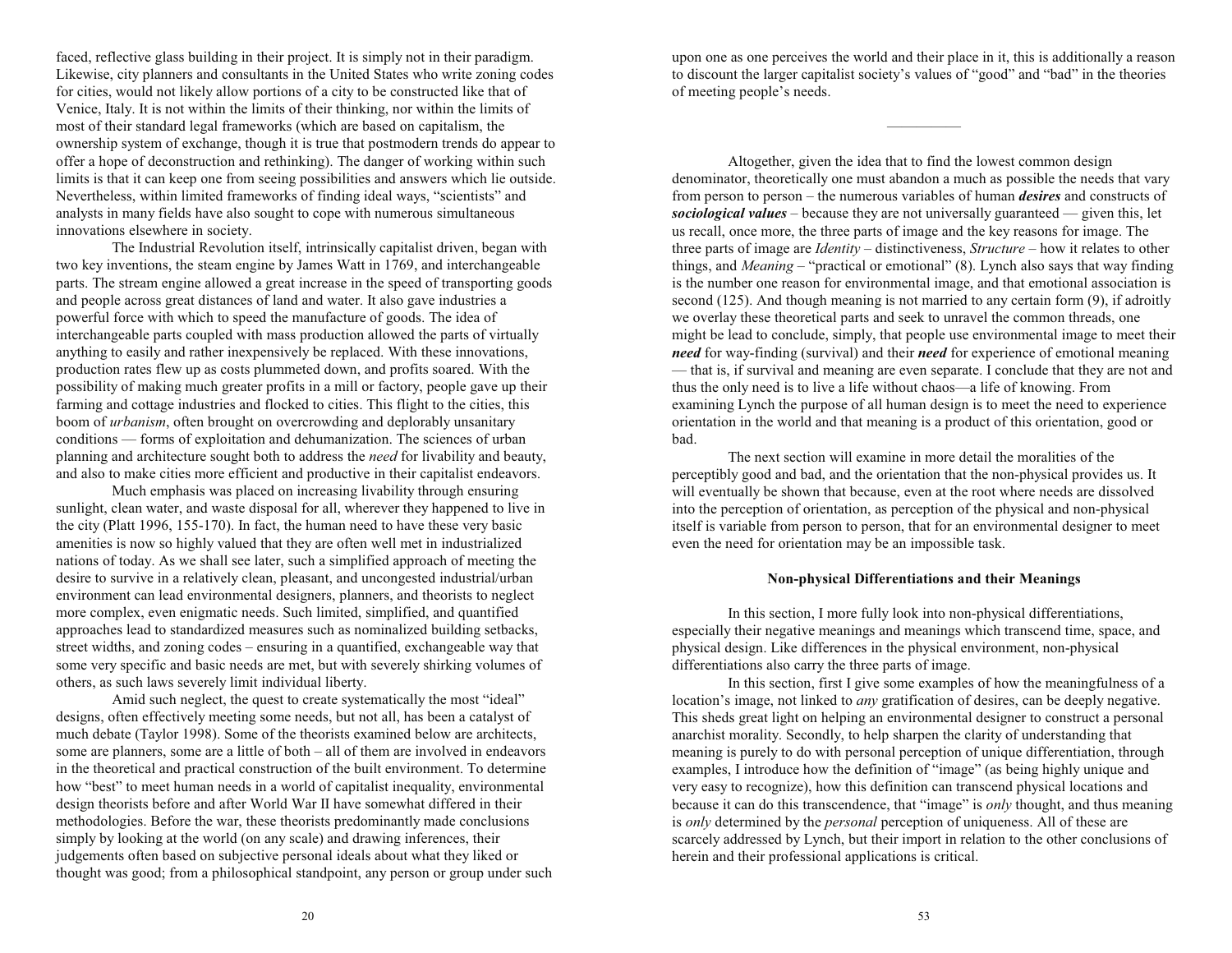comprehending of existence to an ever larger extent, an end to the terror of not knowing one's location in the grid of life and this world. In another way, such a constant quenching may to a person be a comforting, continued affirmation of their existing orientation in the universe  $-$  the repeated assurance of knowing with surety one's defined location — mentally, socially, and physically.

From another standpoint, arguably, one might conclude that a new or repeated experience may perhaps be not a processing or an affirmation, but more so, with or without emotion, an experience *of the moment*. This too perhaps harkens to the idea that life and living are not separate. This perspective may also lead one to conclude that satisfaction and meaning are very relative to the person, especially to one's personal socialization of how one interprets existence, and their moments in it. More will be spoke of this in subsequent sections.

Generally thus far within this section, one can see, after one transcends the variableness of pluralized needs, how all need fulfillment or satisfaction may at its core be simply a need to experience orientation in this life.

## *Orientation versus capitalism*

Related to the discussion above, in another passage of Lynch, this time within hir conclusion, ze conceivably speaks of an additional variety of needs, that perhaps ought to addressed in relation to ownership-based orientation. In this quote, Lynch pronounces as the main message of hir book, that "a large city environment" can have sensuous form," and, to summarize hir in that brief conclusion, ze says that such "sensuous form" speaks to people's highest desires and hopes, and invites viewers to explore the world (119). Here, highest desires and hopes, I am inclined to believe ze was not speaking of the limitless life associated with a postmodern anarchy, but more likely, one might infer, that it is based on sociological, capitalistdriven conceptions of right and wrong. Many of these have already been explored, within this work, such as the *immorality* associated with ownership and the *righteousness* associated with charity and benevolence.

Highest desires and hopes may also speak to the grand and spectacular abundance associated with ownership or it may mean the hope for such abundance. Or Lynch may have meant otherwise, but when one considers, especially many pre-WWII Normativists—many of them too sought for people to be lifted perhaps to experience a sense of public ownership as their cities glistened with grandeur.

Whatever the case may be, the need or desire to experience the greatest good, the highest morality, based on ownership-driven sociological values of "right" and "wrong" – this too may very well differ from person to person as everyone uses different unique features to take their orientational bearings in life. For a moment, contrast this construct with the desire to explore the world which is possibly at its core a desire for survival orientation, to experience and understand differentiations, making all things more legible in one's mind to subdue the terror of a world perceptibly in chaos (125). In this juxtaposition of conclusions is revealed perhaps two conflicting values: A sociological, variable need/value (highest desires), and a knowledge-seeking, terror-mending need/value (understanding). Surely, terror mending through psychological-spacial interpretation may be greatly tied up in the sociological values sewn in one's mind. And in this interwoven conflict of values, as a sociological value of ownership could unconsciously force cognitive dissonance

a definition might be considered a Modernist (from a Postmodern perspective) or a normative theorist (versus substantive, if scientific evidence is used as a function), but from here on, this group of subjective idealists will be referred to as *Normativists* (Moudon 2000). This group has been and continues to be immensely influenced by the idealizations which are driven by capitalism and the Industrial Revolution. Certainly many theorists after the war have also worked within limited systems of theory. Still, many post-war theorists have additionally used evidence from scientific experimentation to back up their assertions; and for clarity, these I shall refer to as *Substantivists*. Certainly these too are influenced by capitalist idealizations of sterile exchange, but perhaps more so by Enlightenment rigor. Though whatever the perspective, theorists of both varieties have made important discoveries and conclusions about creating meaning and meeting needs through environmental design. And though usually not naming ownership as the true enemy—among Normativists particularly, much emphasis was and still is placed on how to mend the dehumanization that capitalism causes, by trying to make places that will lift people psychologically above that dehumanization. Unfortunately such limited, normative bounds are also themselves alienating and dehumanizing as they religiously pronounce what is exclusively "right."

Normative theorists and designers of this pre-war era such as Pierre L'Enfant, John Nash, Georges-Eugene Haussmann, and later Daniel Burnham with hir City Beautiful Movement, suggested the abandonment of designing dense cities of anfractuous streets, and instead the adoption of wide, grand boulevards focused around monumental structures, plazas, and public parks, all of which often overlaid transportationally-efficient, rectilinear, grid-like street systems. Such overlaying designs were meant to uplift, inspire, and heighten or add aspects of grandeur to the city, as well as break up very dense areas of existing cities (Platt 1996).

Ebenezer Howard, as with others of this pre-war time, Robert Owen, George Pullman, Frederick Law Olmstead, Benjamin C. Marsh, to name a few, reacted to the problems associated with capitalist driven urbanism by suggesting the design of village type communities in which people lived in single family dwellings with expanses of garden-parks separating neighborhoods and uses. Such ideals became known as the Garden-City Movement and their seeds have strongly directed suburban city design throughout the United States. As with many others, Howard believed in the idea of environmental determinism (our environment determines the kind of person we are), and that garden vistas were the best physically and psychologically for people, to help them feel good about themselves and motivated to do well in their vocations (Platt 1996).

Camillo Sitte in the late 1800s, reacted to L'Enfant and Haussmann-type grandeurous streets by suggesting that such designs and their accompanying gridlike and other geometric street layouts and building placements of this era were wrong. When concerned about getting goods and services delivered from one point to another in a city, ze acknowledged that a grid system can be the most conducive to allowing a shortest path, but Sitte felt though that such patterns of city design were uncreative, and not uplifting to the human spirit. Ze suggested that streets be creatively twisted yet methodically laid out, and that the streets and plazas be artistically composed to have hierarchies of dominant and subdominant buildings, monuments and vistas to inspire and uplift the people of the city. Ze based many of hir suggestions on the design of the old cities of Europe (Sitte 1965).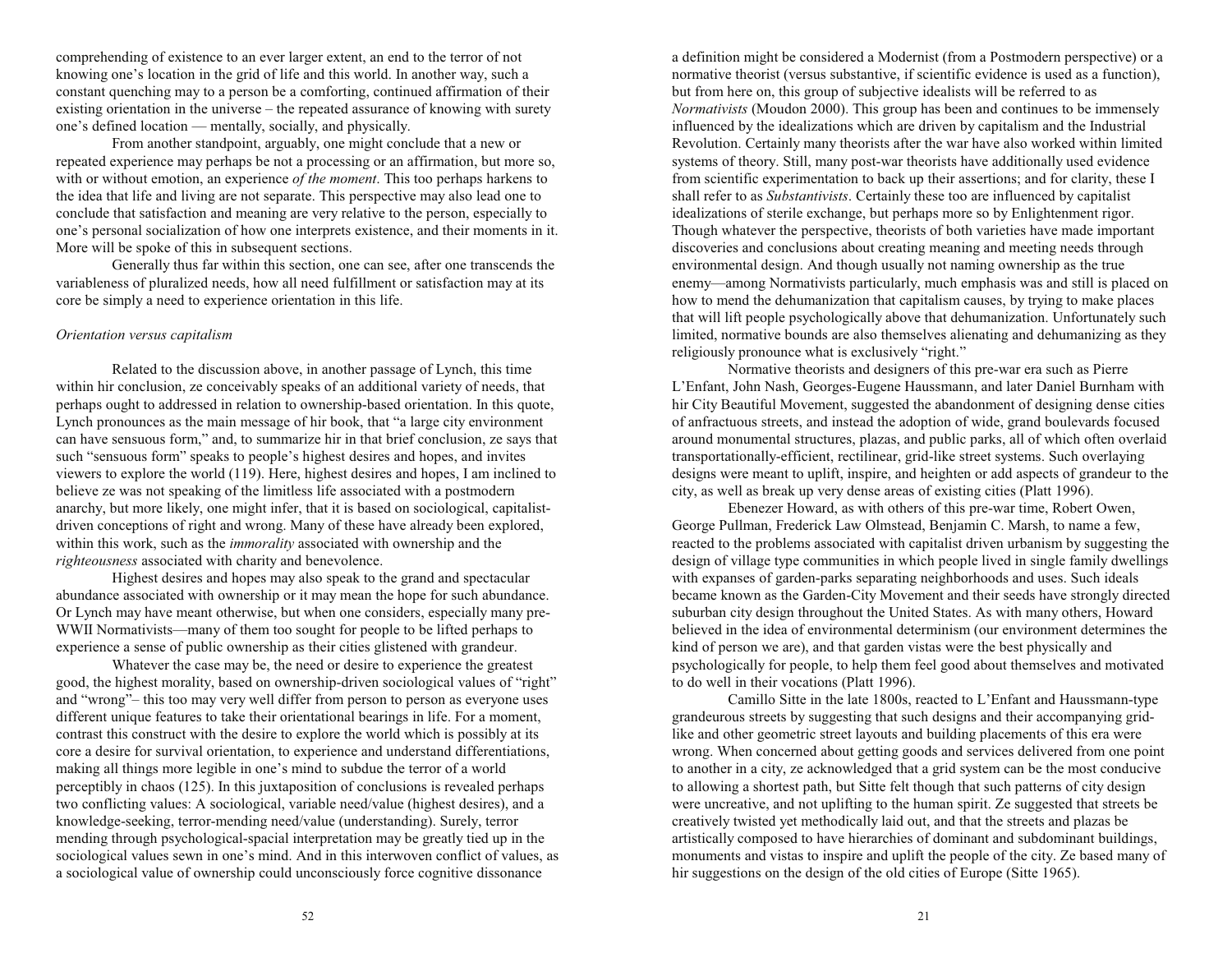Similarly Le Corbusier and other Modernists near the dawn of the 20<sup>th</sup> Century reacted to capitalist urbanism and its myriad forms with a starkly different kind of reform. They felt that instead of returning to much older varieties of design and patterns, as Sitte, or fleeing to garden-city-type designs, that people should abandon all types of design they know of or have construed and work only with clean-lined, rectilinear, often mechanically repetitious, *modern* designs. Their focus predominantly centered on the creation of individual structures, framed by garden landscapes. This approach combined the deep valuing of garden-settings which Howard, Olmstead and Marsh held dear and juxtaposed it with unadorned box-like skyscrapers and expansive freeways. These Modernists felt that such simplification and juxtaposition would help people find both greater inspiration and connection to nature. (Platt 1996) Such repetitive, normative designs are indeed attempts to escape from unorderly, dirty, unsanitary cities, but not to escape from interchangeable dehumanization.

All of these pre-WWII, normative approaches to environmental design hold several things in common. First, they were all trying to create a "better" built environment for people. Second, they were all predominantly reacting to the nature of urbanization and capitalism at their time. Thirdly, their reactions are each grounded in opinions – based on or evolved from not only the teachings of those before, but on the specific desires and experiences of the individual designers. One designer enjoyed the dense lyrically curved streets of Europe, others the stark contrast of clean lined buildings mid a sea of garden landscape, others lower density cottage-like cities laced everywhere with gardens. Each of these camps came to quite different conclusions about how cities and the places within them should be designed. As with so many things, these were their personal opinions. Using their personal conceptions about what they liked or thought was right.

Their forth commonality, related to following their instinctive longings, was that of trying to apply a formulaic model, format, or pattern to govern all new city design. In the shadow of the Enlightenment, such gestures of seeking a specific formula for all city design lacked application of a rigorous scientific method, but were absolutely products of modern "rational" thinking in that they each sought what they perceived as an "ideal", "best" solution within the bounds of exchangeable typologies which were thus  $-$  "utterly arbitrary and utterly rational" (Landstreicher 2007, 35). As mentioned earlier, thinking within only one design paradigm can put limits on the design solutions one considers. If one applies only a single limited design paradigm to all situations, clearly it withholds masses of others possibilities. If one seeks to grasp the full breadth of "solutions," one must not set limits — anarchy is limitless. Still, these theorists and designers set limits.

Their normative ideals, predominantly those of the Garden City and Modernist movements, later took the greatest hold on governing design templates within the United States from World War II to the present. Certainly also economically driven political forces have additionally forced the hand of many environmental designers throughout the United States to regulate and design cities ideally for certain capitalist driven constructions, especially for automobiles and to preserve land values (Platt 1996).

Furthermore, as U.S. judicial cases in the early 20th Century closed holes in realms of land-use regulation and economic land-value preservation, scientific research often reciprocally narrowed to work within those ownership-driven legal

Contemplating the meaning of "art" conjures in the mind phrases like 'personal creativity' or 'skillfulness,' but may also more broadly be considered a symbolic dialogue about life's meaning; it sounds like the *need* to live beyond cold survival. But conversely "human purpose" may cover both desire for survival and to find greater meaning. People sense or perceive the world and alter it according to their "human purpose," for what they desire, for what they want or need, whether that is the desire for survival or to find greater meaning.

This quote above also says that the world in the survival-mind has a "sensuous adaptability." So, people adapt what they are able to sense with their senses. To go further, in another passage ze says that "...Conscious design [is] the deliberate manipulation of the world for sensuous ends"  $(116)$ . Perhaps ze is saying here that people alter the world to *sense* or *experience* it in new and different ways. But is this experience of sensuality not inclusive of a desire for survival  $-$  the desire to experience life and not death? Whether survival is something conscious, arguably, survival is a sensuous need.

Well, what about food then?  $-$  the experience of hunger, or to satisfy a sexual hunger, or the desire to sleep? Fulfillment of such desires may be universal. These are survival-based desires. Or what about autonomic bodily functions such as breathing, digestion, menstruation, sneezing, heart pumping, eyes blinking. Perhaps then there is something to what Lynch says that first we survive, but then we experience that survival. That once living, then, we live *to* give meaning to that survival. — This seems rather capitalist in its consumerist nature and I am tempted to argue that instead, we first survive, but simultaneously, we experience that survived life. That the two are not necessarily separate.

Perhaps our hungers are simply the desire to live, that we might know—to know life, to end the terror of not knowing. Yes, one desires to fill their tummy, but they also desire to taste every good thing. And when the body awakens in the morning and eyes are autonomically open and see, they desire to see diverse things. And with a cup of stimulating drink or nicotine inhaled, very much, it is the desire to know once again that a particular unique perception is true. We live to experience the orientation associated with differentiation. Thus, ultimately, the *only* human need is to live to know one's orientation in the universe. As such, contrary to Lynch's propositions, one might conclude that life and living are fused as being the same, it is in the quantification of life that survival is made separate from a life of meaning (Bonanno 1977, 6-8).

Still, returning to Lynch's ideas concerning needs, besides the need to alter things to experience them in new ways, "for sensuous ends," for Lynch may more specifically mean 'to *satisfy* one's sundry senses.' Whatever Lynch's meaning though, as some may advocate such a philosophy and its applicability to the immediately previous paragraphs—I include some further investigation into the meaning of "satisfaction" and how it may actually strongly relate to orientation. Such a *satisfaction* of the senses might come in the form of a mere repetition of a stimulus, or in the saturating of the self by such stimulus. Certainly over repetition may in some regards lead to boredom, frustration, anger, or neurosis. Except for perhaps addictions and brainwashing, appeasing of the senses by any means, by receiving the same input repeatedly or in saturation, or in experiencing all kinds of new and different stimuli, when stimuli are satisfying, by reason it may be because it *causes* some sort of mental processing within, a constant processing and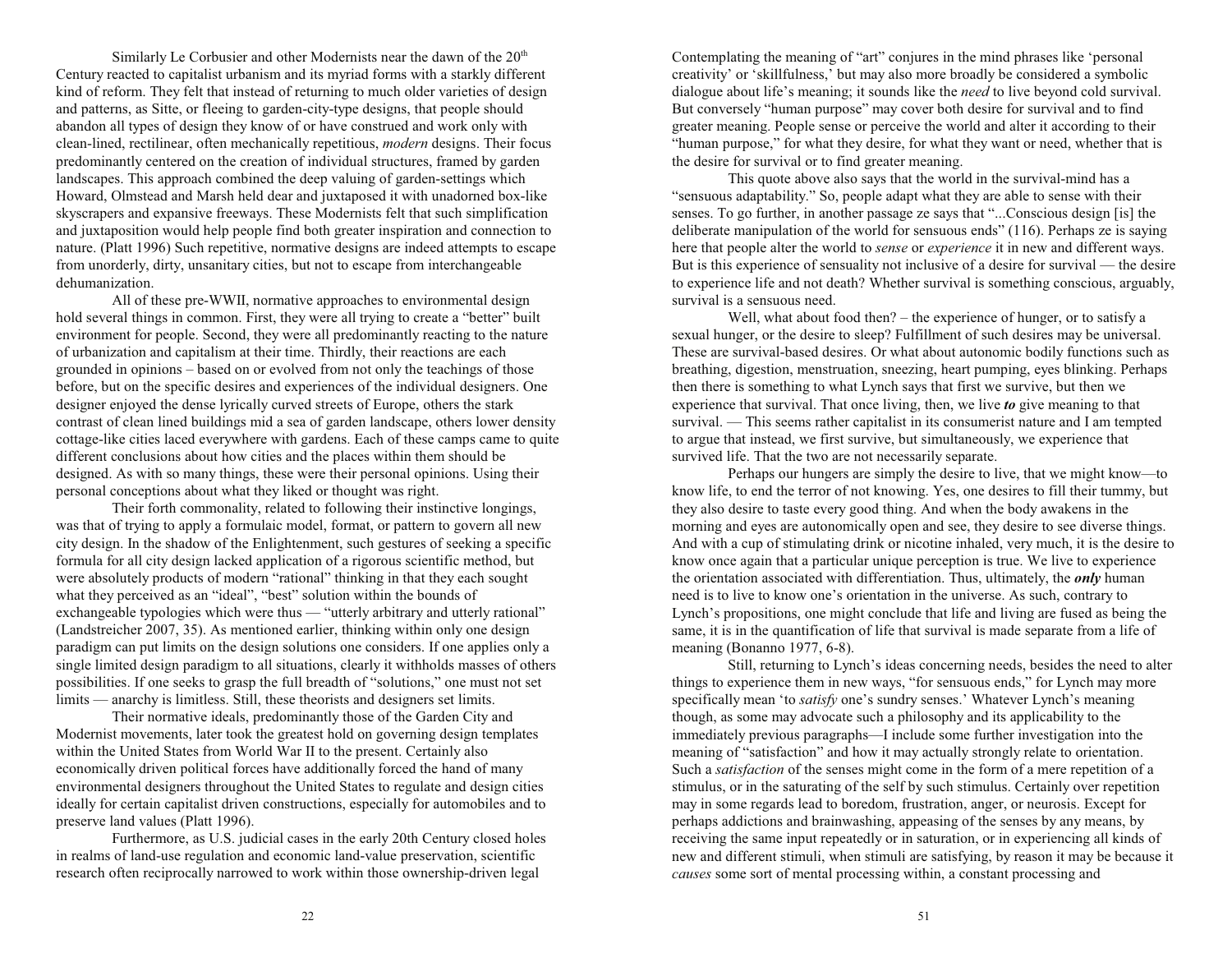by the word "required," but it cannot always be considered universal  $-$  as so many "needs" (even ones necessary for immediate survival) vary from person to person. Arguably, one may need something but not want it, and vice versa — which presents an additional problem in definitional agreement. If a person desires a long life, they may need to eat healthy food and exercise regularly, if not, then they may consume and partake of other things - "needs" vary. Moreover, many, such as Guy Debord (1973, Marshall 1992, Koehnlein 2007) and Jean Baudrillard (1995, 1998, Mann 2007), have spoken to capitalism's artificial creation of needs and desires. As well, statistically, we can never say 100% of the time that something is true (Frankfort-Nachmias and Leon-Guerrero 2002, 439-440). If someone stops partaking of food, will they die? Statistically the probabilities are against them. Even for needs as seemingly universal such as food consumption, one can find exceptions --- Hira Ratan Manek (and others) after several years of gazing at the sun now claims to not consume food any longer (2007). Hence, for these various reasons, particularly that no *need* can be said to always be universal, in the search for universally applicable theory, or something very close to it, I am forced to definitionally combine "needs" and "wants," for both can in part or in whole carry the common central meaning of "to desire." Thus, in the remainder of this analysis  $-$  consider them the exact same thing.

# *Life versus living*

A deeper analysis of the following quote by Lynch and an exploration of the conflicting nature of the ideas associated with this quote may help one to better understand how all needs fit under one universal umbrella of *orientation* and are not separate at all. The quote ends a section in which Lynch expounded the glories of several places that ze has personally cherished a great deal.

...the city should be so in the best sense: made by art, shaped for human purpose. It is our ancient habit to adjust to our environment, to discriminate and organize perceptually whatever is present to our senses. Survival and dominance based themselves on this sensuous adaptability, yet now we may go on to a new phase of this interaction. On home grounds, we may begin to adapt the environment itself to the perceptual pattern and symbolic process of the human being. (95)

The above quote speaks much of how people might be driven to interact with a location. First of all, humans "discriminate and organize perceptually [for] survival and dominance" and then later on "adapt the environment to ... the perceptual pattern and symbolic process of the human being." So, first, humans alter the environment for their physical survival and, second, to find or give meaning to being to give meaning to existence. Some theorists, such as Maslow with hir pyramidhierarchy of needs, do not necessarily think of human needs in such a simple way (Sternberg 1997). Perhaps this paragraph harkens to Lynch's idea that first people use image for way-finding and then to give meaning to their lives (Lynch 1960, 125). Whatever the case, the common thread through all of this is human beings have needs that they want fulfilled – whatever they happen to be.

Returning to Lynch though, during environmental interaction, first people deal with the desire for survival, second the desire to give meaning to their lives. Hir statement about "art" and "human purpose" is perhaps also important to explore.

structures. Indeed today, not only of course "rational" planning through regulation, but in academic design theory and even stretching into research technologies such as Geographic Information Systems (GIS), people seek to work within that precedented, capitalist-driven, very limited, legal, exchangeable framework  $-$  in which the "singular in beings and things disappears" (Landstreicher 2007, 35).

Also, amid the perceived magnitude of this limited lens and the climate it created for city-planners and designers to act within, *post-war* environmental design theorists have, as mentioned, predominantly broken into two camps of study: One is the Normativist group consisting of many diverse sub-groups, such as Smart Growth advocates and New Urbanists. They have generally focused more so on city-scale design, and, like many pre-war normative theorists, have used their personal likes and opinions to determine how buildings, streets, and neighborhoods might be "best" laid out. Embracing the perceived chaos and anarchy of postmodernism has been difficult for many to break into due to their captivity at the lens of modernity. The other camp, as already spoken of, is the post-war academic emergence of Substantivists. Though still influenced by various ownership constructs, they have focused more narrowly on, particularly, small-scale, locational design and employing statistics and scientific methods much more often, to scrutinize over how people interact with smaller scale design forms: With steps, doorways, benches, fountains, grass, bushes, trees, fences, columns, etc. and looking for correlations between certain features and how a location was used  $-$  for children playing, adults having lunch, for robbery, rape, or dealing drugs. Finding design correlations on these smaller scales using scientific rigor has helped to open new theoretical doors of possibilities—to better understand various specific design situations. Though presently, even as those doors of knowledge have opened through substantivism the exchangeable, limited legal framework and the Normativists' subjective personal taste and opinions, influenced and powered by capitalism, have remained the most forceful players in present day urban planning and design – keeping strong the planks of much "rational" planning theory and practice – though giving to *some* bowing amid the irrational multi-cultural, postmodern flood, but still holding much weight.

And in both sects of this emerging community of thinkers, like their prewar predecessors who were reacting to capitalism and urbanization, in this post-war era they are reacting to capitalism and, particularly, the *sub*-urbanization being constructed with such haste and its accompanying dehumanizing and alienating aspects.

Two of the earliest, and most influential theorists to react were Kevin Lynch and Jane Jacobs. In 1960, Kevin Lynch released hir book, *The Image of the City*. Lynch walked the line between being a Substantivist and a Normativist (Moudon 2000, 38) in that ze suggested a type of template, but ze was not necessarily trying to suggest the adoption of a particular city design, but appeared to sincerely be trying to understand how people perceived and interacted with the world around them. Particularly through several studies, ze tried to conclusively condense the immense variety of environmental features that people perceived down to a symbolic few. Hir hope was that using such a universal model of perceptual understanding, designers could create features and environments that were more uniquely perceptible than the repetitive design of many suburbs ze was seeing. Almost simultaneously Jane Jacobs released her scathing, seminal book, *The Death*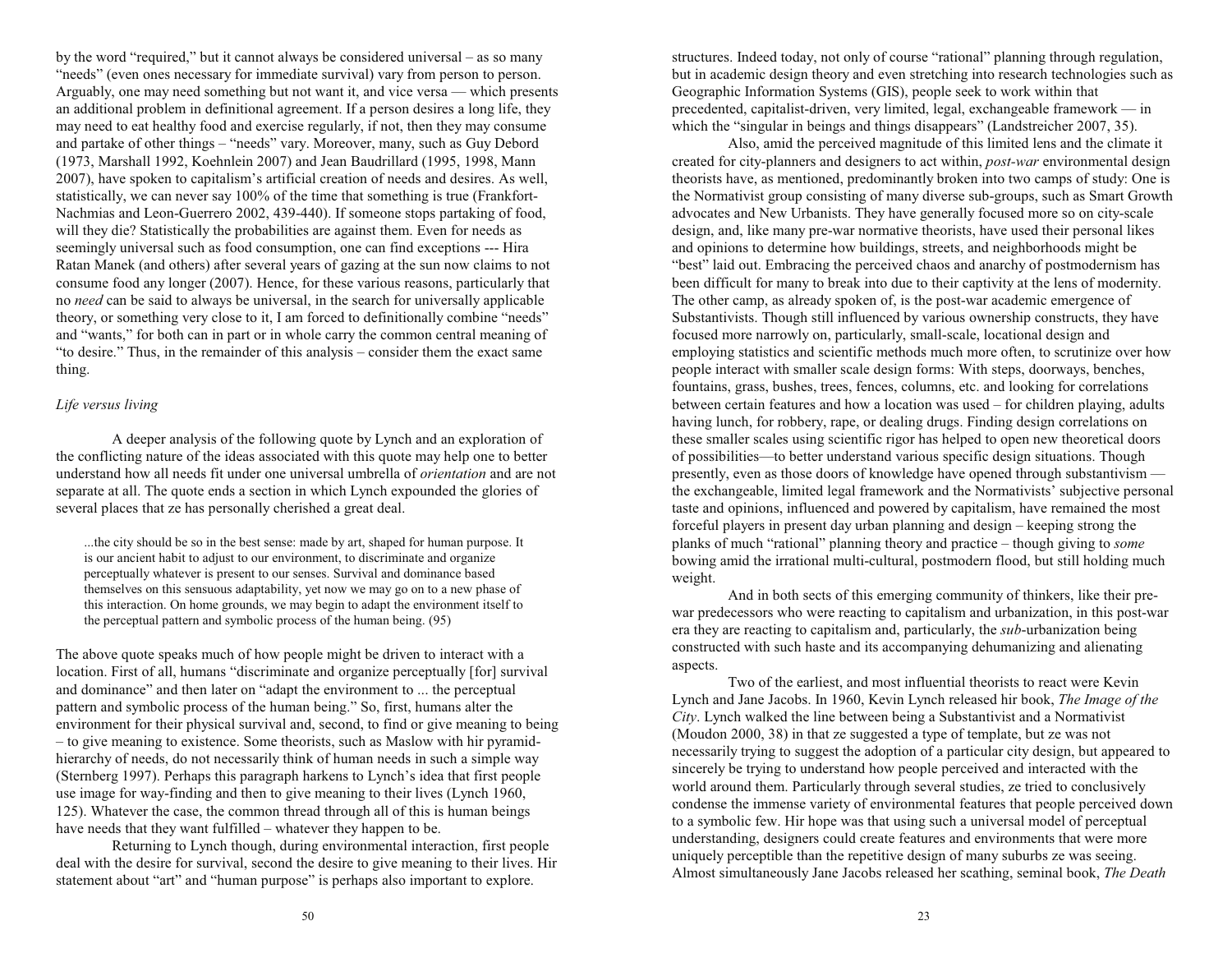*and Life of Great American Cities* (1961). Jacobs was a Normativist. In hir scorn for the alienating nature of suburban and modernist design, ze suggested a dramatic return to the building of dense, mixed land-use cities.

It is interesting to note at this point how those of the Garden City and the Modernist movements could not mend the ills of capitalism's dehumanization and alienation. Their efforts did not see capitalism as the problem, nor did Jane Jacobs and Kevin Lynch, nor many to this day.

During the 70s, design theorists, particularly in the San Francisco Bay Area, began to explore new theory. In 1977, Christopher Alexander, et al, published the very influential book *A Pattern Language*. Alexander and hir associates were Normativists and sought to reason that the romanticized, vernacular designs of mostly "old world" European cities were truly the best ways to design meaningful environments for human beings and that such ways of design were at their core, universally intuitive to all people.

In the 1970s and 1980s, several Substantivists began appearing more prominently in the literature. As Substantivists, using observational studies, they were trying to deduce what specific aspects of the human-built environment people appeared most drawn to. In 1980, William H. Whyte published hir book *The Social Life of Small Urban Spaces*. Through observational studies conducted in New York City, ze deduced many physical and social factors that influence whether people are attracted to an urban plaza or not. In Donald Appleyard's book *Livable Streets* (1981), ze conducted several studies to do with traffic frequency on streets and at what volumes of auto traffic more people were attracted to. In the book *Fundamentals of Urban Design* (1984), by Richard Hedman, ze shied away from studies and focused more on documenting patterns in built design. I would call Hedman in hir book a Normativists, for ze seemed to diagnose things more so based on hir own perceptions, though in hir approach to looking at the urban scene, ze did seek to incorporate a number of systematic, substantive studies.

In 1987, Allan Jacobs and Donald Appleyard published their article "Toward a New Urban Design Manifesto" in which they exclaimed the things they thought were wrong with many current cities and sought to clarify the qualities they saw as "right." Though one quote clearly expresses their own uncertainly, "All the experience has taught me something. It may be unprovable, but I think I know what a good place is. Clearly, guided by personal experience, in this article they are Normativists, and though perhaps grounded in some substantive research, Normativists nonetheless, and unsure of themselves at that. In a later work by Allan Jacobs, *Great Streets* (1993), ze reveals hir continued frustration at not finding new, good place theory to guide the fields of environmental design. Jacobs, an academic finding no muse, in an act that appeared to be that of sheer desperation to explain not just "good" places but "great" places resorted to superstitiously say that they just have "magic"  $(9,11)$ . This is shocking; when people use the word, "place" or "community" in nostalgic or romantic appeal the religious undertones are not as obvious, but here, when Jacobs uses the word "magic," this is a shrill and shameless surrender to mysticism. It reveals not just a variety of capitalist driven delusion, but focally, a basic lack of understanding of how meaning is precisely created and maximized. Such blatant use of mysticism is also likely a sign of hir sheer desperation and a crisis among design theorists.

The late 1980s through the 1990s was a time of heated debate about

and may even consider it as not a good or pleasant thing. If it is a person that unexpectedly changes or is lost, one might grieve or feel anger; if it is a memory or a social or religious idea that is challenged or clearly disproved, one might regard it as morally wrong, deny it, or in a state of acceptance, find themselves completely reevaluating the purpose of life; if it is a place or a thing that is lost or changed, one might experience sadness, try to reconstruct it in a symbolic way to physically memorialize it, or may feel enraged at the moral atrocity of the loss. All of these responses may be interchangeable with the others, but when one perceives a contradiction, threat, change or a loss of a key unique point of reference, it is usually taken as being negative or even morally wrong. When perceptions of a highly unique reference point are reinforced, one likely experiences it as positive and morally right. See again figure 11.

Much of these arguments relate to the immense relativity of perception. Lynch makes several points which may be seen to fortify these concepts, other points which appear to contradict them. In some instances, there are references to need fulfillment regarding meaning creation in its various forms, and other references to non-physical reference points. In these next few sections, I will try to show how a study of hir sundry points in these regards yields the conclusions above, and thus leads one to consider new directional courses in all avenues environmental design, but especially in the pursuit of anarchist planning. These conclusions are especially important to the anarchist planner in that they help one to understand morality and meaning creation in the absence of any sort of authority, be that authority a person, religion, government, or otherwise.

Before jumping immediately into discussing non-physical orientation and meaning creation it is important to reveal the worthiness of ignoring need fulfillment in physical design. This is perhaps important to understand as so many planners and designers have fallen for this additional deception of the ownership construct, that needs can be quantified and categorized for exchange, separating living from life, enslaving planners, designers, and people generally, in the cages of needs. When fundamentally, only personal orientation matters.

## **Human Needs**

Running contrary to some explanations by Lynch that the perception of relatively stable, unique differentiations is the cause of attachment, in a general review of *The Image of the City*, instead of understanding that meaning is purely derived through perceptions of difference challenging or affirming orientation, one might be very tempted to diagnose from Lynch that meaning, in many instances, comes through the fulfillment of *various* desires. Lynch does appear to purport this, but a thorough exploration of hir possible argument helps one understand why the plurality of needs is a false conclusion. The essential weakness of them all is that because needs, wants, or desires vary from person to person, their level of fulfillment cannot be used as a reliable gauge of something's value. Ultimately and fundamentally, this section seeks also to help show how *orientation* is the *only* consistently universal need.

Because needs vary, can be artificially created, and as probability statistics are never 100% in the affirmative, to be semantically clear, in this text I make no definitional distinction between "needs" and "wants." "Need" is encompassed about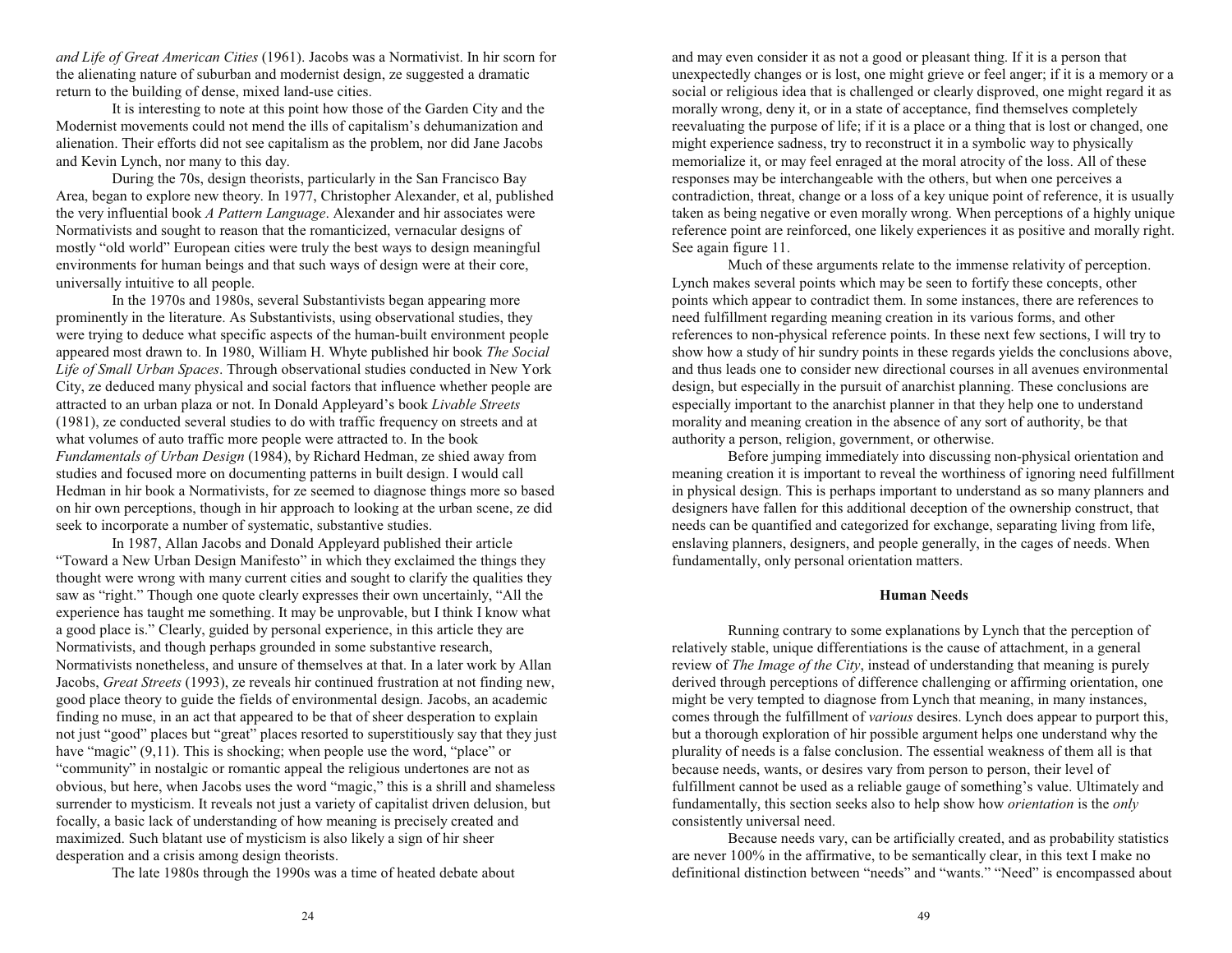orientation is either weakened or enhanced. As mentioned earlier on, what I mean by this is when a perception acts to fortify our image of orientation, then we emotionally and morally experience it as positive or good. When a perception acts to contradict or threaten our understanding of orientation, then it is perceived as negative or bad (See figure 11). In later sections, I do not delve deeply into any of the coping mechanisms or recovery processes associated with contradictions, threats, and relatedly the disappearances or transformations of orientation points, but simply propose that the more we use a unique perception as a guidepost, be it something physical or non-physical in our lives, the more it will carry emotional and moral value when its image is reinforced or weakened. Thus, I propose that orientation alone is the source of all human meaning.



Fig. 12. The triad parts of image as a function

Assuming that regardless of whether a point of orientation in life is physical or non-physical, its identity and structural relationship with other things does indeed exist. If one were to try to picture the three parts of image as a mathematical function it might appear like figure 12. This might seem simplistic, but such a model may help to better conceptualize how perception might be occurring over time. Here *<sup>a</sup>* represents *identity*, *b* represents *structure*, *<sup>c</sup>* represents *meaning*. At time-index  $1 (P_1)$ , certain things about the identity and structure are perceived and together they create orientation or meaning. At time-index  $2(P_2)$ , more knowledge about the point and about its relationships is gained. This helps one to understand the very unique aspects of the reference point and the added knowledge about its surroundings helps one to be even more sure of the situation at hand. As well, knowledge acquisition about that reference point may continue without end. There are other things to consider about this model though – changes over time would mean memories (non-physical characteristics) and would not that act as a perceptual feedback loop? Yes, one might consider constructing a feedback loop model, but when I considered several other potential models in which *<sup>c</sup>* would feedback into the function or directly into *<sup>a</sup>* and *b*, it was ending up too mathematically complex for the extent of this project, though certainly such a pursuit could be a project for more research in the future. With this model, when changes in a known characteristic occur, the old characteristic still remains as a distinctive perception, an historical perception, but a perception still nonetheless. As well, it is important to see here also that the importance of this reference point, this person, place or thing is not just in it having its own very unique identity, but also in its immensely unique and intertwined structural relationship to so many other people, places, and things.

One might also consider examining again several of the diagrams already discussed, to thus give one a better understanding of what is occurring. When one examines, for instance, figure 2, which coincides with ideologies of Attachment Theory, one can see how a dramatic change might occur. When one central point of unique orientation goes away, or changes in a dramatic way, then the person using that point as a predominant reference, they may experience loss and disorientation,

suburban development and sprouted some diverse opinion about that matter and about environmental design generally. The standard two camps, the Normativists and the Substantivists remained strong, and new and varied voices appeared in both camps during this time, but also this decade saw the rather strong rise of dialogue concerning postmodernism.

Among the Normativists, in reaction to continued suburban development, the idea of something called "smart growth" and a group called "New Urbanists" both appear to have become rather remarkably popular (Handy 1992, Ewing 1997). Though, in opposition to them sprouted some ardent advocates *of* suburban development (Gordon and Richardson 1997, O'Toole 1999). On the other hand, in Substantivist circles began appearing books that were large compilations of substantive studies. An editor would compile into chapters write-ups by a number of different Substantivists about their individual studies, or an author would simply condense down all the studies to tell the reader what the current research has revealed about various design topics. Examples of the summaritive or editorcomplied books include *Public Streets for Public Use*, edited by Anne Vernez Moudon (1987), *Housing as if People Mattered*, by Clare Cooper Marcus and Wendy Sarkissian (1990), *Safe Cities*, by Gerda R. Wekerle and Carolyn Whitzman (1995), and *People Places*, by Clare Cooper Marcus and Carolyn Francis (1997) Postmodern thought crept into the picture, with the publication of books such as Gary Paul Nabhan and Stephen Trimble's *The Geography of Childhood* (1994), Dolores Hayden's *The Power of Place* (1995), and Clare Cooper Marcus's book *House as a Mirror of Self* (1995). These postmodern books emphasized the very *individualized* experience of every person, that no two people experience the same place in precisely the same way, and not so much in Hayden's book, but clearly in the others, they emphasize that related to this diversity of experience is the need for very diverse physical environments.

Central to most theoretical dialogues today, as in the past in the fields of environmental design, is to create locations people will find uplifting, fulfilling, and meaningful. Current theoretical and action-related dialogues appear to still circulate around approaching design projects from either a normative or a substantive perspective. Some postmodern dialogues exist, but the fields of present do not typically know how to cope with such philosophies, so most of the time such attempts end up turning into exotic varieties of normative theory  $-$  such as the New Urbanist's Transect model (Correa 2006). And going back to the creation of meaning and fulfillment, unlike a harder science such as mathematics or chemistry, there are few, if any, rather universally accepted foundational principles to guide planners and designers except that of mercy in cold exchange. And with the philosophical addition of postmodern deconstruction potentially throwing theory into even more of a freefall, in the quest for something universal in the form of  $\gamma$  design theory to uplift and create greater meaning — contemporary desperation is high.

In articles from the early 1970s and 1980s several dialogues about this desperation emerged. Some approached the problem of cognitive dissonance in design theory and practice through the lens of a capitalist critique saying that the capitalist system should be overthrown, others addressed it from a reformer perspective, that capitalism simply needed to be adjusted.

John Friedmann (1982) explained that more radical perspectives were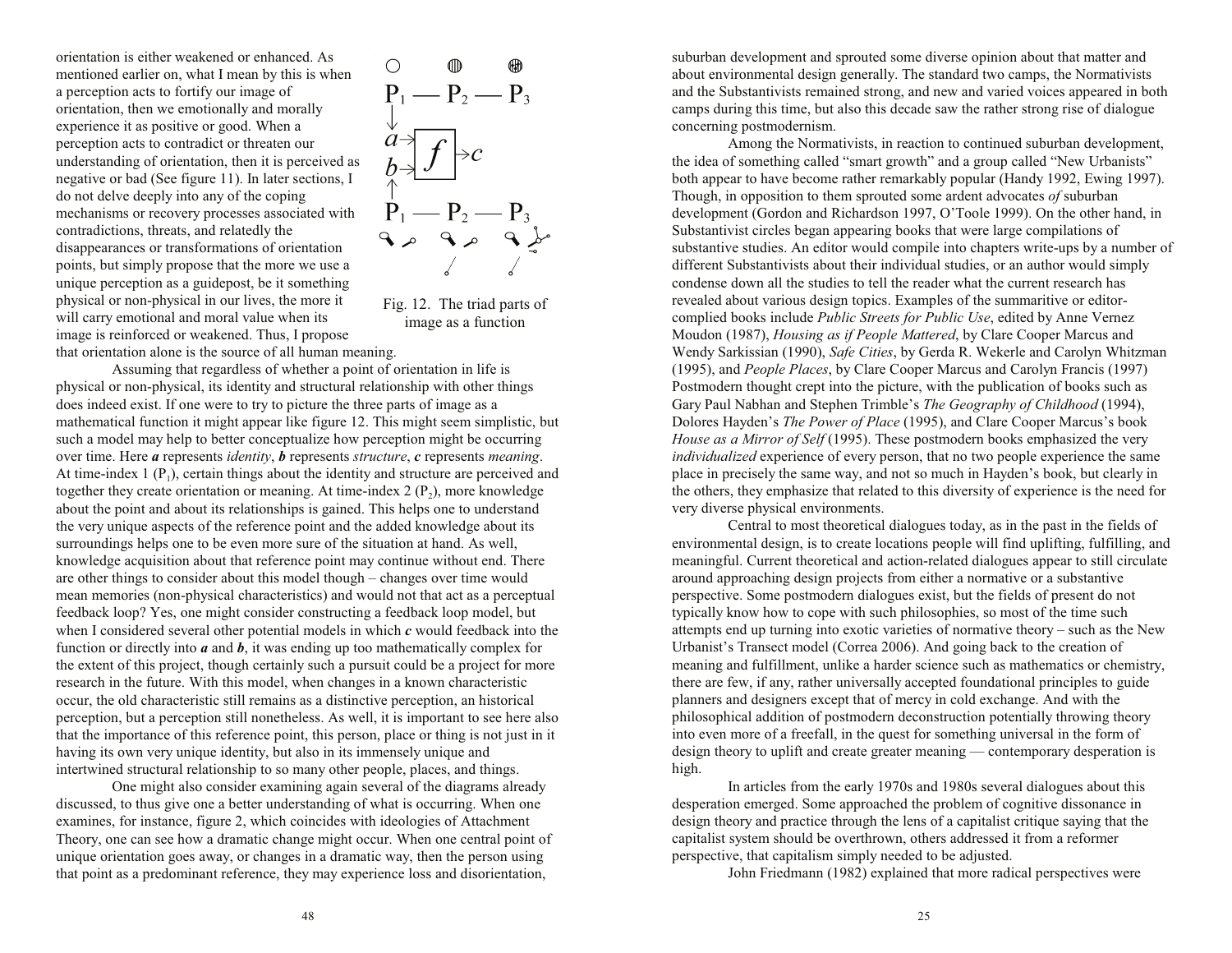sought in the 1970s, but with Reagan taking the presidency in the early 1980s, such dialogues subsided (38). In hir article ze prefers to not call planning as being in a crisis, but to use "softer metaphors, such as difficulty [or] trouble"  $(37)$ . Taking a Marxist, but my no means anarchist, perspective, ze suggests that planners should break from being "technicians of domination" (38) and through their own very local activism and the formation of urban communes, they could break down larger power structures. Under such conditions, small-scale capitalism would still exist, but "politics would be rendered superfluous" $(41)$ . As I have shown though, any kind of ownership, on global or national scales or in personal relationships, results in unjust inequality.

Somewhat oppositively, Judith Innes de Neufville (1983), taking a reformist critique, exclaimed hir immense frustration at planning theory itself, that it had been and continued to be so incredibly stagnant. Ze expressed the cognitive dissonance practicing planners experience as they must be "rational" (as a function of capitalism), but simultaneously "ethical"  $(35-36)$  — as if the two did not go well together, and as such, "planning is in a state of crisis"  $(37)$ . This article clearly shows capitalism's wrenching effects, not only in design theory, but also in the larger realms of positivist planning theory and practice.

In an article later on by Gill-Chin Lim (1986) ze also speaks of this great debate concerning planning theory itself and about the role of the planner. Lim says that many diverse perspectives had arisen, but that, The diversity without coherence in planning theory has imbued planners with a sense of crisis: uncertain professional consciousness, role ambiguity, a lack of professional identity, and cognitive dissonance have been observed"  $(75)$ . It appears that planners do not know what to do with themselves. They are caught between rational exploitive exchange and benevolent, social justice. They want to grant the world with total equality and liberation, but find themselves trying to do so while being a part of the exploitation themselves.

## *Contemporary Normative desperation*

As one looks at more recent dialogues about normative land-use theory, the conflict continues as planners now wrestle with the sharpened critique that includes postmodernism. And this critique continues torn in two between those who seek to be critical of the planning system and its relation to capitalism, ownership, and power structures, and those who focus upon a more reformist, communicative approach. In spite of a rather postmodern, Marxist critique being present, the influence of ownership ideologies continues to pervade.

In environmental design circles, in capitalism's efforts to maximize exchangeability, is sacrificed the "marvelous," "amazing" and the "surreal" (Landstreicher 2004). Arguably, to make things much more easy to exchange, we must make them all the more the same. We must have only certain "types" of housing, office, retail, and manufacturing. Even the names, "housing," "office," "retail," "manufacturing," these are four "types" also, but all such types, as extremely confining as they are, their standardization makes exchange so much easier. Categorizing things can help people communicate with each other about the world, and relatedly, a bank or other lender will be much more willing to make a loan on a development if they can readily recognize its "type." If it does not fit

physical in an image's design, but perhaps a slight shortness of sight about *how* to include them in hir design theory.

Still, as may be seen above, through both physical design and the nonphysical, these ten qualities at the least shed light on how to, and provide a starting point for, applying the three parts of image, to strengthen a location's image, to strengthen its unique differentiation.

When speaking of Florence, Italy  $-$  Lynch wrote, "To these clear and differentiated forms people have made strong attachments.... Every scene is instantly recognizable...." (92) Of course, "instantly recognizable" strengthens our clarified definition of image, but what of the words "strong attachment"? What might lead someone to be strongly attached to a location? From the quote, it might be inferred that Lynch means that such strong "attachment" comes through the perception of unique differentiation, but still, "attachment" itself perhaps should be examined further. Much has been spoken of thus far about creating "legible" environments for people to more easily find their way through and clearly meaning is derived from unique environmental differentiations, but what meaning *is*, beyond simply orientation, has not been much addressed thus far herein. I conclude from analyzing Lynch in these final sections that the perception of *orientation*, based on the many forms of unique perceptions, is the only source of meaning.

# **Meaning**

Lynch purports that the third part of image  $-$  meaning  $-$  consists of "practical [and] emotional" meaning  $(8)$ . Up to this point, this chapter has addressed the practical meaning associated with physical way finding, but not so much the practical meaning as it relates to non-physical attributes associated with way-finding, nor the subject of emotional meaning. In the following several sections, I will examine hir statements regarding these topics and how they might be understood with greater clarity. I begin by presenting in this section my conclusions and then explain in subsequent sections how I came to them based on my analysis of *The Image of the City* and references to other texts.

It seems reasonable to deduce that an individual's spacial and non-spacial orientation causes both meaning itself and personal morality. The only way one is able to find one's way through space, and any non-spacial territory, is by perceiving unique differentiations there — by perceiving unique images. It appears that Lynch very well addresses meaning on the *practical* level of physical way-finding, but ze does not so much address way finding according to non-physical forms. I will argue that they are more similar than not.



Fig. 11. The moral spectrum construct

As far as *emotional* meaning, Lynch appears to scarcely speak of it. I contend that Lynch's emotional aspect of meaning is only experienced when our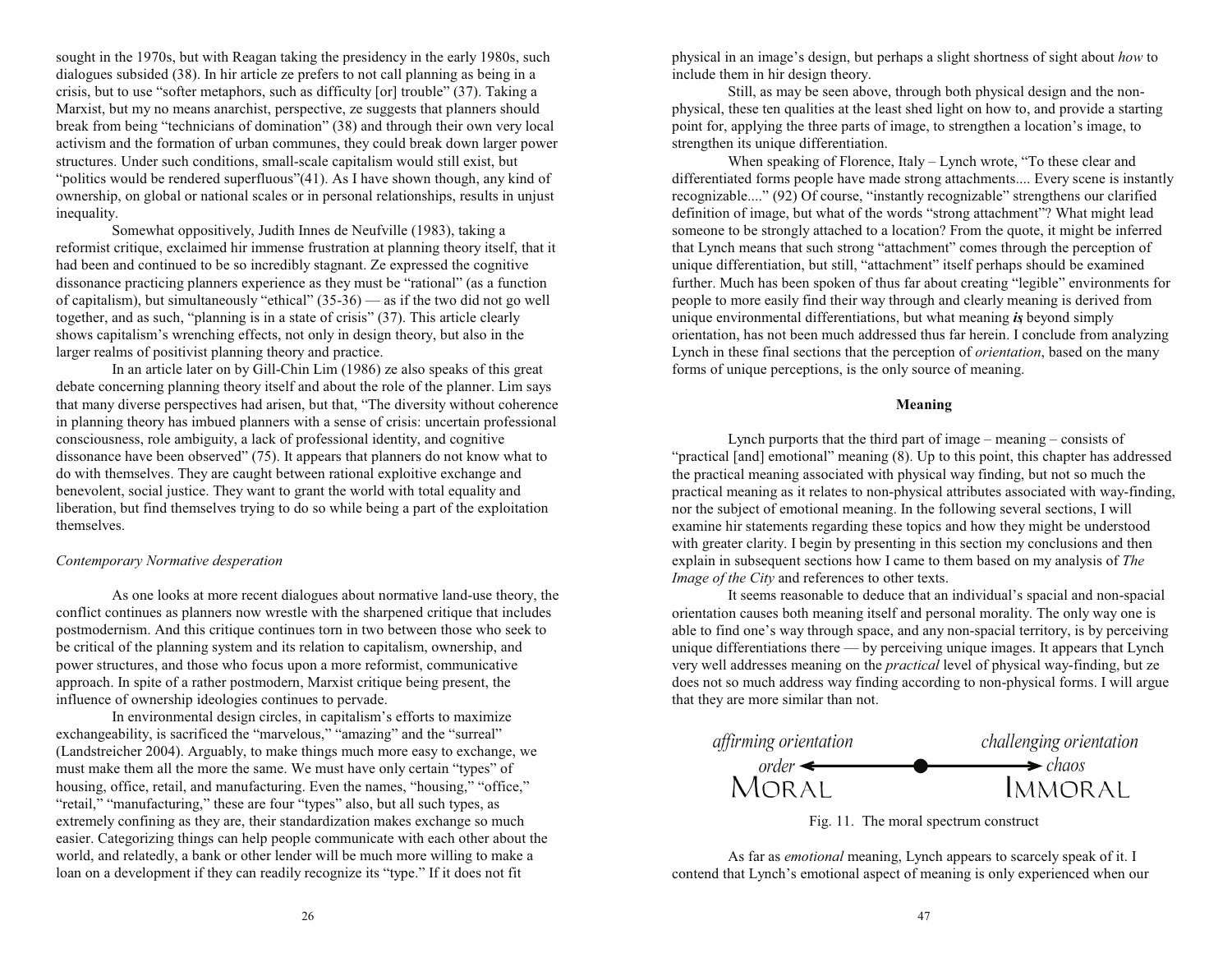motion, light, or silhouette." I will discuss this matter of melody and poetry later on; consider though that perhaps when creating or choosing a design one ought to look at the locations around a to-be-designed location or series of locations, consider the circular spectrum of chaos and order and examine the spectrum of difference and non-difference in which the image moves and breathes and then choose to make it different, even to design a morphology or compose a symphony accordingly. The factor of fulfilling needs might also to be considered, but I will introduce that later.

The final form quality is both *names and meanings* – though they are not necessarily designable (108). To summarize Lynch, the people, events, and memories of interaction, and the street names and numbers that one associates in their mind with a location absolutely affect how one finds their way and meaning. They can "enhance the imageability of an element," and "strongly reinforce ... identity [and] structure," but ironically are relatively "non-physical characteristics." Outrightly, Lynch states, with this admission, that there is something more to wayfinding and meaning than purely physical elements – which reveals an additional incompleteness in hir theories. And if they indeed "enhance imageability," through reason, it would be because, like the physical, the non-physical functions as part of the triad parts of image and is perceptually *very easy to recognize*, even *highly unique*. I would also postulate here that the uniqueness of a location can be due to the perception of merely one physical characteristic or one non-physical, multiples of either, but is often some combination of physical and non-physical characteristics, acting together. Later in this work I will argue this more thoroughly, but for now, Lynch hirself has other points to make about the non-physical.

In various places in the book, beyond the ten qualities of form, Lynch touches on these non-physical qualities and how they affect our perception of locations. Certainly a dominant value of grid street networks is to provide certainty of one's position (104), but this physical value spills over into "maps, street numbers, ... [and] signs" to help people from getting lost (4). And with "coordinates, numbering systems, or abstract names – we often miss ... [the] vivid concreteness of unmistakable form" (128). Two points here. This quote most surely asserts, once again, the image of a place as being *very easy to recognize* and *highly unique* "vivid," "unmistakable." It also proposes that the non-physical can trump the physical in its perceived value. And two, from this quote, this sounds rather disturbing to Lynch. Still, it sounds as if hir disappointment is perhaps due to people's *initial* use of them for way-finding – instead of reliance on unique form. Ze explains that naming, numbering and their often related grids often only help one through their initial maneuvering to and through a location. These non-physical features help people to find their way on the larger scales, but as familiarity grows, street signs and numbers lose their way-finding value, and the distinctive details, however titanic or minute, find the greater value in one's mind (6). And also, reasonably, as familiarity grows and some non-physical aspects lose value, other non-physical aspects  $-$  such as people and events  $-$  gain value in their, however slight, association with the physical. I shall not endeavor to postulate about other possible categories of elements beyond Lynch's five, but for at least this section it will suffice to say that there are physical and non-physical aspects of locations, they function with each other as part of the three parts of image and their value in terms of way-finding and meaning is singly derived from the perception of their uniqueness. Some of these ten also indicate Lynch's desire to include the nonnicely in a box that can be easily exchanged, capitalism does not care for it as much. As well, it may be postulated that zoning and construction codes reinforce the limits of these nominal categories. Cities copy each other's codes. People complain that the cities are all the same, and they long for something more, while discontent often leads to neglect.

In a recent article by Ellen Dunham-Jones, "Suburban Retrofits, Demographics, and Sustainability" (2005), ze explains how many suburban cities in the U.S. are experiencing abandonment and decay in their built forms and ze explains some of the contemporary attempts to "retrofit" or mend the fabric of these cities. The perspective of this article is primarily normative in that the author has sought to apply an "ideal" design scheme, revealing some current theoretical values that many planners and designers hold. Their approaches include:

• "*Increase connectivity*" – breaking up superblocks, quelling auto-dependancy through "integration with transit and increased walkability and bikeability." Expressed values: "environmental benefits," "healthful transportation choices and improved accessibility for nondrivers.

• "*Design around public space*" – move from creating buildings in undefined space to buildings that define spaces. Expressed values: "opportunities for informal public gathering and social interaction," "a strong sense of place, increase[d] walkability," "a lasting increase in economic value [and in] environmental performance."

• "*Mix uses, lot sizes, and building types*" – place "residential, commercial, retail and civic uses together." Expressed values: "reducing vehicle trips, increasing convenience,  $\dots$  allowing a sharing of resources and amenities," greater "sense of community," people of many income-levels " $liv$ [ing] together."

• "Add density, especially to overparked sites" Expressed values: "improving affordability," synergistic properties. (9)

Plans in this article specifically deal with the construction of denser, mixed-use developments in the place of more typical suburban shopping centers that find themselves in decline  $-$  this example gives one a taste of an "ideal" design that is presently sought. Certainly some of the techniques here are based off of some smaller scale substantive research. Still, the assumed values here are that such a replacement development is humanly and environmentally more healthful and more socially mixed and interactive  $-$  thus seeking to mitigate against capitalism's denigrating and alienating influence.

This article includes the use of many contemporary buzzwords such as "sense of place" and "sense of community" which are, again, a romanticized reaction to capitalist dehumanization, and the idea of this being a relatively standard replacement development indicates once again that cold and calculated exchange value, of which escape is sought, still pervades the picture. "Sense of community" itself evokes something shared — when such things have great difficultly existing in a world of strict ownership and cold exchange. Though they are attempting to tap into the exalted realms of uncalculated caring, of mother-love, of home (Marris 2004), most frequently the romanticized buzzwords of "place" and "community," as in this example, are left undefined with the assumption that everyone knows what they mean, that they are without a doubt a good thing, and that this project will absolutely help to create this, that great good. Other romantic, fanciful reactions to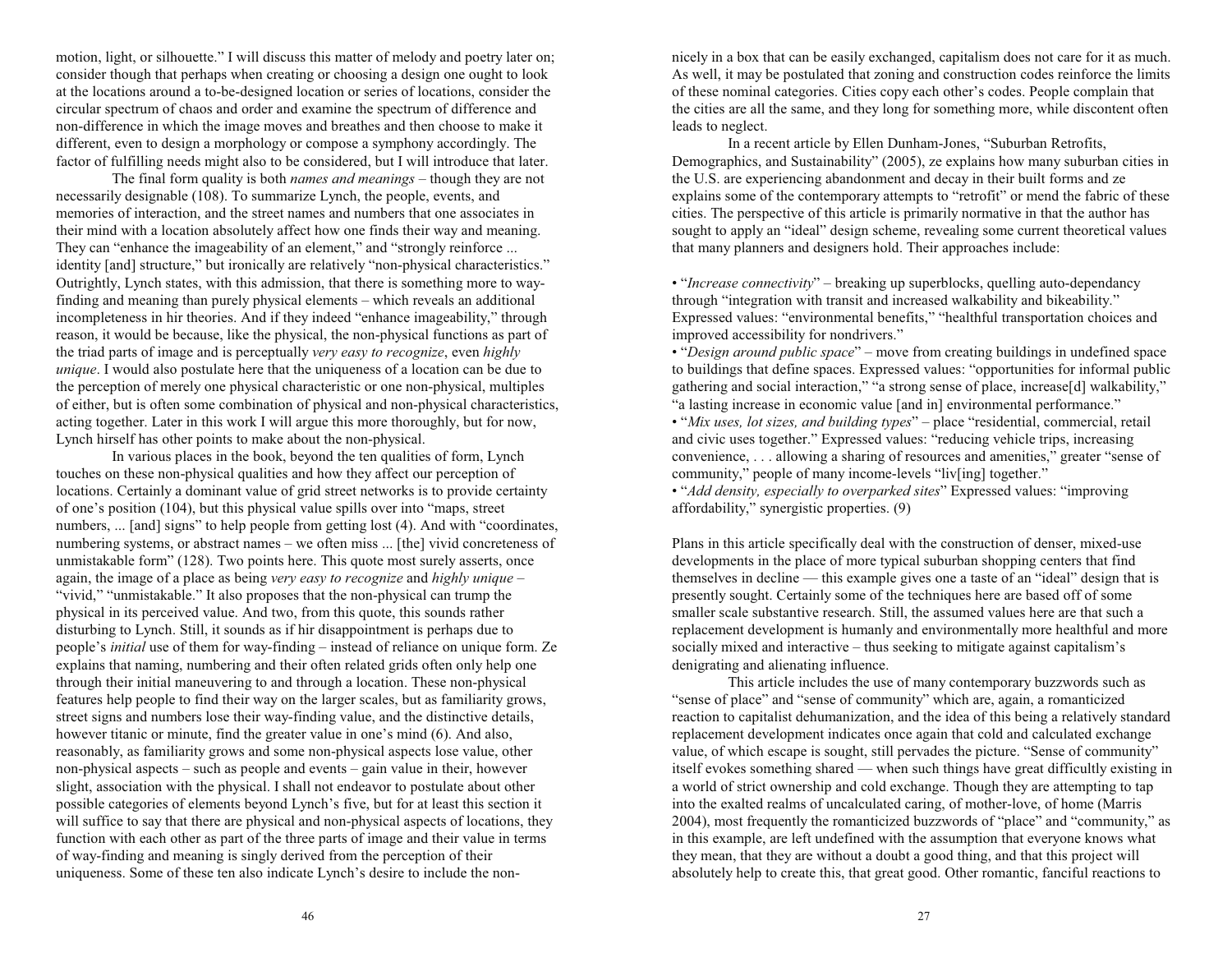ownership's qualitites include other vague words like "egalitarianism" (Gil 1992) "social justice" and "sustainability" (Gunder 2006, Jabareen 2006)

whose meanings are actually a mystery to all its practitioners-no one knows what they really mean, but everyone assumes that all others do. [And they are often used] as justification for their professional actions---that is, we must do this if we want a sustainable city or we must do so in the interests of social justice! (Gunder 2006, 212)

Reliance on idealized, feel-good filler words in such a form is not just a romanticized reaction to capitalism, nor simply a tool of empowerment/ownership for the planner (Gunder 2006, 212), but it is also a reflection of a relative lack of foundational theory and critical thinking, and clearly a lack of definitively recognizing *ownership* as the key problem.

Also, in a number of examples within the Dunham-Jones article, the word "charrettes" is used  $(2005)$ ; it is a technical word meaning an instance in which people in the city are invited to a brainstorming session with the architects and planners of the project. The author states that these charrettes lead many old zoning ordinances to be customized for various city projects (10,13). This is an indication of a failed regulatory system for designers to work within. This normative article also quotes many substantive statistics and studies about how many people are preferring to live in denser, mixed-use, urban-esque settings. As well, such a oversimplified dichotomy (suburban vs. urban) is a reactionary perspective, due, once again, to capitalism and their lack of truly atomic-level, foundational design theory (Morefus 2006).

Many of the concepts in this article by Dunham-Jones could also pass as New Urbanist ideals. New Urbanists also hold as one of their sterling ideals the romanticized return to building "traditional" American neighborhoods (Duany, Plater-Zyberk, Speck 2000). And the latest acquisition to their normative list of ideals is their refined regional design conceptualization called *the transect*.

Though, even with their grand and extensive vision of the ideal city and region in their minds, like Allen Jacobs (1993) who has resorted to mysticism and Ellen Dunham-Jones (2005) who languishes as with many others in pseudo-religious buzzwords, unconsciously transfixed and driven by capitalism's permeating influence, with these other design theorists, the New Urbanists are also currently in crisis mode. In a recent article by Charles C. Bohl with Elizabeth Plater-Zyberk (2006), long time advocates of New Urbanism, they talk about their perceived problems with contemporarily built cities and their aspiration for something "better." Speaking of the present situation, they say that with the current severe standardization of "single-use, automobile-oriented projects," the U.S. development industry has experienced a booming financial success.

Yet, the staunch opposition to growth in communities nationwide also reveals how satisfying basic needs is not enough. ... The result is a widespread dissatisfaction with growth and sprawl, and the clamoring for new methods of building communities that are more distinct, memorable, livable and worth caring about. (4)

Like the design theorists of the past, their longing for something different comes from a distaste for present conditions. And this article like the others makes no

qualities relate more to personal perception than to actual physical aspects of image.

The *visual scope* concerns the range and penetration of sight (106). It is the breadth and depth of a vista. It includes both the completely visible and the extrapolated. In ways related to singularity, form simplicity, and continuity, features largely hidden from view except for a tiny portion or portions may be mentally extrapolated and comprehended as part of the larger image  $-$  adding to an even greater spacial sense of where one is in relation to both local and distant features. This quality is also affected by the level of visual permeability that elements have (like through windows or archways). Topography and "axial street" patterns also play a role. These may, of course, be condensed down to constituent elements such as districts, landmarks, and paths (106). Lynch says that a sign of a characteristic activity or feature can hint of an element soon coming along one's journey (107). Hir use of the word "activity" is interesting in that it is telling of the possible limitations of Lynch's five elements in that they are predominantly sold to the reader as being physical features and do not typically represent people and their activities. Later, I will discuss activities, people, and memories as part of image. Undoubtedly, they can be highly unique and carry all three aspects of image.

The eighth quality is *motion awareness*. In simple terms, it means, sensing unique differentiations in 3-D and, reciprocally, being able to find one's way through it all (107). Here Lynch uses phrases like "visual and kinesthetic senses" and "motion parallax and perspective." It may be argued that these are not form qualities at all, but rather abilities of the observer  $-$  for it arguably varies from person to person. For whatever reason, a child may have a different perceptual scope than an adult. And depending on one's circumstances and frame of mind at the time, logically, perception – it will again vary from person to person. As evident from the studies by Lynch in hir book, different people perceive and move through the same <sup>p</sup>laces differently. A primary lesson that might be learned from this eighth form quality is that as the image becomes more clear as unique differentiations occur, it does not matter the value one person places on one particular feature or group of features, but only whether the identity, structure and meaning are *perceptually* different than at other locations, so that one may identify a location, its relationship to other locations and find meaning through awareness of their unique interaction all in whatever ways or speeds one is in motion through it. Or, when in movement, image is clear.

*Time series* is the ninth quality - a melodic or rhythmic series of built forms/images (107). This quality relates to motion awareness, structure, and to how continuity is altered along one's journey. To call it 'the geographic morphology of the landscape' puts it rather coldly, but may help one to see this in a more understandable light. From a postmodern perspective in which people find value in listening to "music" with no rhythm or melody at all, considering this perspective of valuing extreme disorder, even chaos, and then others valuing the highly structured, repeating even into a chaos as well, and then everything in between  $-$  considering this, the quality of a time series may be considered irrelevant by some. But for the sake of deliberately constructing diversity, understanding how this quality plays itself out may be valuable. Lynch claims to have little understanding of this and encourages others to theoretically explore this more: We need fresh thought on forms which are perceived over time, as well as on design archetypes which exhibit a melodic sequence of image elements or a formed succession of space, texture,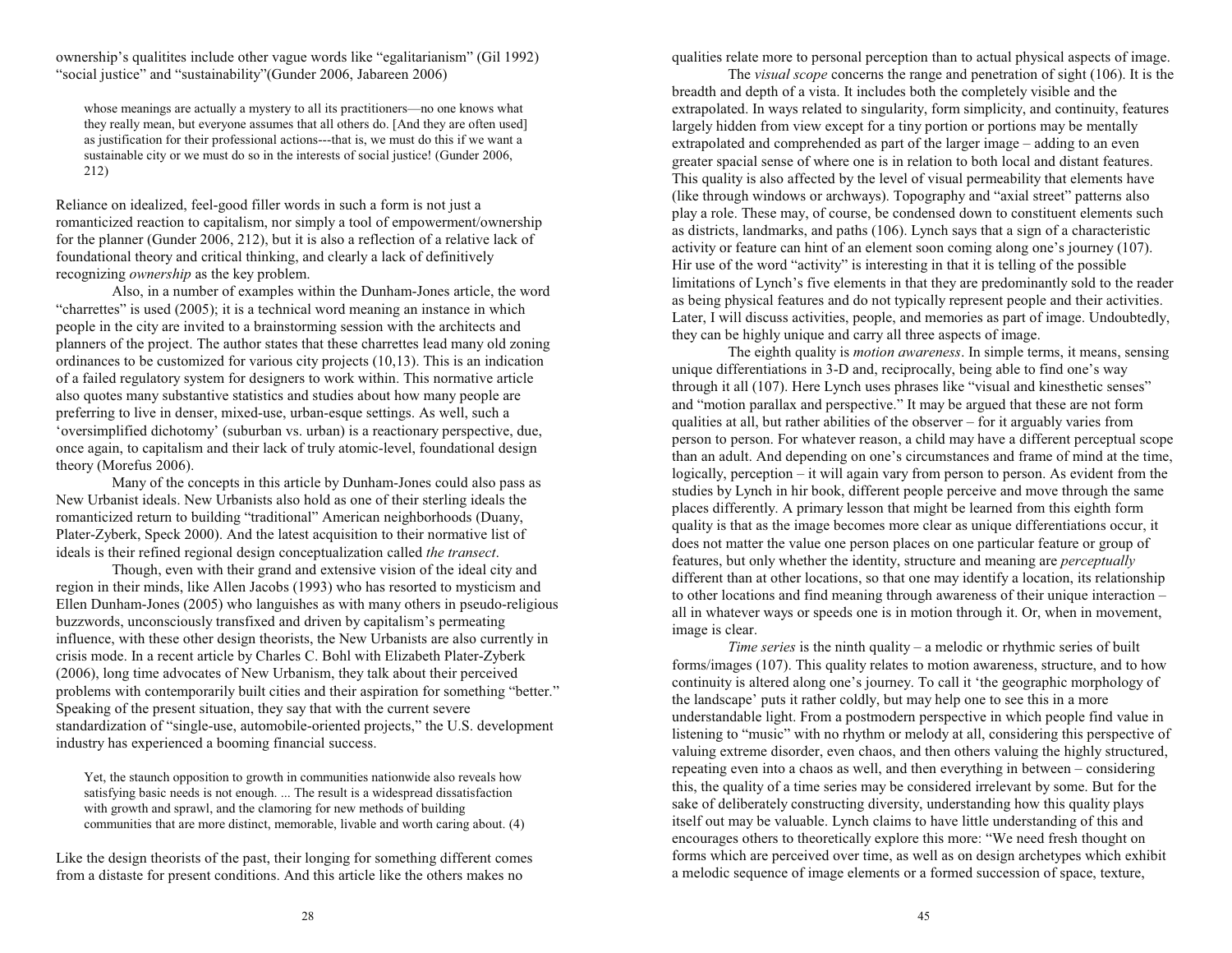and give clarity to the reader  $-$  which is so prominent throughout this book, thus this herein analytical exposé.

The second quality is *form simplicity*. Lynch purports that often simple geometric shapes are more clearly recognizable than the complex. So when applied to an image, seeing only a part of it, one can more easily recognize the whole (105). This relates to an image's identity. Ze suggests that due to the human tendency to perceive a jumble of disorderly streets as something approximating a grid, we should strive make images grid-like or in a recognizable geometry. This sounds wrong. It is clearly not collectively exhaustive. Form simplicity may be seen from a spectrum perspective, in which form is distinctly geometrically recognizable at one end and not at the other, but hir wording that "Forms of this nature [a geometric nature] are more easily incorporated into image," disjointedly ignores this. Yes, at the least it provides a simple framework for design  $-$  a place to start. Also, when striving for a rather instant recognition, simple geometry (the familiarity of mathematical constants) will do. But such schemes may exclude the *highly unique*, placing limits on form diversity; so when wanting to create highly unique form, as a guide, this second quality may not always be acceptable.

The third quality is *continuity* – "bestowing a single identity" (106). Going back to the maze example, the rough spot has a continuous, repeated quality of roughness, thus its identity is known to the observer. One senses that continuous quality and so one knows it is different from the continuous quality of whatever surrounds.

The forth quality is *dominance* – size, intensity, or interest resulting in something being perceptually dominating over related things (106). Certainly this relates to *identity* itself, but more to *structure* – the relationships or ways differences play off or relate to each other.

*Clarity of joint*, the fifth quality, concerns the level of clearness of points or lines at which the five elements meet. Clarity of this quality relates to how different elements structurally relate to each other. The transition at such locations may be rather stark, or quite smooth or gradual. Lynch proposes that, "These are the strategic moments of structure and should be highly perceptible." Hir use of the word "structure" seems to indicate an understanding of the three parts of image. "Should be *highly* perceptible" (emphasis added) appears to fortify the "very" recognizable aspect of *image*, but one might read into this also that transition perhaps should not be gradual  $-$  a rather stark absolutist position. Rather, given that meaning comes from the perception of unique difference, differentiations of all kinds ought to be of paramount value, even the differentiation into sameness and of gradual transitions. And though subtle environmental changes may approach a maddening chaos, certainly the subtle can be just as telling to the observer. A 'noman's land' or long transition between places may provide a solace for sensory rest or quiet mental reflection. Still, the clarity of joints is important. For when the points and seams between unique differentiations are clear, people are more sure of where they are.

The next quality is *directional differentiation*, meaning that elements of an image have *structural* relationships with each other: 'up a hill,' "away from the sea," "toward the center." Lynch says that, "These qualities are heavily used in structuring on the larger scale," but are most certainly used on smaller scales too  $-$  the back of the room, the north side of the pond, toward the front of the house. The final four

mention of capitalism being the core problem. Capitalism wants everything to be standardized and not very unique  $-$  for were it, it would be much less easy to exchange on the market. And the quote above clearly makes that even more lucid and perhaps explains well some of what people are really longing for: The "distinct, memorable" certainly sound like very unique, unexchangeable environmental differentiations. And "livable and worth caring about" have the air of not reducing everything down to a cold exchange value, but being committed to a place for the long term.

But what approach then should be taken? From the following quote, one is lead to believe that they are not even sure; they feel like they are just grasping at straws right now:

The question remains whether any systematic approach to regulating place making and community building is capable of producing something close to "the good city." The excessive legal, technical and administrative constraints on place making and community building present a challenge, if not a crisis for our generation's capability to build more livable, beautiful, and enduring communities. (15) . . . A new framework must emerge that will enable a greater variety and quality of places to be preserved and built. The rural-to-urban transect represents one alternative framework to guide such change. (17)

"A crisis for our generation," and "represents one alternative" is a far cry from surety and hope. They are in crisis mode. In the editorial preface to the same issue of this journal Donlyn Lyndon wrote, We need intelligent new theories about how to improve the often dismal quality of the world expanding around us"  $(2006, 3)$ . As revealed earlier, New Urbanism and Neo-traditional planning have been around for some time, since at least the early 1990s. Present actors are obviously feeling some serious distress over this. To understand the situation a bit better, it would be valuable to examine more closely some of the things mentioned above which they are feeling such distress over.

Upon a closer look, they say that "satisfying basic needs is not enough" (Bohl and Plater-Zyberk 2006, 4). Perhaps what they mean by this is that there is something more to life than having food, a bed, and a roof over one's head. Still, one can only imagine that there are those who are very content in life having only some "basic needs" met, and even the most basic of human needs surely can vary from person to person.

To dissect the article further, regarding its definitions, one can only assume that the adjectives used are the qualities that "the good city" would have, but they are also highly subjective. As one looks at these words, "livable," "worth caring about," "beautiful," and even the word "good" to talk about a quality of cities, all of these might be interpreted as far too relative to the individual to even be considered as valid indicators of anything. The words left are "distinct," "memorable," "enduring," which are certainly also related to individual perception which is variable, but their value is perhaps a bit more measurable and their meanings relate rather strongly to another passage in this article, What has been lacking is a more holistic, regional framework based on *character of place*" (6). The use of the word "place" with the word "character," and given the ambiguity thus  $far - both$  in the article and in the literature thus far, one might estimate that this refers to the romanticized version of place and not so much the more clear definition, a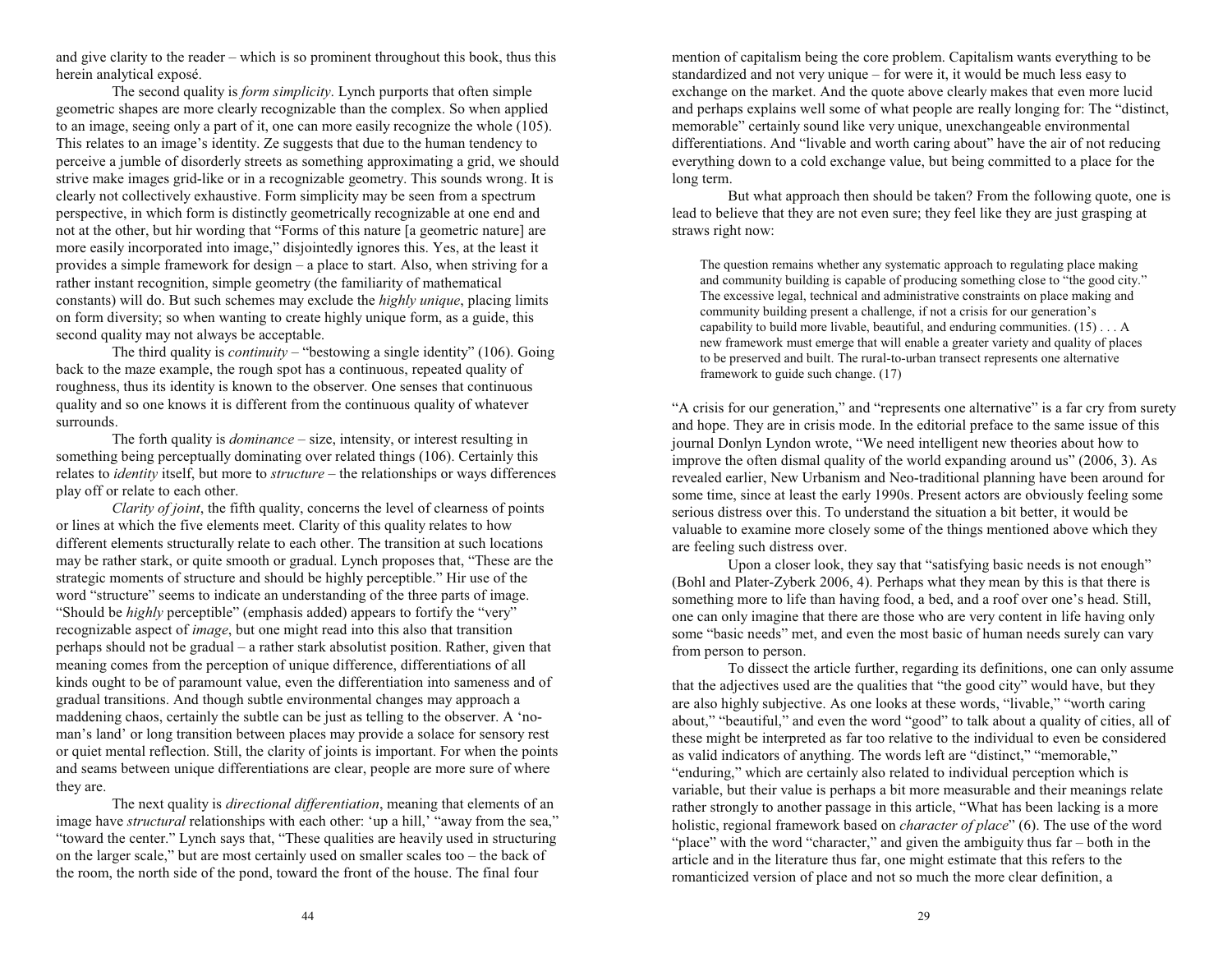perception of one or more unique differentiations. Presently, with the humanistic, "home"-centered concept of "place," a "good" place, a "sense of place," a place where there is giving without expectation of exchange  $-$  not seeing its roots being a reaction to capitalism — why it might be so incredibly meaningful to people generally, and precisely how it is created, for many theorists and designers this seems to be not just something "mystically venerated" but literally the holy grail to be discovered.

Yet, to continue, Bohl and Plater-Zyberk say that people are "clamoring" for the "distinct, memorable, livable and worth caring about"  $(4)$  for the "beautiful, and enduring"  $(15)$ . Perhaps this is speaking to an escape of the rational, repeated, exchangeable and quantified, and to instead have environments which transcend easy exchangeability — having commitment, certainty, and long-term stability. Outside of anarchy, such lasting things cannot well exist in a world saturated with ownership, and its children.

In total, from the Industrial Revolution, normative planning theorists and designers, within the confines of trying to figure a modernist *ideal* of a meaningful place design while holding to their eyes the blinders of an ownership system, have desperately and often unknowingly sought to mend the cognitive dissonance and lack of fulfillment they experience due to capitalism. That blind searching continues to this day.

## **Summary of Current Conditions**

As one considers the literature discussed to this point, in the context of an anarchist socio-economic critique, one can see how the ownership construct has deeply affected the fields of urban planning and design. Among postmodern planning theorists, the possibility of an anarchist world evokes everything from apathy to terror to calls for capitalist-based reforms, with no voices even suggesting that anarchy be the pursuit. Among place design theorists, in search of meaning, they have gendered and sanctified "place" to psychologically escape the cruelty and repetition that the ownership construct so demands. Meanwhile, normative theorists pursue cages of endless restraints in hopes of finding an exalted pattern to strictly regulate, while blindly wrenched up over failures unending. Some seem to know what they want, but they cannot seem to find the target, when truly, though, the marvel is something that cannot be caged. There is no categorical box to put their dreams and aspirations in except that of total liberation, for in that goal of anarchy is fulfilled many dreams of postmodern theory, in it is dissolved the illusion of the holy "place" to be worshiped, and in it crumbles all regulations and formats to follow.

But how does all this help planners and designers? Without any formats or norms, and without any ownership, what is to guide the planner? And truly, that is moral? The theories within Lynch's *The Image of the City* provide a theoretical groundwork which may lead one to conclude that *meaning* **creation**, as it functions, is perhaps one of, if not the only guiding principle to use in the setting of anarchist planning and design.

this perception of chaos and order is perhaps the primary factor in the determination of human meaning and accompanyingly morality. Before exploring this more though, below will be examined some additional ways Lynch suggests the elements might be ordered.

## **Organizing the Elements**

To better implement hir elements, Lynch presents ten qualities of form which can bring greater clarity to an image  $(105-108)$  – making them more distinctive, easier to recognize. Ze calls these ten the "qualities that a designer may operate upon"; still, one could not call these ten mutually exclusive nor collectively exhaustive by any means, one may certainly think of other ways besides these that image might be constructed, but it is a list of ways of seeing image which give the designer a place to start. And though here again and throughout these annunciated ten forms, Lynch does not make direct connections to how image functions in its three parts, ze does, at times, speak of the three parts individually. So, when writing this section, perhaps hir understanding of them was not quite thoroughly formulated into seeing image in the three parts ze postulates in the introduction. Still, for the most part the reader is left to either make the larger connections on their own or live in relative mental disarray.

To make those connections now: A designer may use these ten qualities of form to better organize the five elements, to more uniquely find implementation of the three parts of image. With every one of the ten, hir emphasis is on increasing the contrast of each feature or location with the surrounding urban tissue  $-$  to make it more uniquely stand out  $-$  to strengthen the image. Each form is applied to clarify the image of a specific element, several individual elements, or several elements working together to create a larger image.

The first form quality, "Singularity or figure-background clarity" essentially means that the element or elements are singularly different, one of a kind, to the point of being extremely different than the surrounding urban fabric. Lynch here uses words like "remarkable" and "vivid" to specifically describe the *qualities* of the element – its *identity*, *structure*, and *meaning* (the three parts of image). Again, ze does not refer directly back to the three parts of image, but simply speaks of the qualities of those three parts. For instance, ze speaks of the "boundary" of a location (comparable to the edges of the rough place in the maze). Further, ze utters of the "contrast of surface, form, intensity, complexity, size, use, spatial location." That ze includes "spatial location" (*structure*) as part of a list that deals with *identity*, nor definitively brings up the three parts throughout this section points to a failure to weave in definitional connections. (105). Still, when ze writes of "the observer's experience" *(meaning)* in the next sentence, such separations suggest an understanding of the three, but without clarity. In the closing sentence, ze quietly, non-definitively, links back to the definition of "image" itself and its relation to experiencing *meaning*: "Observers, [with] familiarity ... delight more and more in contrast and uniqueness which vivify the scene." Here the word "contrast," and once again "uniqueness" and a form of the word "vivid" – each return us to the earlier assembled definition of being *very easy to recognize*, *highly unique*.

For the rest of the ten I will not delve into such deep analysis as above, but the first provided several very good examples of failure to make definitional links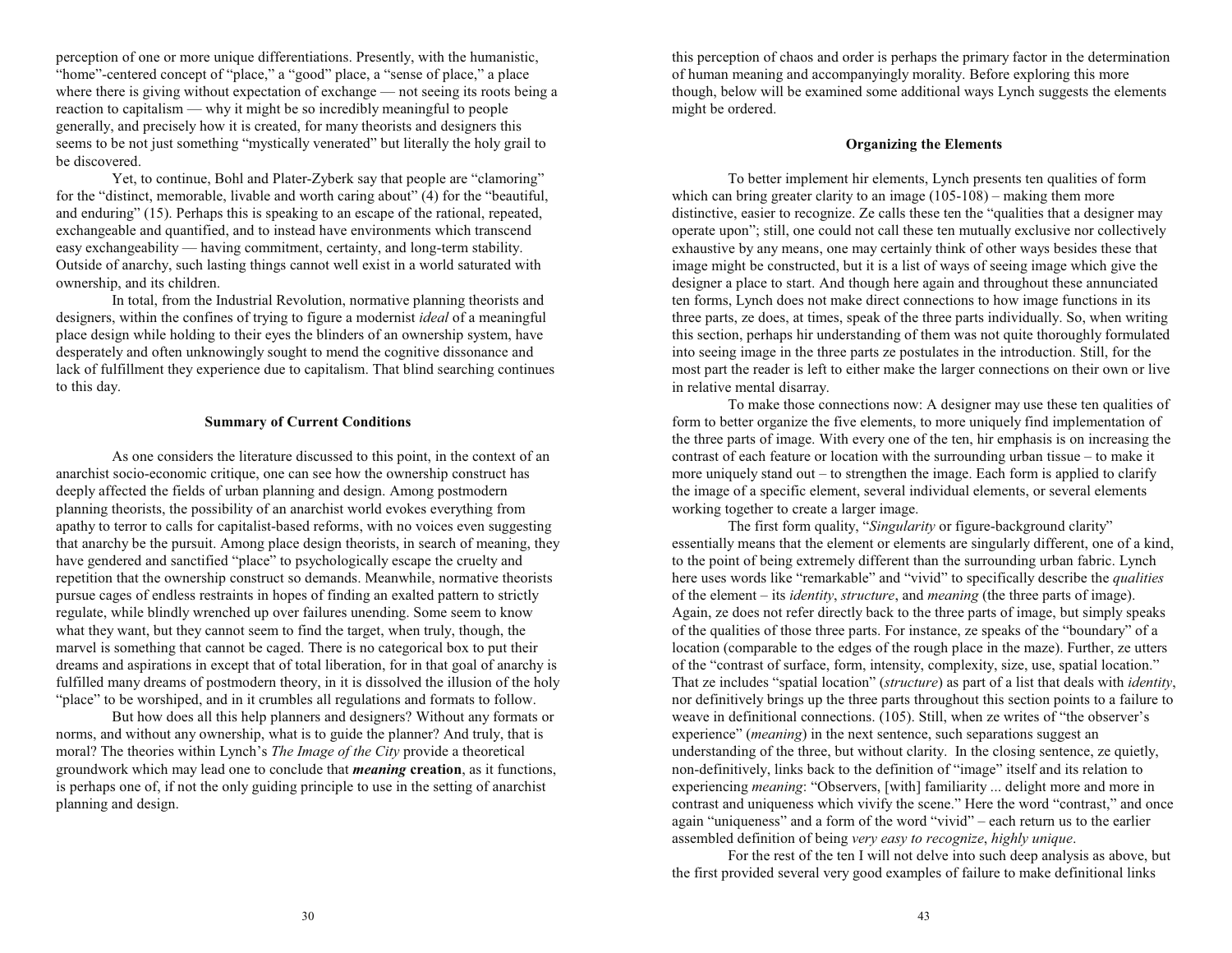more clear the image, the more legible or easy to understand.

So now in this state of complete chaos, perhaps one suddenly perceives one single differentiation, the sea is below and the sky above. And then senses another, the sun blazing in the sky. Another, an island in the distance. And then another, and another, and another, and another, and another, and another are perceived. And as that number of differentiations on every scale grow more and more divided, theoretically, however impossibly improbable, but theoretically on the circle of chaos and order (figure 9), a person could reach the point where perceptually one could no longer sense the differentiations. The person is so flooded on every scale and in every perceived way by differentiations to the point where one once again enters a state of total chaos, like looking at a television screen of snow. Understanding this circle of order and disorder may help point us toward a better understanding of differentiations themselves.

I have not fully contemplated the implications of this circle of understanding, but I think it is helpful to carry us out beyond the limits of Lynch's storytelling, of trekking across the same-looking arctic ice with only a compass and stars to guide, or traveling over vast swaths of land with little of topography to show the way (Lynch, 130, 132). The lesson of Lynch's stories is, as I said before, that people can comprehend image under the most extremely limited conditions. The clarity I am seeking to add here is that *the unique differentiations*, however slight they are, are what make these environments legible, and thus meaningful.

One might also examine the other side of the circle  $-$  where order appears on the decline, and chaos is mounting. In these cases, as people experience chaos, they seek to mend it through associating it with the more familiar until they get to know the uniqueness there. Though not picturing it as a circle, Lynch addresses this when ze tells of how even if the streets are a chaotic maze of twisting and turning, people will actually try to draw the streets as a grid (63). They are so desperate to make sense of the chaos, transform it, to end the terror of that disorder in their minds, that they associate it with a something more familiar  $-$  a grid system. This hints also at other ways of coping through familiarity. Ironically, even in a location where initially everything seems quite chaotic, quite out of order, as people become more familiar with the location they begin to discover its unique differentiations and find order out of the initial chaos. Simply, familiarity brings order also(6). And order is comforting, appeasing the alarm (127).

One might also consider that other extreme of that grid system mentioned (see figure 10) in which everything is orderly to the point of repeated sameness. If there are differentiations, but they are all the same, then one cannot find their way in that it is still like the darkness without stars, or like a television screen of snow.

Also, a type of personal, anarchist, postmodern morality might be conceived of this too. This will be discussed in more detail later, but when we experience a *change* in the known *identity* of an element of orientation, or <sup>a</sup> *change* in the known *structure* between elements of

Fig. 10. A grid of repeated sameness

 $\sim 100$ 

 $\sim$   $\sim$ 

orientation, we may sometimes experience some degree of disorientation or terror which we thus value as negative. When we experience perceptions which *strengthen* our existing perceptions of the known order, we may often value this as positive. So

# **Connecting to Lynch**

Arguably, the meaning and behavior of *place* as a perception of unique differentiation is precisely the same as the word *image* as used by Kevin Lynch (1960) in so far as how it actually functions. I will reveal this more fully in the next chapter. Presently in environmental design fields, Lynch's five elements of design are really the only things that many theorist and practitioners seem to pick out of "The Image of the City" (Castells 2003, Norberg-Schulz 2003). Though Jacobs and Appleyard have described Kevin Lynch's vision as a "place utopia" (1987, 112), perhaps revealing that some have carried out of hir writings more than simply the five elements, still, the themes of that article and Jacob's later book *Great Streets*  $(1993)$  and those of other authors presently, express that this "utopia" is still not realized or understood.

Others authors such as Kenneth Boulding (1956), and Jean Baudrillard (1995, 1998, Mann 2007), Guy Debord (Debord 1973, Marshall 1992, Koehnlein 2007), and Rudolf Arnheim (1954, 1969, 1982, Harlan 1986, Anglin, et al. 2007) often associated with the field of semiotics and the lifestyle anarchist critique, as well as attachment theorists in psychology have also theorized about how image/place functions, and even how it functions within and outside the shadows of capitalist illusions. Boulding, in hir book *The Image* (1956), though ze did not define as clearly as Lynch how image itself *functions* as a construction of valueassigned differentiations, what ze does clearly explain is what image *is* in its breadth and depth as an ever evolving mental organization. Lynch looks more so at the physical, differentiated nuts and bolts, Boulding at their system of interaction in the mind. Like Boulding, the semioticians, such as Debord and Baudrillard, also address the evolving mental organization but focus more on how humans place value on things based on their symbolism, often as it relates to capitalist constructions of ownership, and how that symbolic meaning can, very dramatically, evolve over time and circumstance. Further, attachment theorists explain *why* humans assign greater meanings as these various instances become increasingly unique. They explain why our mental system is weighted as such. Contrastingly, Lynch shows *how* those increases in meaning occur through *the physical world*. Also, unlike many of these authors above, Lynch appears to explore the topic of image much more specifically as it relates to environmental design. Thus my pursuit in this herein to analyze Lynch.

# *Attachment Theory*

Still, the conclusions of attachment theorists over the past few decades beginning with the work of John Bowlby with hir several texts (1969, 1973, 1979, 1980) and the works of others (Parkes and Stevenson-Hinde 1982, Green and Scholes 2004) very clearly explain how meaning is created. Before addressing Lynch, I think it is appropriate to explain some of their concepts.

The central idea of attachment theory in the lives of human beings is that in infancy when one's perceptual abilities are relatively undeveloped, but the world is entirely new, one attaches to typically one of the parents to navigate and orient themselves with everything that appears to change in the world around them. The parent acts as a central ballast of constancy and orientation and as such, when that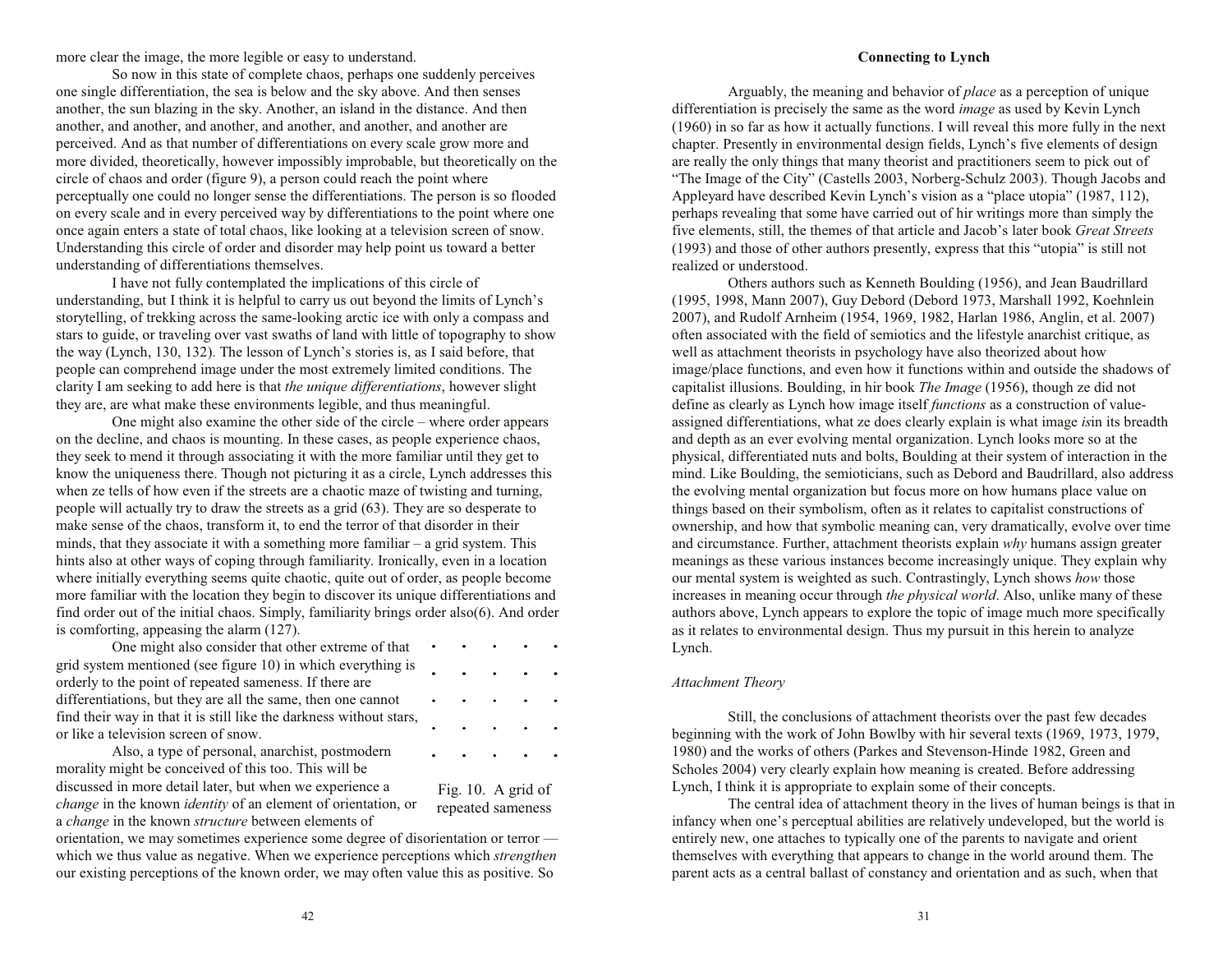parent leaves their presence, even for a few minutes, the infant will become irritated and cry at the loss of the parent (Parkes and Stevenson-Hinde 1982, x-xv). This pattern of behavior and orientation persists into adulthood (Marris 1982, 185). People establish other deep set points of orientation in the world, with a lover, a dearest friend, or even a place, object, or idea. They intimately get to know that very unique point of orientation and how they orient themselves mentally and physically in the world wil resultantly often become severely connected to that point. We experience [them] as unique and irreplaceable, [and they] seem to embody most crucially the meaning of our lives" (Marris 1982, 185). When or if a person perceives that that point of orientation has either changed o disappeared, a person experiences loss and grief at this loss because it was such a unique part of their lives, as being so central to their orientation in the world.



To try to understand this idea more clearly, I have constructed the diagrams in figure 2. One can see the central point of orientation and all the periphery points that are connected to it. When loss of a central orientation point

Fig. 2. Loss

occurs, people will often experience disorientation and to bridge the gap will usually end up processing the loss into some symbolic form in their own minds (Marris 1982, 195).

And as capitalism, the ownership system, does not easily facilitate longterm attachment to people and things and as attachment appears to be an absolutely essential need of human beings, even perhaps *the* central need, one can understand why capitalism might be of concern to be addressed (Marris 2004, 74-76).

One may see how this relates to Lynch as hir primary concerns in *The Image of the City* appear to be how people orient themselves in the physical world and how they derive meaning from that experience. And though Lynch hirself is not immune to contamination by ownership-driven fantasies, hir arguments draw so close to their escape as it relates to planning and touch so fundamentally upon place/image as a function of meaning, that, desiring to understand that of which so much desperation exists, in a critical dissection, in the next chapter I examine in detail the concepts within *The Image of the City*, analyze their foundations in logic and reason, and suggest how these might be used to extrapolate more pellucid anarchist theory to help guide the fields of environmental design.

Jacobs lingers in such thoughts in hir chapter "Some Myths about Diversity" (1972, 224). In several instances, Lynch speaks of order and chaos, though I propose ze did not go far enough so as to logically connect them definitionally to be part of the same creature. As I will show, in a circular manner  $-$  where one ends, the other may begin. See figure 9. First though, it would be good to understand even more clearly what order and chaos are through Lynch's perspective.

Lynch says that, "Complete chaos without a hint of connection is never pleasurable" (6). Chaos is *experienced* when one spacially and/or non-spacially loses their way, when one cannot perceptually seem to make sense of the world



Fig. 9. The circle of chaos and order

around them. Arguably, such chaos might also come in the form of known environmental elements changing, thus disorienting the self, making it more difficult to find one's way. Lynch proposes that all "mobile organism[s must] be oriented in their surroundings" or "terror" will result.  $(125)$ . So, not only is it far from "pleasurable," it may come as a feeling of terror. If one cannot seem to find or has given up on finding an orienting resolve, one may even perhaps experience a feeling of sheer madness or a disconcerting cognitive dissonance. Still, to escape the terror of disorientation many people are driven to find or give order to the universe around them – they become desperate to perceive the differentiations, and then how they relate to each other and to themselves. Driven, to find their relationship with the environment around them.

Logically, this may indeed be more difficult when fewer differentiations occur. Lynch says that featureless environments are not "legible" (5). This word, "legible," is one of those technical terms similar to "imageable" that is often thrown around in the text without a solid definition. Looking in a lexicon, it means: "capable of being read or deciphered : PLAIN" (Merriam-Webster 1991). So, if it is legible (a word usually to do with reading and writing), one can read it and decipher it – make sense of what it says, understand it. And "plain," reasonably, does not point toward dull, but toward it being *very easy* to understand, even *quite obvious to understand*. So if an environment is "legible," it is not confusing, but very obviously understandable, quite easy to sense the unique differentiation of features  $-$  and especially one's relationship to them. This word, legible, fits nicely with the deduced meaning of the word "image": *very easy to recognize*, *highly unique* in its form. The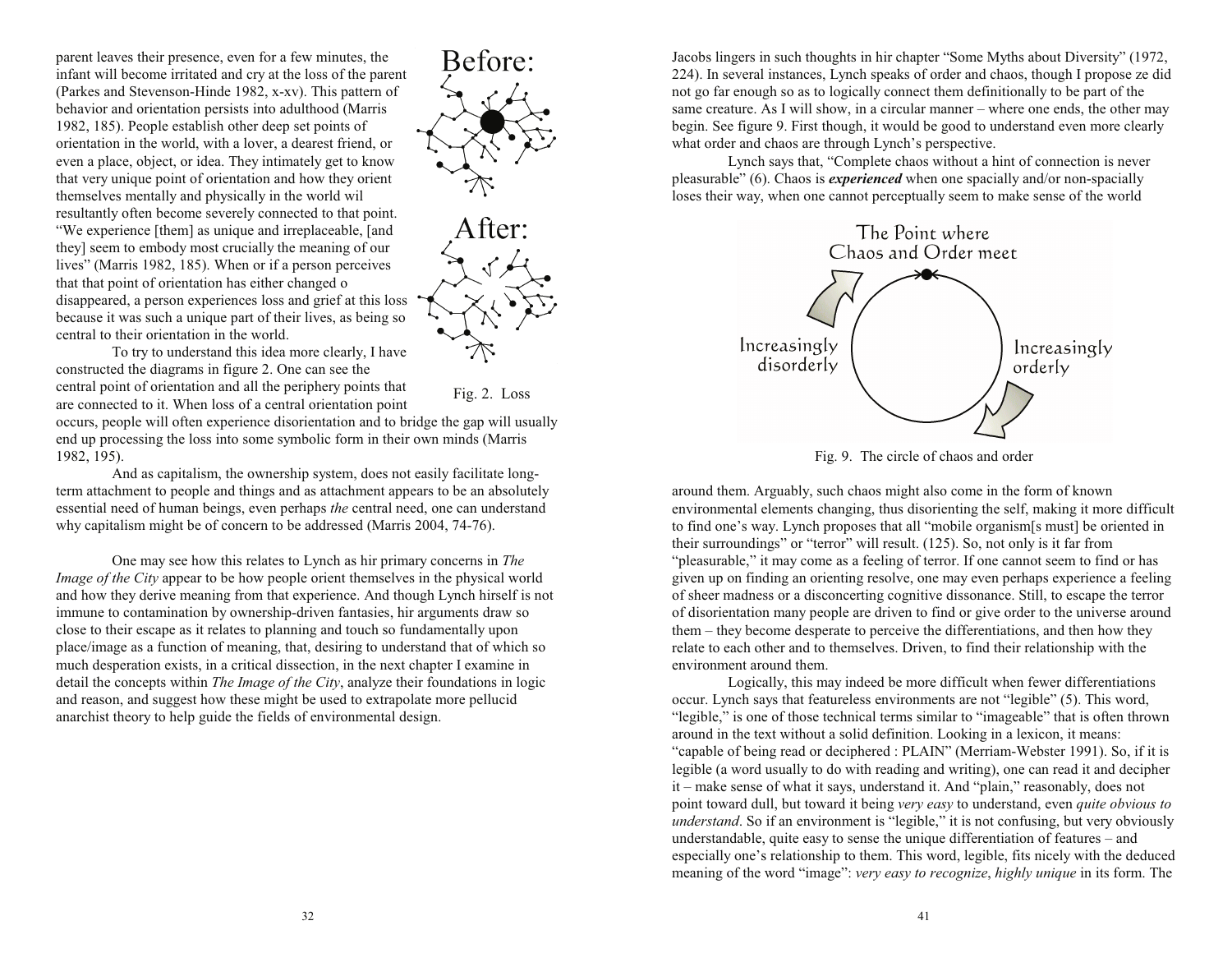scales. And "complex" does not necessarily mean cluttered, but certainly cluttered or clean, hodgepodge or master-planned, they each can contribute to creating diverse environments with complex relationships, occurring at interwoven multiple scales.

When considering figures 2, 3, and 4 and how scale might be conceptualized in these visualizations, I have constructed figures 7 and 8. Figure 7 shows in a very rudimentary way how 3 and 4 might be expanded on as far as perceptual scale of places/images. There are three perceived differentiations of *identities*, the first is element  $a_1$ , the second is element  $a_2$ . They have a uniquely perceived *structural* relationship which is  $b_1$ . When one perhaps zooms out one level, one can see that they are characteristics that uniquely make up *identity*  $a_3$ . If one contemplates figure 8, it relates very strongly to figure 7 as it demonstrates a changing of perceived scales, but also to figure 2 in which change or loss of orientational ballast is experienced. That change in a major point of orientation can be perceived on multiple physical and mental scales



Fig. 7. 1st scaled construct Fig. 8. 2nd scaled construct

Lynch explains that when a person first enters an environment new to them, they primarily use the larger scaled elements to find their way; only as familiarity increases do they start using the smaller scaled elements, even eventually abandoning, conceptually, the larger scaled elements to find their way (67). To not feel lost on a larger scale is their first priority, so they seek to make sense of this larger world.

But what does this mean, *to make sense*? It means to perceive order.

# **Order/Chaos**

Human beings, and many other animals, have the auspicious knack of finding their way no matter how little environmental differences occur (132-3). Fortunately, there are very few if any instances when a creature perceives absolutely no unique environmental differentiations with which to orient the self. This is complete chaos, when nothing through one's perceptions can be differentiated from anything else. As Lynch does not go so far as to concretely define this extreme state of no perceptible differentiations – except by how people *feel* near unto it – truly, it may be helpful for one to picture the extremes so as to better comprehend the meaning of chaos and order for ourselves, especially from a design standpoint. Jane

# A THEORETICAL ANALYSIS OF *THE IMAGE OF THE CITY*

In this chapter I present my primary analysis. As Kevin Lynch's book *The Image of the City* is so highly influential in the realms of professional environmental design, and as hir theories more than any other author appear veritably to reach into the core of what the physical environment means to people, I have chosen to analyze this work and piece together the disjointed aspects within it with the hope of solidifying at this time the possibility of new foundational design theory, especially as it relates to anarchist planning and design. Lynch's technical ambiguity and shortages of clear, definitional connections throughout the text, I believe, have led this influential book to push current actors in environmental design to become lost to the true power of this text. In this chapter, I seek to clearly piece together Lynch's intentions, the meaning of "image" and how it complexly functions, and to postulate the possibility that what Lynch is truly pointing to is that the only core design value of all human beings is purely the experience of unique difference. Ultimately, the *perceptibly unique* is embodied in as clarified earlier, the concept of "place," but  $\epsilon$  especially in Lynch's conception of "image" and is the source of all human meaning, self-orientation, and morals.

# **Methodology**

The methodologies of this analysis consisted of a thorough reading of *The Image of the City* while taking tremendously detailed notes of it all, particularly anything to do with theoretical arguments. In this reading I sensed the disjointedness of ideas in much of the text, but simultaneously it seemed that these ideas, though not appearing to be connected to each other well, seemed to point toward a common argument. To more clearly decipher this, I chose to transpose all of my thorough notes into a word-processing computer file. I grouped concepts together according to common themes and perspectives and looked for possible correlations and contradictions among the ideas. Using these groupings, I formulated the sections of this chapter, and sought to not simply explain with more clarity what Lynch's ideas point toward, but to logically postulate what else these clarifications may mean.

# **Defining "Image"**

Nearly fifty years ago in 1960, Kevin Lynch wrote hir influential book, *The Image of the City*, and changed the way environmental designers looked at spacial locations of all scales and types. Presenting a new system of environmental design, ze argued that every design scheme consists of five primary elements. Although these elements have become foundational in many fields of environmental design, the primary intent in hir book appears to be 1) to help people to more easily find their way through cities and 2) to help make cities more meaningful to their inhabitants; way-finding and meaning were hir goals. Ze seeks to do this through clarifying perceptual physical definitions to provide more effective visual cues of change for people. These visual cues consist of hir five elements and are implemented through various arraignment techniques. Ze deduced these elements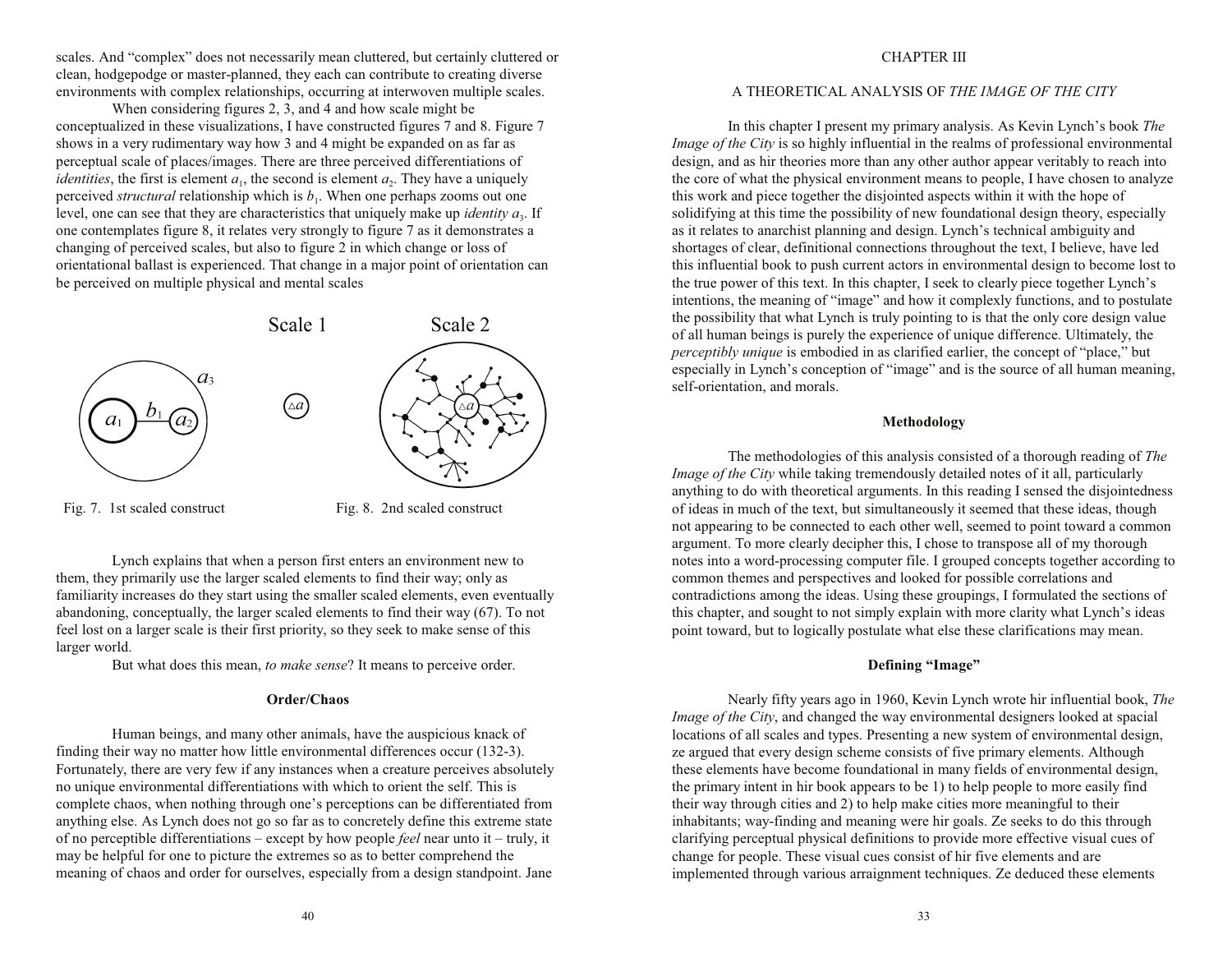through cognitive, way-finding studies conducted by hir in several cities within the United States. The perceptual meanings  $-\text{in}$  the forms of functional and emotional  $meaning - are found in the unique associations we have with the composed$ elements. Altogether, through these visual cues and their associated values, ze sought to make cities more "imageable" to people  $-$  to create stronger way-finding images in a city.

Such technical terms as "imageable," or "imageability," ze does not always lucidly define, but simply they mean  $-$  the perception or recognition of a specific differentiation, and I will add, at any given scale (8, 112). To carry the above definition of "imageability" to another perhaps more pellucid level, from all of my analysis deciphering, comparing, and correlating ideas in this specific text, for Lynch, "image" appears to essentially mean the *very easy recognition* of a *highly unique* specific location or thing.

Lynch appears to have wanted to make things not just *very easy to recognize*, but seems to have wanted that recognition to flow into, first of all, making cities easy to find one's way through, and secondly to carry great emotional value (125). One example ze gave was that of a maze. A rough patch of wood was affixed within. A subject was placed in the laboratory maze and every time the subject would make its way through, the spot of differentiation not only let the subject know where it was, but Lynch says provided a point at which the subject felt some degree of "affection" (125-126). Ze also speaks of the unique landscapes of many primitive cultures. "These environments are not only highly meaningful, but their image is a vivid one"  $(124)$ . Now let us return to our summarized, condensed definition, "vivid" could be substituted for the words *very easy to recognize*. Related to this definition, Lynch calls "a true *place*, remarkable and unmistakable" (92). That seems to go even further than just *very easy to recognize* – but "remarkable and unmistakable" evokes it being *highly unique* in its form, relationship to other locations and things, and interaction with people. Much of the following of this chapter is devoted to showing how Lynch points toward the definition of image as something *highly unique* and thus *very easy to recognize*.

To add some even greater clarity to hir definition, Lynch says "image" consists of three parts: *Identity* – distinctiveness, *Structure* – how it relates to other things, and *Meaning* – "practical or emotional" (8). Logically, each of these aspects of an image may be quite unique on its own. If an item is distinctive in its characteristics, we understand specifically what it is. We attach a definition to it, defining its particular characteristics. The rough board in the maze, it is made of wood and has a specific size and texture, thus this item has a distinct *identity*. Perceptually we can also sense that it is definitively different from the items around it. Shape, movement, color, scent, texture, distance from other items reveal *how it is different* from those things around it and the *relationship* or way those differences play off each other. The rough board is distinctively different than the smooth wooden walls and floors throughout the rest of the maze. A subject may sense its distance from a specific turn, or its placement within a corridor, or in its distance from the beginning or end of the maze – it perceives *structure*. Meaningfully, we may *understand* how far we are from the beginning or end of the maze, our spacial location, and *feel* greater security and stability in that unique comprehension of orientation. To find something profoundly different than anywhere else may take us by surprise, or it may satisfy a need to find difference, a grounding point amid a

#### **Scale**

In several places, Lynch emphasizes the importance of image on the spectrum of scales. As mentioned, something as small as a doorknob or smaller is possible (48). One might suppose that Lynch's elements could go as large as a planet, solar system or galaxy (considering them as nodes or districts), given way finding with a relatively quick means of interstellar travel. In such instances, one uses unique differences in galactic layouts to find one's way. And thus trusting in this idea of scale variability, the Lynch elements can be applicable on all levels.

Regarding city scales though, strategies of structuring urban form include places-within-places, minor and major elements, and places or landmarks and nodes along a path (112-3). In all such instances, the way-finder uses the three parts of image to sense one's location, not only among features immediately around the self, but in relation to the small or large-scaled elements of the larger city image, whether one is at a specific restaurant in a neighborhood (a landmark within a district), walking through a town, known for its peculiar prominent hill, on a sidewalk along a fence in front of someone's yard while across the street is a path of railroad tracks (a unifying major landmark accompanying multiple scales of paths and edges), or walking past a colorful hydrant while high above is a water tower along a boulevard on one's way from a small bus stop toward the entrance to a monorail station just a block away (multiple scales of nodes and landmarks along a path).

Specifically, Lynch introduces the three possible techniques above for implementing the five elements, particularly at a metropolitan scale. The first is a places-within-places scenario called "a static hierarchy" in which a geometric pattern of elements is repeated at every scale (112). The weakness of this is that it may lack complexity, particularly if one gets rigorously mathematical with it, for at every scale you go, the structure is repeated (113). The second technique is a major and minor element scenario in which there are "one or two very large dominant elements" unto which sub-elements are related; ze warns though that if a spacial area around the dominant/large-scale element is too expansive, or the element itself is not dominant enough for a vast area, the element will lose its unifying power. The third is an elements along a path scenario, specifically "a network of ... sequences": the events or features along one's journey  $-$  the story of the journey "at any level or in any direction." This essentially says that sequences may happen everywhere and on multiple scales. On a journey, from beginning to end, spacial elements come in a mnemonical "melody," a "symmetry," a "reversibility" allowing one to find one's way from one distinctive element to the next (113-115). Be that as it may, Lynch seemed to conclude that all of these techniques still only observe the city as a collection of parts and not as a whole metropolitan image (113, 114), but ze says that these ways of comprehending a larger image coupled with one's personal experience of the image can help one come to better understand their relationship with it and to aid one in making more informed choices in the changing of that image (116-117). And from all of these techniques, one can see the three parts of image at work: identity, structure, and meaning (115).

Lynch speaks of how "a city must have an obvious structure," but also intricacy and layers enough for deep exploration (158). Dodging specific definition, vocabulary such as "obvious structure" again points "image" toward being *very easy to recognize, highly unique.* "Complex," explorable layers suggest an array of design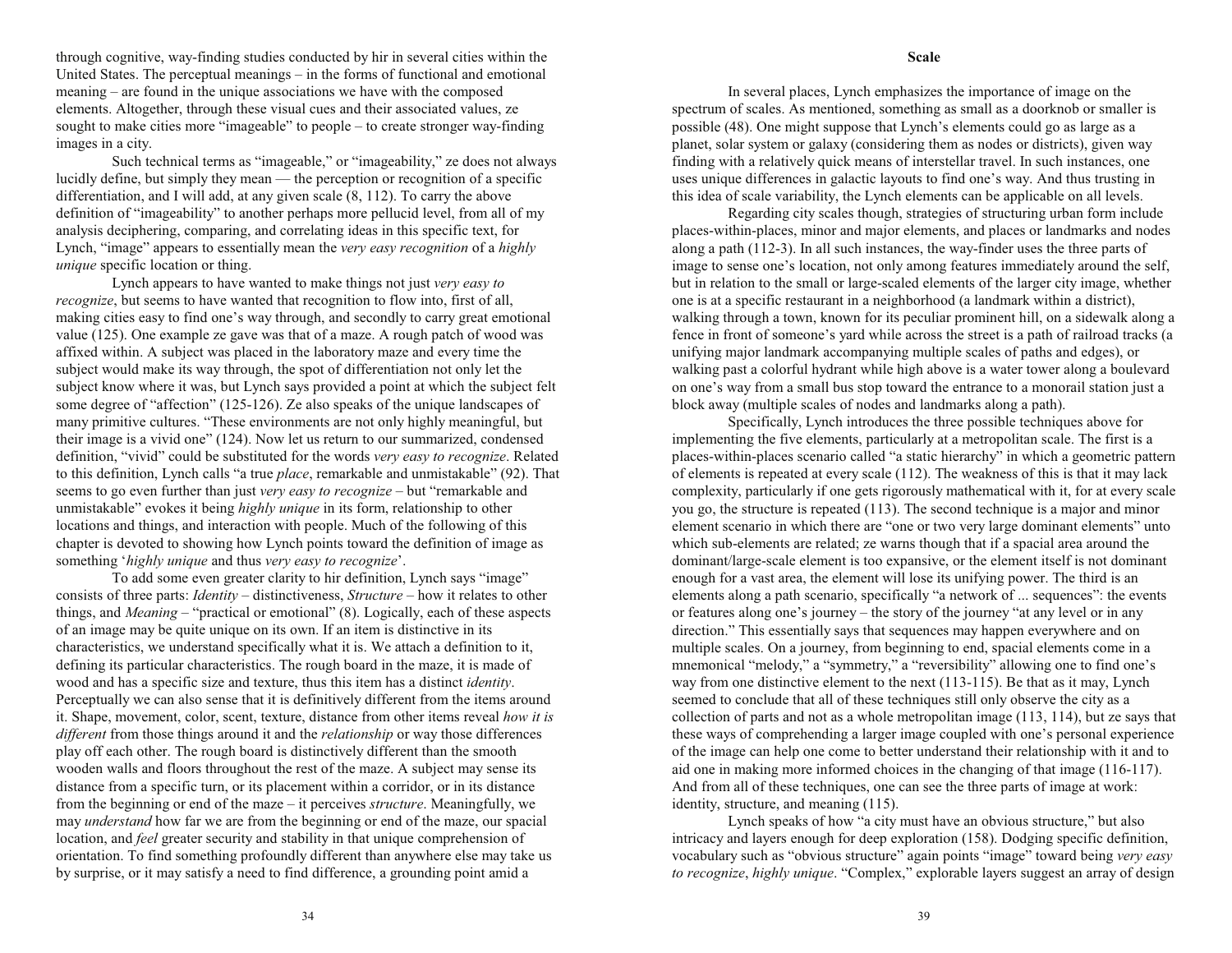trying to tie them together suggests that perhaps ze had not directly put hir finger upon precisely how imageability is created  $-$  through uniqueness.

As I lead into nodes, Lynch purports that to make up for a less meaningful path with a weak continuous image, one could strengthen the termini at its ends (54, 100). Regarding the three parts of image, this is a strategy in which one abandons *identity* for strengthening *structure*. The relational aspects of image elements are strengthened by increasing the contrast or differentiation just outside or next to that original element, in this case a path. Again, here one strengthens the uniqueness of an element, at least its larger *structural* component, to fortify the overall image.

Nodes, as well as districts, Lynch indicates can be introverted (less connected to other places) or extroverted (clearly connected) (77-78). For introverted places, one clearly comprehends that they are leaving or approaching them, and the "sensation on arrival is simply 'here I am.' " As one moves through the environment, perhaps there are very few distinctive cues referencing and leading one to that poignantly differentiated, *introverted* destination. For extroverted places, on the other hand, one can more clearly sense the relationship that a place has with the places around it. And when traveling to and fro, the differentiation of spacial elements is more stark, and so one's awareness of their relationships is heightened. Both of these points deal with *structure*, the perceptual relationship between places, and their *significance* increases as their *uniqueness* of structural relationships increases.

The most successful node seemed both to be *unique* in some way and at the same time to intensify some surrounding characteristic" (emphasis added)  $(77)$ . This quote is another good example pointing once again toward how unique differentiation is key to making a location *very easy to recognize*. This quote also reveals the coupling power of placing unique differentiations together. One highly unique element of a location placed with another highly unique element, together they synergistically *structurally* work to make an image or place even more special, even more different. Later, Lynch repeats this emphasis when ze speaks of how clasping a node and landmark together strengthens the *significance* of that landmark (81). And herein, with this example, are the three parts of image manifest: An environmental feature being unique in itself, it relating to other features in a specific spacial way, and those elements carrying "practical and emotional" significance.

In relation to landmarks, sounds and smells (some non-physical characteristics) can reinforce them (83). Such sensual perceptions are not necessarily physically designable, but like the example above, coupling some perceptual differentiation (like the smell of fresh, hot bread) with a perceived physical differentiation (such as a landmark), synergistically, once again, adds yet another differentiation to a larger, now even more distinctive image. Lynch speaks of similar enhancements to a location by way of placing uniquely contrasting buildings by each other (76) and clustering landmarks together (101).

Resultantly, using the three parts of image, Lynch's various elements can be differentiated to strengthen an overall image – making it more distinguishable, and thus easier to find one's way through, and more meaningful to people on the whole. Such a basic structural understanding may help us in an anarchist society to enhance the meaningfulness of a location or thing without the distortions of ownership. This enrichment of way-finding and meaning through the avenue of image may also be accomplished at sundry scales.

maze of sameness. Logically, the inseparable first two parts result in the appearance of the third. And this third part of *image* I expand more upon below.

Lynch only posed that identity, structure, and meaning function as the three parts of image and did not take this triad of constituents to any lengths beyond this. Logically, one might also seek to conceptualize these ideas in several visual and formulaic ways. In a visual way, one way might be in the form of a web of many things, each with their own unique identity and a unique structural relationship to other things. This might be similar to figure 2. To simplify this, one might come up with a diagram like figures 3 or 4. *<sup>a</sup>* represents identity, *b* represents the structure. One might also conceptualize the three parts of image as working together on a continuum, see figure 5. As seen – as the *identity* and *structure* change, perceived as becoming increasingly different or not, this is the determinant of greater or lesser meaning and image clarity for people. Arguably, *meaning* might reasonably act as part of a feedback loop such as figure  $6 - a$  somewhat reasonable conclusion if one accepts and, very simply, applies Lynch's triad idea, or it might be configured that *identity* and *structure* each carry both *physical* and *non-physical* characteristics or *perceptions of difference*, and those perceptions are the determinants of orientation, and thus *meaning*. This analysis more predominantly uses the former (figure 5). Yes, these particular conceptualizations of the three parts might very well be constructed in several other ways, too, which will be discussed later, but for now these general constructions provide some relatively clear visualizations of it for use within this text.





Fig. 3. 1st construct of identity and structure Fig. 4. 2nd construct of identity and structure